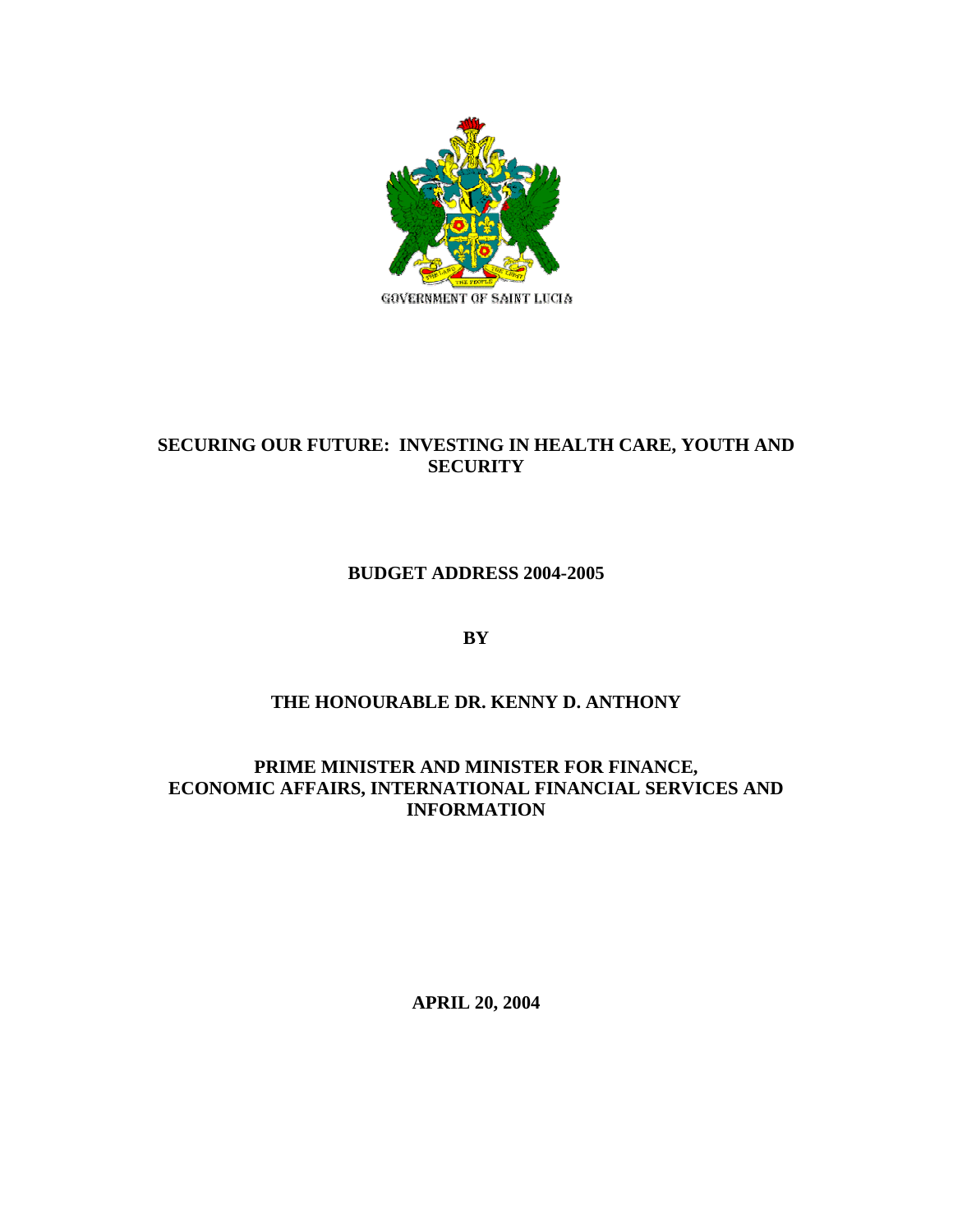# **TABLE OF CONTENTS**

| <b>INTRODUCTION</b>                                             |  |
|-----------------------------------------------------------------|--|
|                                                                 |  |
|                                                                 |  |
| THE SINGLE MARKET AND ECONOMY: WHAT DOES IT MEAN FOR            |  |
|                                                                 |  |
|                                                                 |  |
|                                                                 |  |
|                                                                 |  |
|                                                                 |  |
|                                                                 |  |
|                                                                 |  |
|                                                                 |  |
|                                                                 |  |
|                                                                 |  |
|                                                                 |  |
|                                                                 |  |
|                                                                 |  |
| UNEVEN PRODUCTION AND EXPORT PERFORMANCE IN                     |  |
|                                                                 |  |
|                                                                 |  |
| DEVELOPMENTS IN THE FINANCIAL AND MONETARY SECTOR 16            |  |
|                                                                 |  |
| CAUTIOUS GROWTH IN THE INTERNATIONAL FINANCIAL SERVICES         |  |
| SECTOR                                                          |  |
|                                                                 |  |
|                                                                 |  |
| <b>SPECIAL WORLD CUP INCENTIVES FOR THE ACCOMMODATION</b>       |  |
| <b>SECTOR</b>                                                   |  |
|                                                                 |  |
|                                                                 |  |
|                                                                 |  |
|                                                                 |  |
|                                                                 |  |
|                                                                 |  |
|                                                                 |  |
|                                                                 |  |
| RE-INTRODUCTION OF DUTY FREE REGIME ON SECURITY                 |  |
| <b>ESTABLISHMENT OF CRIMINAL DIVISION OF THE HIGH COURT  32</b> |  |
|                                                                 |  |
|                                                                 |  |
| HUMAN RESOURCE DEVELOPMENT CREDIT FACILITY  34                  |  |
| <b>ESTABLISHMENT OF YOUTH APPRENTICESHIP PROGRAMME 36</b>       |  |
|                                                                 |  |
|                                                                 |  |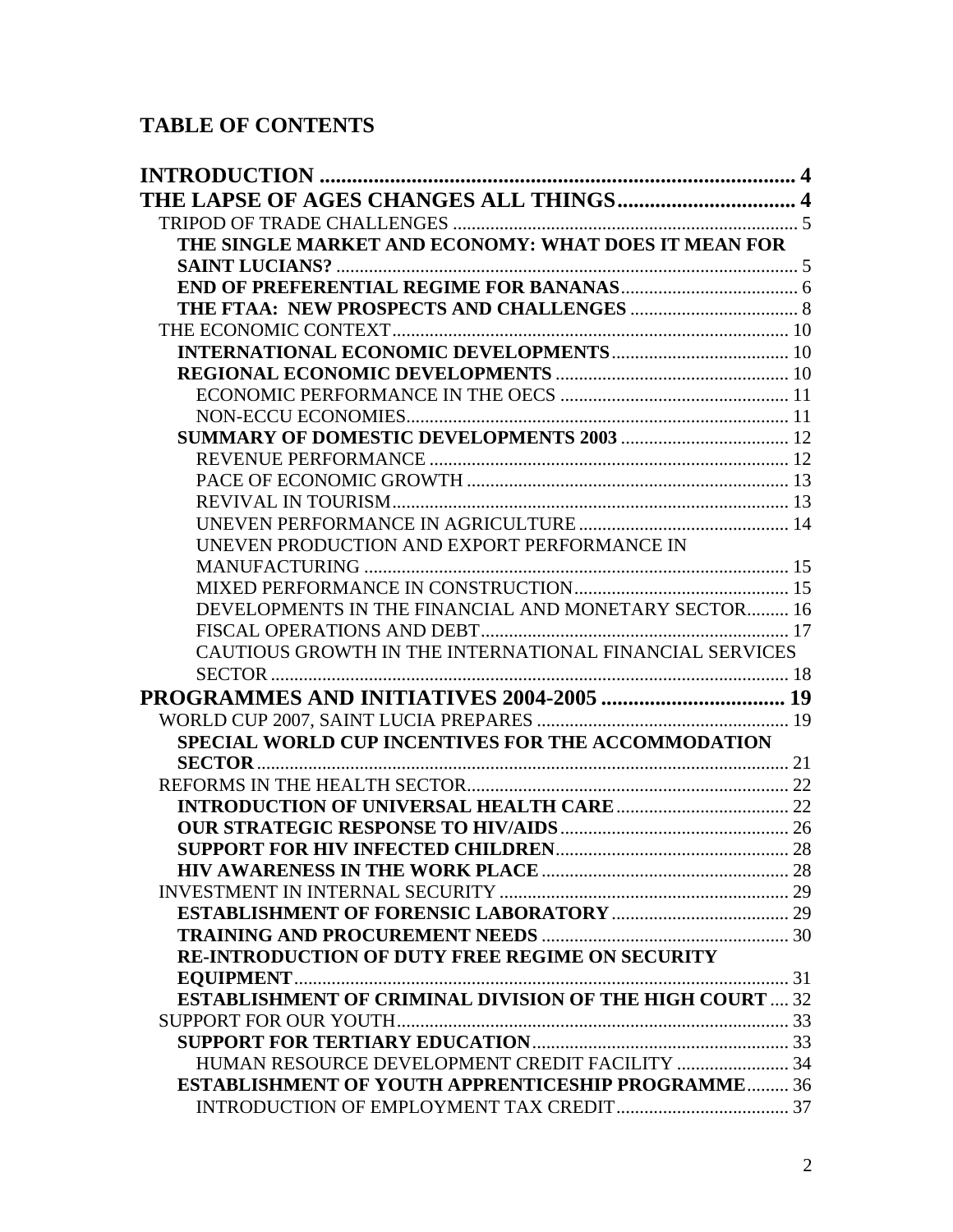| ECONOMIC AND FISCAL STRATEGY UNDERPINNING THE               |  |
|-------------------------------------------------------------|--|
|                                                             |  |
|                                                             |  |
|                                                             |  |
|                                                             |  |
|                                                             |  |
| <b>ADJUSTMENT IN DEPARTURE TAX FOR CARICOM NATIONALS 54</b> |  |
|                                                             |  |
|                                                             |  |
|                                                             |  |
| <b>SIMPLIFICATION ON TAXES ON ALCOHOLIC BEVERAGES  57</b>   |  |
|                                                             |  |
|                                                             |  |
|                                                             |  |
|                                                             |  |
|                                                             |  |
|                                                             |  |
|                                                             |  |
|                                                             |  |
|                                                             |  |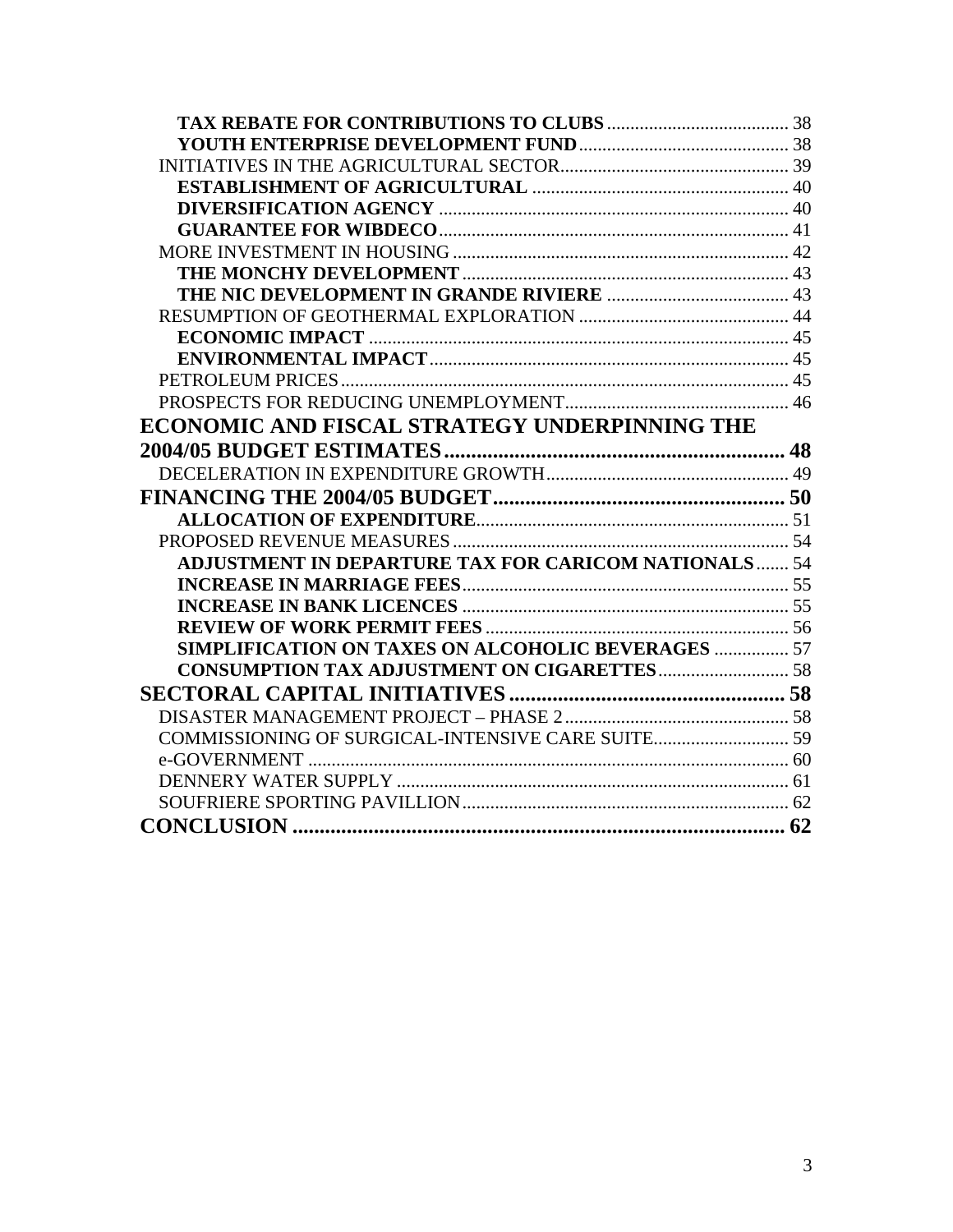#### <span id="page-3-0"></span>**INTRODUCTION**

#### **THE LAPSE OF AGES CHANGES ALL THINGS**

Mr. Speaker, Lord Byron once reminded us that the "lapse of ages changes all things." Although change does not necessarily guarantee for us progress of our community, society or nation, one thing is certain, progress implacably requires change. Change can either be a challenge or a threat. The extent to which it is either depends on our response. If we prove ourselves capable of understanding the laws of change and respond to it with truth and beneficence as our beacon of light we can accomplish wonders. Ignorance of the laws of change, however, can result in periods of unreasoned enthusiasm on the one hand and great depression on the other.

Our task as a Government is to react not with ignorance but with great wisdom, knowledge and understanding as we seek to provide leadership to navigate the rising and falling tides of affairs. This, therefore, requires that as a Government, we act wisely when it dawns the time for action. For us, the time for action has dawned and there can be no repose. Time has opened for us a window of change, challenge and opportunity, which if we fail to exploit, will never reopen to us. This Government, being acutely aware that history and destiny are products of choice, not chance, has accepted the challenge of recreating our world, society and nation.

Unfortunately, Mr. Speaker, too many fail to grasp this profound but simple adage that "the only thing that does not change is that everything changes".

Mr. Speaker, for this year's Budget we have chosen the theme "Securing Our Future: Investing in Health Care, Youth and Security." The measures proposed in this year's Estimates are intended to safeguard the gains we have made over the years and to provide additional security for our nation's future. Specifically, we seek to provide opportunities and assistance for our Youth as a vulnerable and important sector of our population. We acknowledge that upgrading our health care system is a necessity, and we intend to make strategic interventions to facilitate the transformation and modernization of this sector. Moreover, we recognize that as our society becomes more open and our criminals more sophisticated, we must respond with even more measures to safeguard the lives and property of our residents and visitors. This year's Budget will allow us to address some of the critical security issues, which left unresolved, will severely constrain our economic, social and cultural development.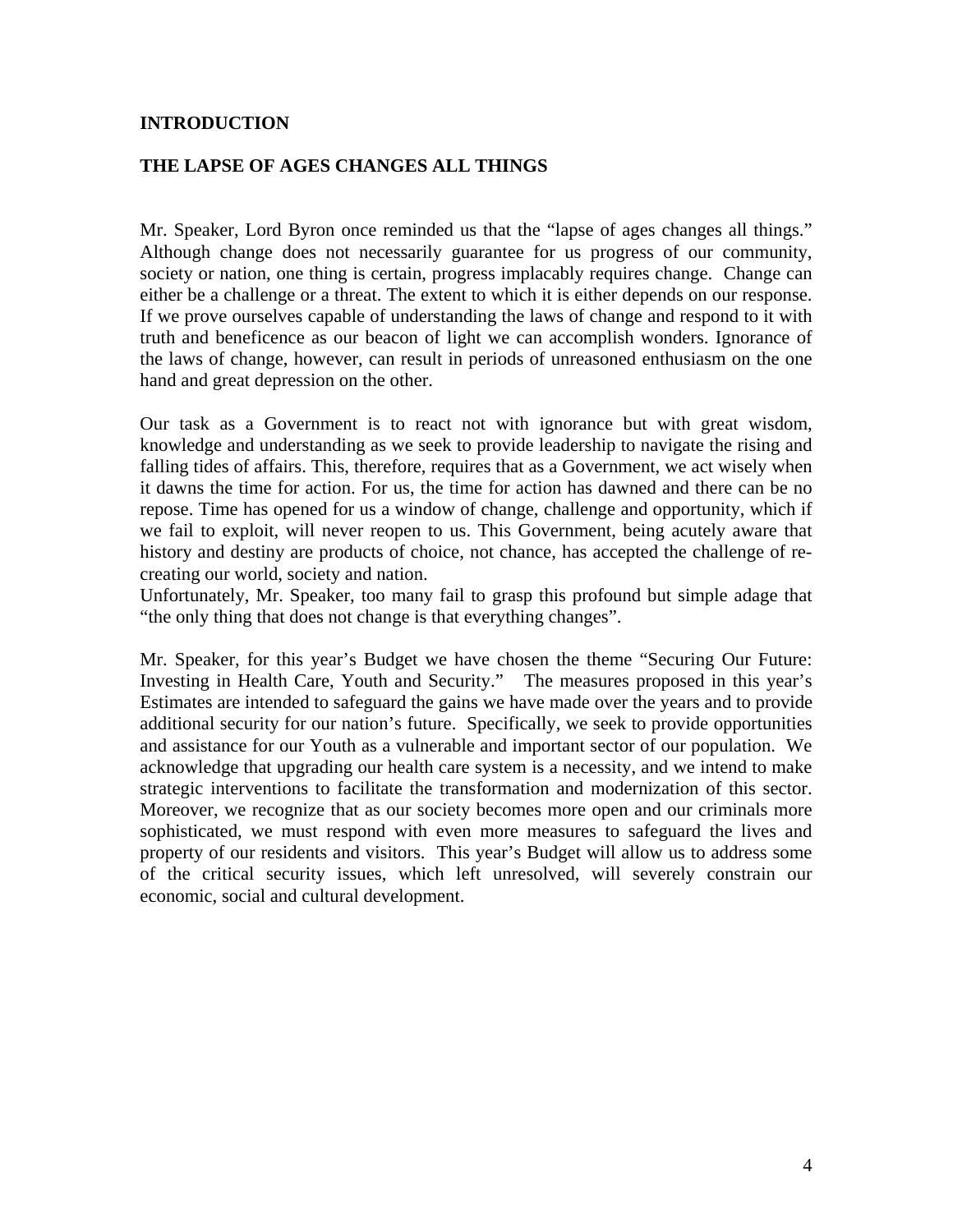# <span id="page-4-0"></span>**TRIPOD OF TRADE CHALLENGES**

#### **THE SINGLE MARKET AND ECONOMY: WHAT DOES IT MEAN FOR SAINT LUCIANS?**

Over the last year, the people of Saint Lucia have heard a great deal about the Caribbean Single Market and Economy – the CSME - to be established by CARICOM – the Caribbean Community, by January 2005. When the CSME is established, it will be one of the most significant developments in Caribbean regional integration in recent years, as it will have a major impact on regional economies and regional economic development. Not only will it spur economic growth in the region as a whole, but the CSME will bring opportunities and benefits to the people of Saint Lucia. It will also bring unparalleled competition in goods, services, manufacturing and trade. It is important, therefore, for our people to try to understand it and prepare for its coming early next year.

As the name suggests, the Single Market and Economy will lock all our economies together and turn them into one economy for the region. The CSME will remove all restrictions and barriers to trade and economic activity between member states for nationals of the region. It is the fact of this larger unified economic space that will make a positive difference to our economic growth. When the CSME comes to life, Saint Lucians will have to stop thinking of economic opportunities in terms of Saint Lucia alone, and will have to see the entire CARICOM region as a common economic space to be exploited.

The CSME will allow for the free movement of goods within the community. Goods produced in the CARICOM region will not be subject to import duties, tariff and quantitative restrictions in any member state, so that our producers and manufacturers will now be able to sell their products more easily in the regional market. Greater penetration of the regional market by Saint Lucian entrepreneurs will lead to greater economic activity here at home.

The CSME will allow for the free movement of capital. Our people will now have the right to move capital from one member state of the community to another, from Saint Lucia to another member state and vice versa, to invest in any member state, to buy shares in companies in any member state without having to obtain permission to do so or having to be subject to restrictive requirements. A wider capital market will now be available for our businessmen and business places to raise funds for investment.

There will be free movement of services – our nationals will now have the right to acquire land, and other property in any CARICOM member state without the restrictions that currently exist, such as alien landholding licences.

The CSME will provide for free movement of people across the region. This has already involved the removal of work permits across the region for University graduates and Media Workers. It will be extended to musicians, sportspersons, artists, other skilled service providers, businessmen, self-employed persons, thereby allowing such persons to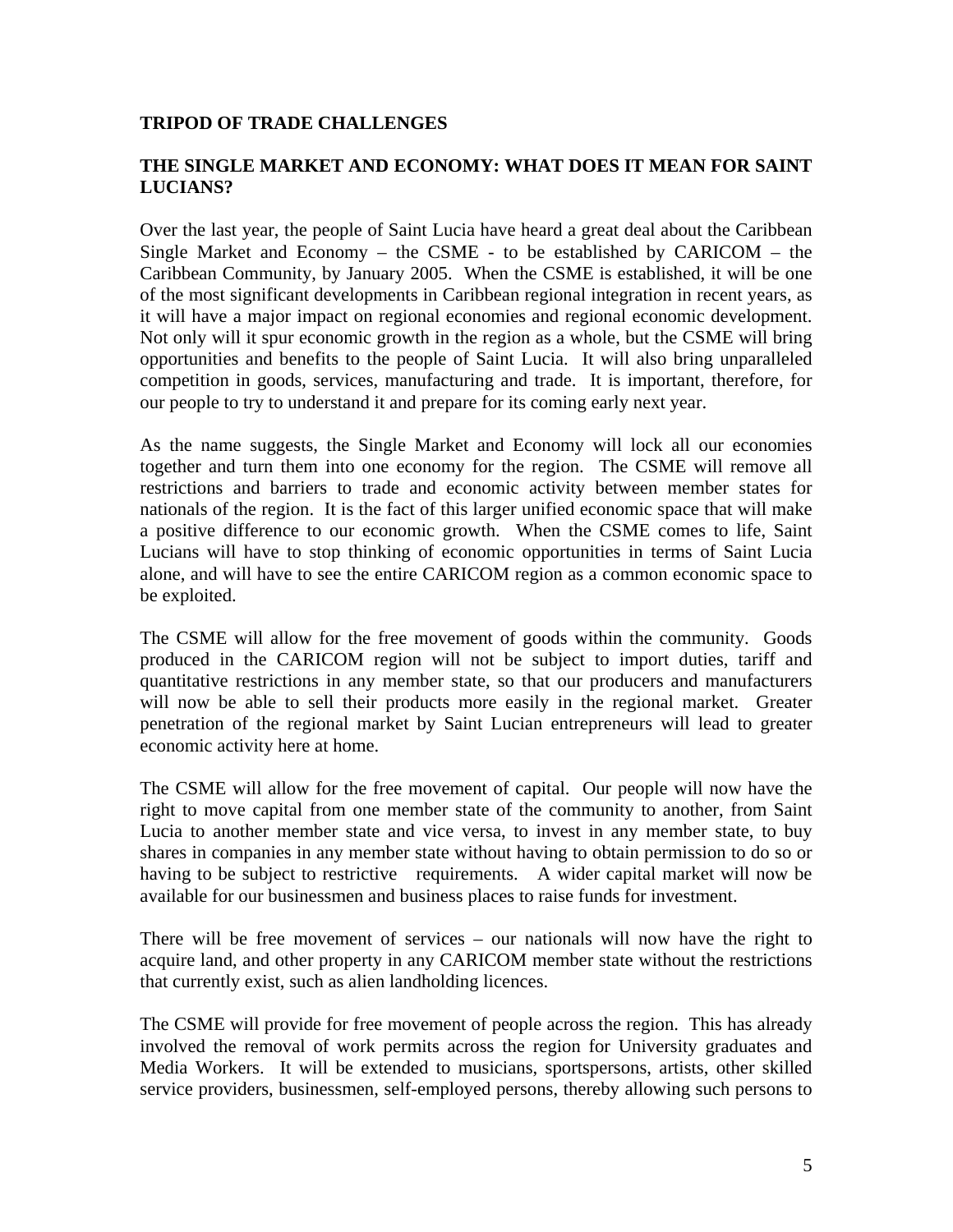<span id="page-5-0"></span>be employed in any member state of the CARICOM community. There will be procedures to recognize degrees and certificates. The free movement of persons will, of course, be facilitated by a common travel document that will do away with the current hassles that many CARICOM nationals now encounter when travelling through the region. Complementing the free movement of persons and workers is a social security agreement that allows for the transfer of social security benefits from one CARICOM country to another.

Under the CSME, we cannot discriminate in favour of our local businessmen. We have to treat our businessmen and companies the same way that we treat CARICOM businessmen and companies. So, for example, we cannot compel CARICOM companies to obtain a trade licence to do business in Saint Lucia if we do not require Saint Lucian businesses to obtain a trade licence. Likewise, we cannot exempt locally produced or manufactured goods from consumption taxes and charge or levy consumption taxes on CARICOM goods. All domestic and CARICOM products must be treated identically. While these arrangements will present a challenge to our local entrepreneurs to be competitive, opportunities will also abound, as there will be a wider economy in which they may trade.

In terms of Saint Lucia's readiness for participation in the CSME, there are approximately forty pieces of discriminatory legislation. They will have to be repealed or amended, and administrative measures will have to be put in place for Saint Lucia to be part of the CSME. Saint Lucia has already started to take action on these. A Task Force on the CSME has been established by the Cabinet of Ministers under my Chairmanship to finalise the process of Saint Lucia's participation in the CSME, and that Task Force has already begun its work.

Over the course of the year, the Task Force will be accelerating its programme, and this House will be required to consider and deal with legislation necessary to make Saint Lucia CSME-compliant by 2005. Public education programmes will also be undertaken to ensure that our people fully comprehend the CSME and what it will mean for us.

The CARICOM Single Market and Economy will open up a new vista of opportunity, a new frontier for our people, and we must not be afraid of it. It will be challenging, but it is a challenge we must confront. If we want to compete in today's global market, we must prove ourselves in the regional arena and form regional partnerships and alliances for the international stage. The CSME is the platform for this. We must go boldly forward and seize the advantages that it can bring us.

# **END OF PREFERENTIAL REGIME FOR BANANAS**

A more serious challenge awaits us as the preferential regime on bananas comes to an end in 2006.

Mr. Speaker, as far back as 1987, during the negotiations on the Lomé IV Convention, the Governments of the Windward Islands and banana industry leaders were alerted to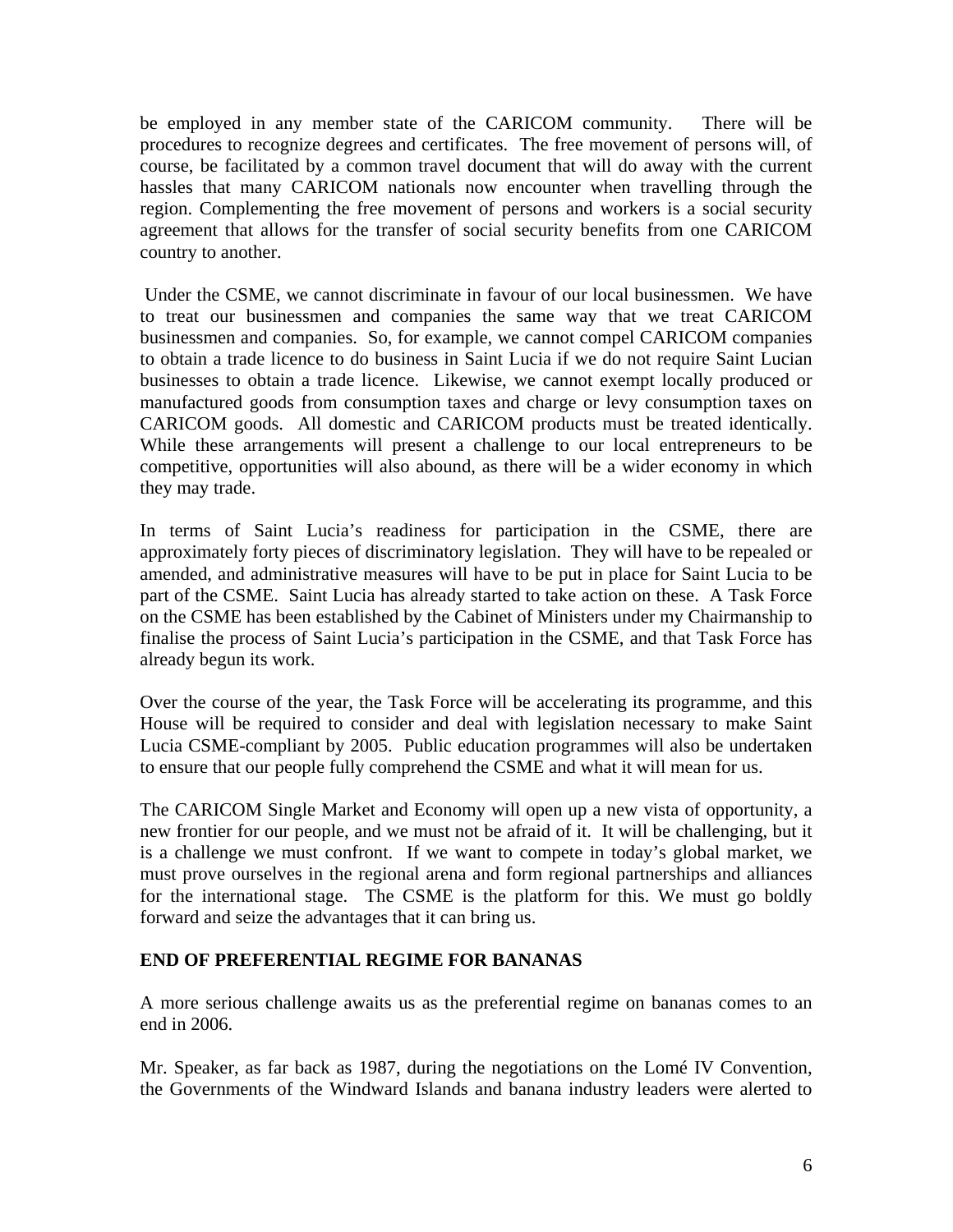the fact that the European countries would be establishing a Single Market in 1992, which would have serious implications for the marketing of bananas in Europe. While it is not my intention to dwell on the past, imagine how much hardship and anguish we could have saved our farmers had we started the modernization of our industry back then. We could have installed irrigation when our bananas were still green gold and our rivers flowed with water; we could have established drainage on all farms to ensure that during the rainy season, our banana plants would not remain waterlogged and prone to disease. We could have built Inland Reception and Distribution Centres (IRDCs) to improve on the post-harvest quality of our fruit and save our farmers the long wait at the ports; we could have educated our farmers on the workings of the UK market and taught them that quality had to be our number one priority. We could have started to differentiate our fruit from the competition by establishing our own fair trade or ethical trade label. Sadly, we did nothing, and we pretended that it would be all right on the morning of the European Union Single Market.

Lomé IV was signed in 1989, and maintained the protocol that allowed bananas from Africa, the Caribbean and Pacific (ACP) preferential access to the European Union market. In July 1993, the new banana import regime continued the access to the European Union market for ACP bananas, but it also increased the access of Latin American 'Dollar' bananas into that market.

We are all very familiar with the trans-Atlantic trade war between the European Union and the United States and Ecuador over bananas that led to punitive tariffs being applied by the United States to European Union products. When that dispute was settled, a new regime was put in place, which used a combination of quotas and tariffs to protect the ACP countries. The ACP producers were provided with a global quota, known as the C Quota, which allowed them to export 750,000 tonnes of bananas to the European Union. Unfortunately, however, 100,000 tonnes of licenses were taken away from the ACP and placed in what is called the A/B quota, and this quota is used to import Latin American or so-called Dollar bananas. So, in effect, Saint Lucia and the other ACP producers lost the ability to export 100,000 tonnes of bananas, and suffered the double blow of an additional 100,000 tonnes of bananas entering the UK market and competing with Windward Islands bananas.

This, however, was not the end of the struggle to secure access for Saint Lucia's bananas in the United Kingdom. This year, the European Union will welcome Cyprus, The Czech Republic, Estonia, Hungary, Latvia, Lithuania, Malta, Poland, Slovenia, and Slovakia as new members. While this is not expected to cause any increased demand for bananas, it will increase the size of the market affected by any change in policy by 15 percent. Moreover, any increased allocation to cater for these new members will have the effect of creating an avenue for the entry of more Latin American bananas into the United Kingdom. We need to ensure, therefore, that the imminent increase in size of the EU does not have the immediate effect of causing an over-supply of bananas in the UK market, resulting in a further drop in prices.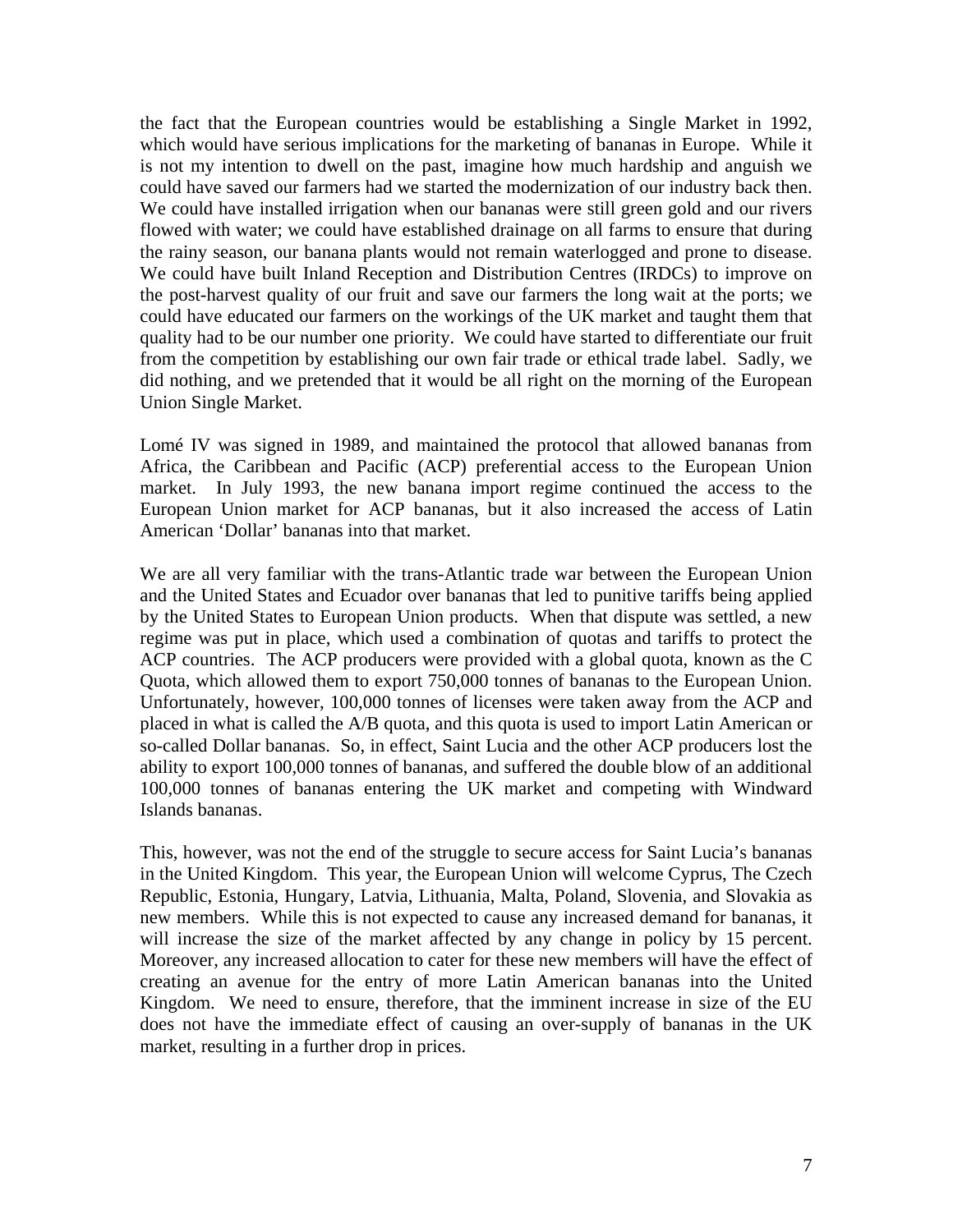<span id="page-7-0"></span>Sadly, Mr. Speaker, this is only the tip of the iceberg approaching our banana industry. In 2006, the current trading regime will be replaced by what is widely expected to be a tariff-only system. This means that the current global quota for ACP bananas will give way to a tariff placed on all bananas entering the European Union from non-ACP sources, with ACP bananas being allowed to enter at zero duty, or what we commonly refer to as duty-free, until 2008. The key question now is the level at which the new tariff will be placed, and whether this will continue to provide protection to ACP bananas. Numerous studies are currently taking place, which are examining the effects of tariffs ranging from  $\epsilon$ 75 per tonne to  $\epsilon$ 300 per tonne on market access of both ACP and Latin American fruit. The concern for those who will be involved in the negotiations will be to avoid any regime that may contravene WTO regulations and cause another costly dispute between the affected parties, while seeking, as much as possible not to place any of the current producers at a disadvantage.

Mr. Speaker, unlike the approach taken in 1987, we are not going to sit idly and hope for the best. We have already undertaken a modernization of our industry to provide it with the infrastructure necessary to survive and compete. Together with the banana companies and WIBDECO, we intend to intensify the farmer education programme to prepare our farmers for the changes that will take place in two years time. Most importantly, we will collaborate with the other Windward Island Governments to put in place a high level diplomat, with knowledge of the banana industry and the intricacies of trade diplomacy, to handle the important negotiations that will take place in Brussels. We believe that there is a future for the banana industry in the Windward Islands, especially if we continue to cultivate and strengthen our relationship with the UK supermarkets. There is much that we need to do and our Government is committed to doing what is necessary, but we cannot afford to keep going over the same old problems like Leaf Spot, poor quality and inconsistent production. Whether we succeed depends as much on our resolve, seriousness and commitment as it does on the successful resolution of trade negotiations.

# **THE FTAA: NEW PROSPECTS AND CHALLENGES**

As if the end of the banana preferential regime was not enough, we have to contend with the proposed Free Trade Area of the Americas, commonly known as the FTAA, now looming on the horizon.

Mr. Speaker, in 1994 Heads of State and Government of the Americas committed to advancing the prosperity, democratic values and institutions, and security of the hemisphere. The key to prosperity was deemed to be trade without barriers, subsidies, and unfair practices and with an increasing stream of productive investment. Removing any impediments to market access for goods and services among the countries was expected to foster economic growth. The Heads therefore agreed to "construct the Free Trade Area of the Americas (FTAA)" in which barriers to trade and investment would be progressively eliminated and negotiations completed for an agreement by January of 2005.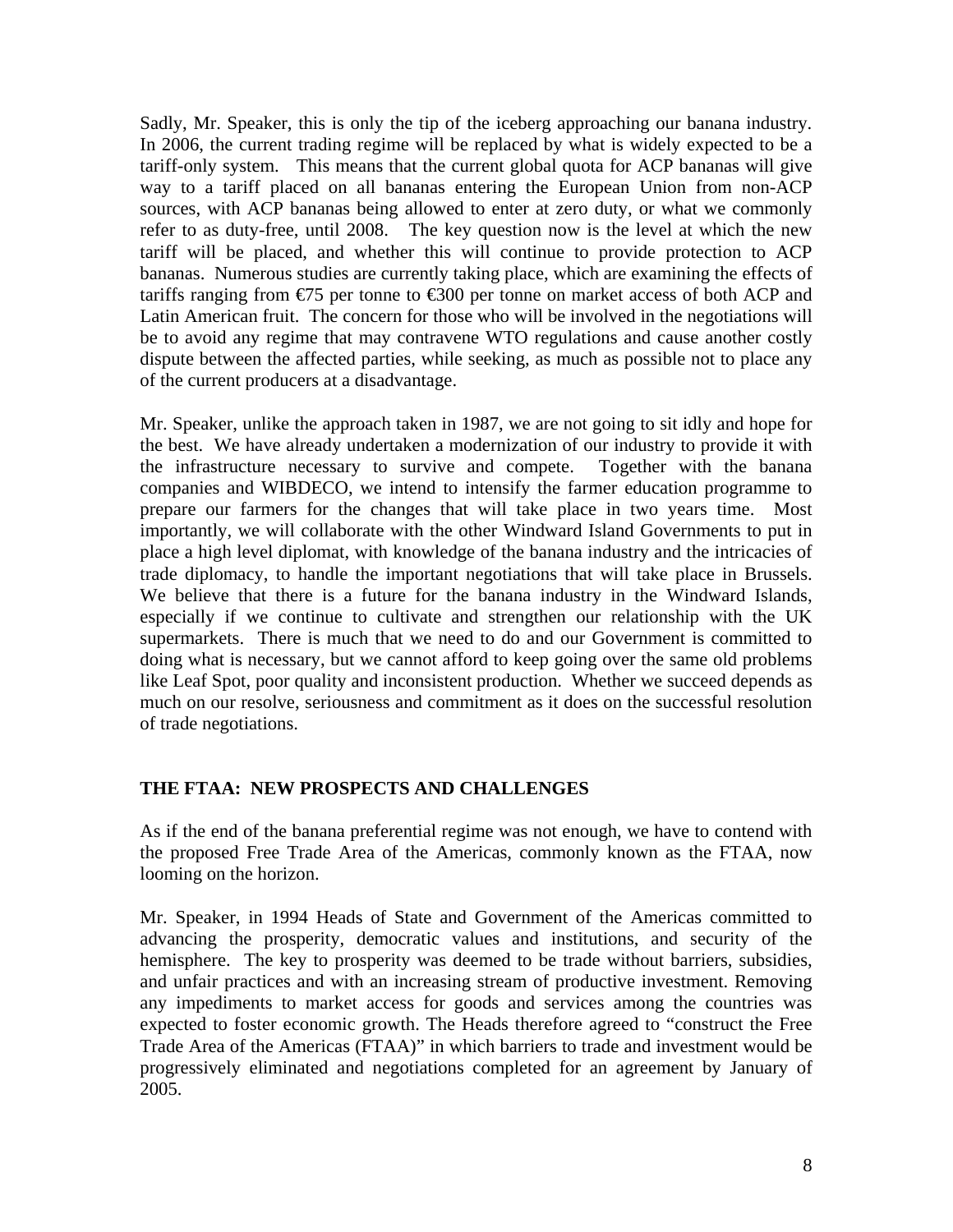Mr. Speaker, since formal negotiations commenced in 2002, the process has been bedeviled by a lack of consensus on how to tackle the negotiating disciplines. In fact Mr. Speaker, there has been a virtual impasse forcing a review of the process in Miami last November  $20<sup>th</sup>$ . A compromise has been agreed to, which, while remaining committed to the original objectives and principles, allows for some flexibility in the character of a possible Trade Accord to be reached.

The re-defined vision, which seeks to accommodate the needs, sensitivities and ambitions of all FTAA countries introduces a two-tiered structure which will allow for:

- (1) A common and balanced set of rights and obligations that will be applicable to all participating countries; and
- (2) Countries which so choose, to agree to additional obligations and benefits.

Saint Lucia continues to engage in these negotiations as part of the CARICOM group and has argued for an agreement which will enhance our economic development as a small disadvantaged economy. Our focus has been and will continue to be on an FTAA which is geared to our economic development, strengthening existing capacities and spurring new growth opportunities in the production of both goods and services. This will require structural reform and adjustment and a significant amount of development resources. The FTAA must therefore provide meaningful support for the adjustment process. That, Mr. Speaker, will necessitate:

- (1) Embracing and supporting the concept of a Regional Integration Fund or similar mechanism (proposed by CARICOM) to support the adjustment for smaller economies within an FTAA;
- (2) Developing a comprehensive package of practicable measures, providing special and differential treatment; special and differential treatment that will not be confined or restricted to longer adjustment periods and technical assistance;
- (3) Relieving Saint Lucia of the need to make commitments or take obligations at the same level as the more capable partners; and
- (4) According non-reciprocal arrangements in respect of tariff liberalization, as Saint Lucia is in fact highly dependent on its tariff revenues.

In short, we are looking for a balanced agreement that will allow us to survive.

Should the FTAA materialize, Mr. Speaker, opportunities will arise in the production and export of goods and services. In particular, there is some evidence to suggest comparative advantage in the highly service-oriented economies of the OECS, pointing to potential benefits which could accrue. However, to exploit these opportunities we will need to improve on our production efficiencies, in particular our level of international competitiveness. Whether we can tap these benefits will depend on the acceptance by the other countries that our islands constitute a group of small, vulnerable countries that cannot cope with open and untrammeled competition. Already, we are aware that the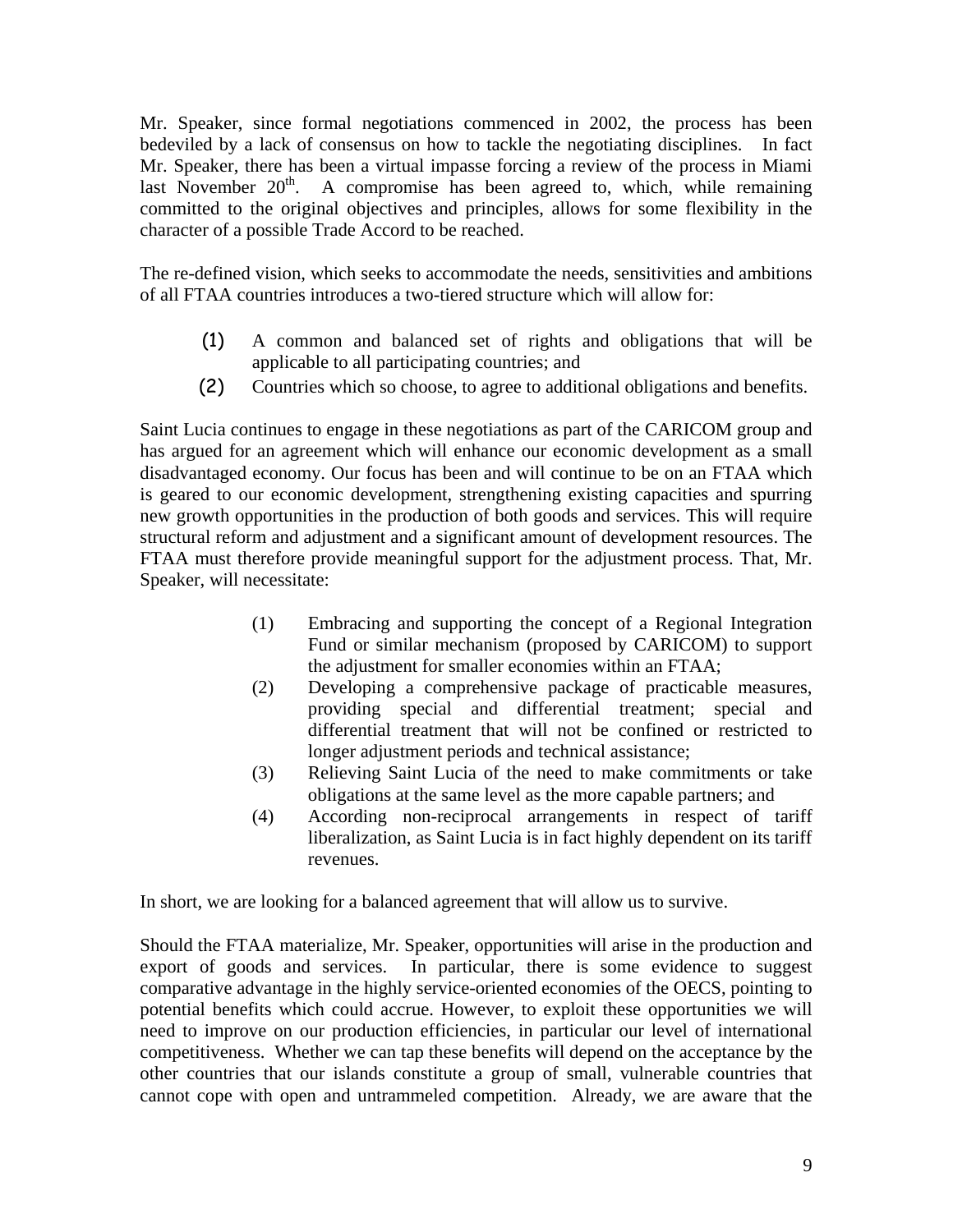<span id="page-9-0"></span>FTAA will require the removal of import duties, thus requiring us to modify our regime of indirect taxation. Indeed, this is one of the many reasons why Saint Lucia and other OECS States have been advised to introduce the VAT.

# **THE ECONOMIC CONTEXT**

Mr. Speaker, we are compelled to plan our economic future against the background of these looming changes in the regional and international environment. These changes remind us that our economy is neither isolated nor insulated. Our economic performance is shaped not only by our decisions, but also by external pressures and factors.

As we turn to review our economic performance this past year, it is both necessary and unavoidable that we identify key elements in the performance of the regional and international economy.

# **INTERNATIONAL ECONOMIC DEVELOPMENTS**

Buoyed by continuing growth in advanced economies led by the United States, and robust growth in developing countries spearheaded by China, real growth in world output is estimated to have accelerated for the second successive year to 3.2 percent in 2003. While growth in advanced economies remained constant at 1.8 percent, developing countries and countries in transition both contributed accelerated growth of 5 percent.

Consumer prices exhibited contrasting movements among the three country groupings. Inflation edged up to 1.8 percent and 5.9 percent in advanced economies and developing countries respectively, while it fell to 9.7 percent in countries in transition. The volume of goods and services in global trade increased by 2.9 percent in 2003 as all country groupings recorded greater imports and exports.

Mr. Speaker, despite improvements in the world aggregate output, global investment and economic activity have been dampened by continuing instability in Iraq.

The upward creep in the price of crude oil has also impacted negatively on prospects for growth in the advanced economies. This increase in oil prices constrained the performance of the US manufacturing sector, and resulted in a reluctance to expand investment.

# **REGIONAL ECONOMIC DEVELOPMENTS**

Closer to home, all regional economies experienced growth in 2003, ranging from 0.2 percent in Guyana to 6.7 percent in Trinidad and Tobago. Amidst the continuing recovery from 9/11, increased tourism activity played the leading role in boosting performance in most destinations. However, the region had to contend with the effects of the declining output and terms of trade in its major agriculture products.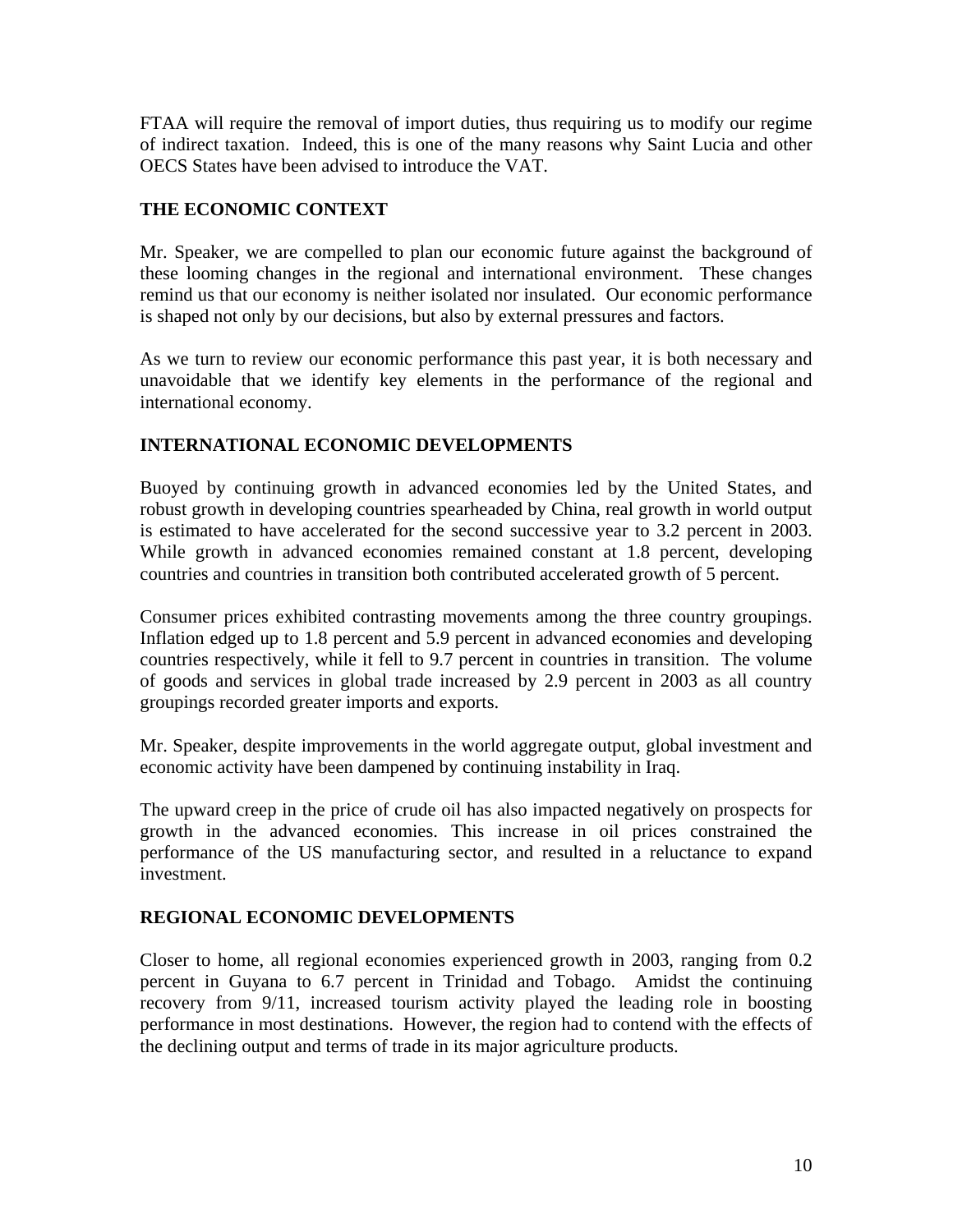<span id="page-10-0"></span>There were gains for the only oil exporter, Trinidad and Tobago, but other countries grappled with the need to cushion the impact of increased oil prices on their domestic economies. As a result, most countries experienced higher inflation, despite the fixed parity of most currencies to the US dollar and generally lower prices of major trading partners.

# **ECONOMIC PERFORMANCE IN THE OECS**

The OECS economies were driven by broad-based growth in tourism, construction and Government services. Preliminary estimates indicate that the economy of *Antigua and Barbuda* grew by 3.2 percent in 2003, after 2.1 percent growth the year before. Inflation remained low but the current account widened significantly.

Accelerated growth in *St. Kitts and Nevis* of 2 percent came at the cost of slightly higher inflation of 2.2 percent. There was the achievement of improved fiscal performance within the context of the Structural Adjustment Technical Assistance Programme (SATAP), which saw a \$123 million reduction in capital expenditure. However, there were concerns over burgeoning public debt, which reached 158 percent of GDP, the highest among ECCU countries.

Fuelled by expansionary fiscal policies, *St. Vincent and the Grenadines* registered growth of 1.7 percent. The effect of increased activity in tourism and telecommunications was retarded by a 32 percent reduction in banana exports to 22,558 tonnes, which reduced earnings by 20 percent.

Anchored by a 10 percent growth in stay-over arrivals and increased construction activity, *Grenada* recorded expanded GDP growth of 3 percent. However, at September 2003 inflation more than tripled to 2.6 percent. Unemployment is estimated to have risen to 12.2 percent while external debt rose markedly to 63 percent of GDP.

# **NON-ECCU ECONOMIES**

Similar trends may be noted in other CARICOM countries. The continuation of recovery of the *Barbados* economy that started in the third quarter of 2002, led to growth of 2.2 percent up to September 2003. A 5.9 percent increase in stay-over arrivals to 428,324 in October outweighed the negative effects of an 11.6 percent drop in sugar production. Amidst an improvement in Central Government's fiscal balance, inflation was contained at 1.1 percent.

In *Belize*, increased activity in tourism (mainly in cruise and stay-over arrivals) and agriculture led to output growth of 5.5 percent. In addition to increased shrimp production, banana production increased by 68 percent to 79,331 tonnes.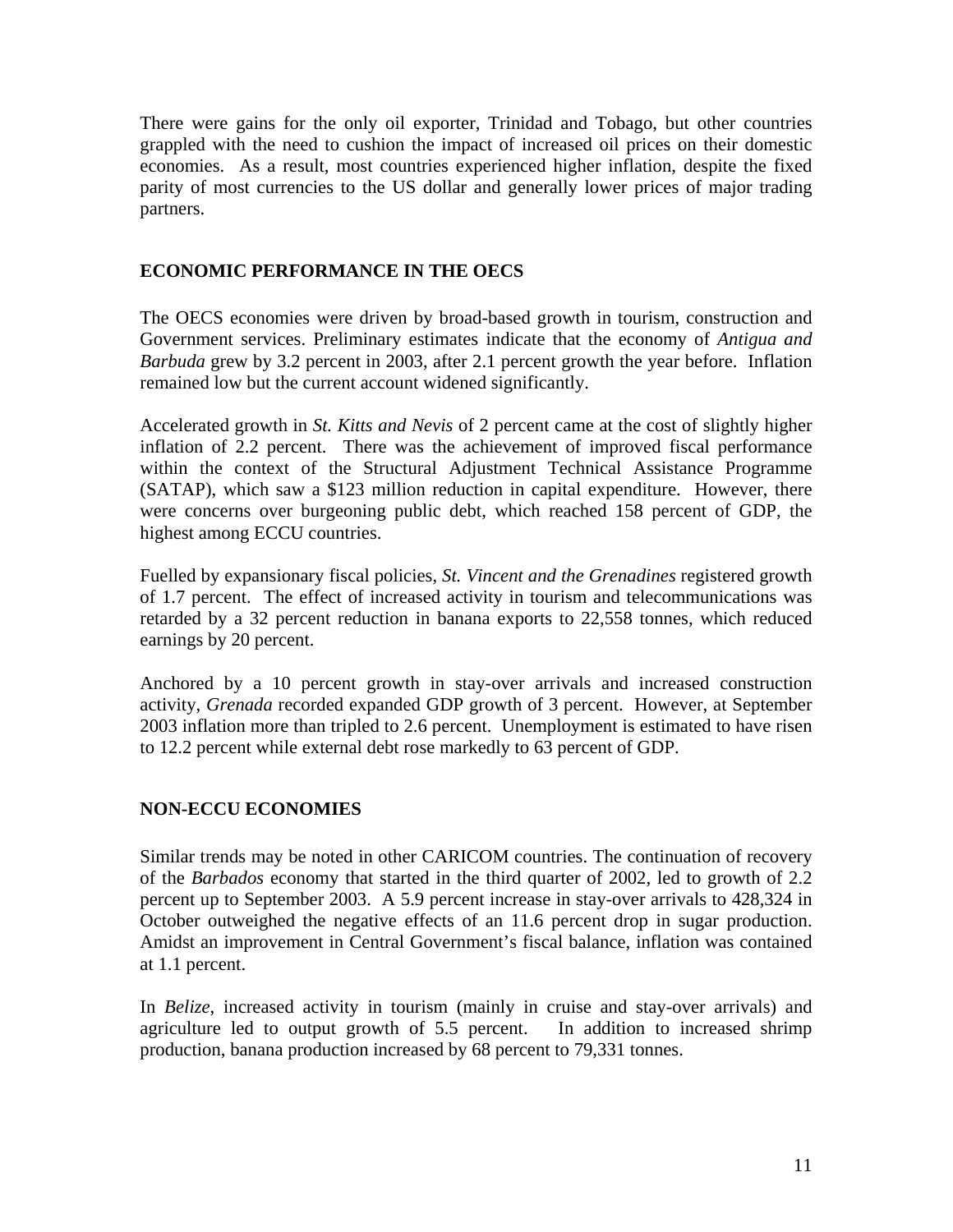<span id="page-11-0"></span>Notwithstanding a rebound in real output, real growth in *Guyana* slackened to 0.2 percent in 2003, as adverse weather led to a reduction in sugar production by 8.8 percent to 302,000 tonnes. As mining and quarrying contracted by 6.9 percent, high food prices pushed inflation to 5.9 percent.

In 2003, the economy of *Trinidad and Tobago* entered its tenth straight year of growth. The accelerated growth of 6.7 percent was the highest in the region and accompanied 4.2 percent inflation for the twelve months to April 2003. Buoyed by higher oil prices, which spurred increased investment in oil and natural gas exploration, net international reserves increased in September to US\$2,196 million equivalent to 6 months of imports of goods and services. Despite improved fiscal performance, the unemployment rate edged up to 10.2 percent in June 2003.

In the first nine months of 2003, the pace of economic activity in *Jamaica* doubled to 2.2 percent, mainly as a result of a 6.3 percent increase in stay-over tourists to 1.027 million. However, the economy remained challenged by slippages in the exchange rate, high interest rates, and a Debt to GDP ratio of 143.9. As a result, inflation (14.1 percent) increased to double-digits for the first time in 6 years.

In the smaller territories of the region, growth remained buoyant: in the *British Virgin Islands*, *Cayman Islands* (2 percent), and *Montserrat* (6 percent). Tourism and construction activity were chiefly responsible for output growth in all these countries

# **SUMMARY OF DOMESTIC DEVELOPMENTS 2003**

# **REVENUE PERFORMANCE**

Mr. Speaker I am happy to report that our Total Revenue received for the fiscal year exceeded \$500 million. In fact Mr. Speaker, \$523.8 million was received. The amount collected was 5.2 percent higher than last year. Current revenue increased by 9.8 percent over last year's receipts to \$484.9 million, and tax revenue, a component of current revenue, increased by 9.7 percent to \$444.5 million.

I wish now to share with you and Honourable members the tax revenue heads where growth was recorded. Taxes on income and profits increased to \$110.0 million, reflecting improved business performance and the success of the Tax Arrears Payment Plan. In fact Mr. Speaker, I must commend taxpayers for seizing the opportunity to settle their arrears with the Inland Revenue Department. I am sure that they are relieved that an opportunity was provided for them to make good their tax affairs with the Department and once again be counted as model taxpayers.

Taxes on goods and services increased by 4.0 percent to \$181.8 million. Total Consumption Tax Revenue increased by 7.4 percent to \$121 million, accounting for 66.6 percent of taxes on Goods and Services. Hotel Accommodation Tax also recorded an increase of 13.7 percent to \$22.2 million. Taxes on cellular phone calls tripled to \$4.8 million, with the establishment of two new mobile phone companies.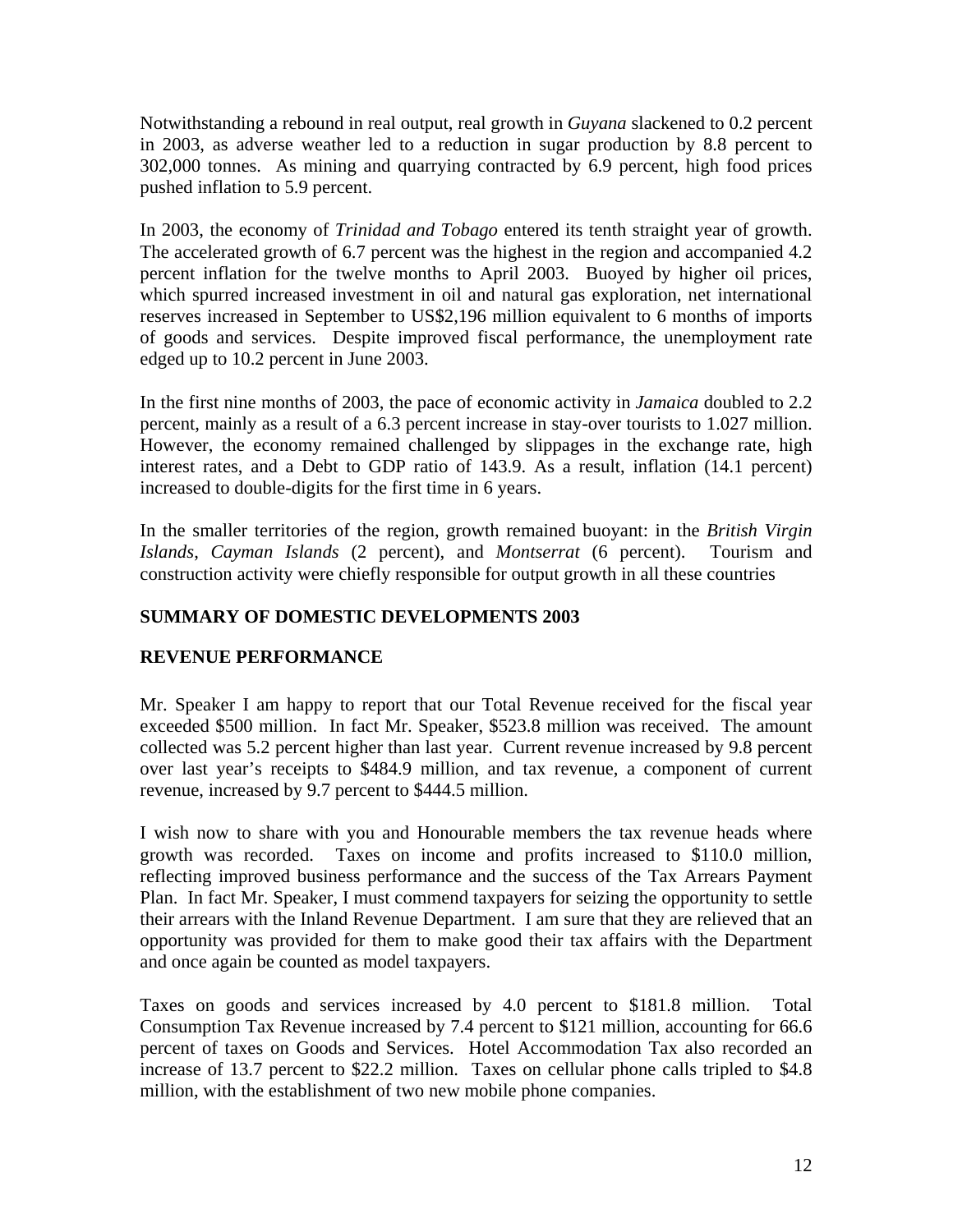<span id="page-12-0"></span>Taxes on International Trade and Transactions grew by 23.2 percent to \$148.9 million as a result of growth in imports. In fact, the amount collected represented 28.4 percent of total revenue and grants. Import duties accounted for 46.6 percent of taxes on international trade, recording an increase of 21 percent. Service Charge on imports grew by 30.3 percent to \$39.3 million, while Environmental Levy increased by 21.9 percent to \$11.7 million. Collections of Excise Taxes on imports increased by 15.4 percent to \$18.5 million. Travel Taxes also recorded increases as a result of increased arrivals, recording collections of \$4.9 million, double that collected for the previous year.

# **PACE OF ECONOMIC GROWTH**

After a contraction of 4.6 percent in 2001 and marginal growth of 0.43 percent in 2002, the pace of economic growth in Saint Lucia accelerated in 2003 to 3.71 percent. This growth marks a significant achievement, given the current prevailing world economic climate, characterized by slow or negative growth in the major industrial countries, persistent upheavals in the international financial system and the fall out from the war on terrorism.

Mr. Speaker, the main impetus for growth emanated from expansions in the tourism sector by 16.6 percent, growth in wholesale and retail trade by 7.8 percent, communications by 4.5 percent and transportation by 2.63 percent. In total Mr. Speaker, those areas of economic activity accounted for 75 percent of total value added. However, the overall positive economic performance was tempered by reductions in value added recorded for agriculture by 10.8 percent, manufacturing by 0.52 percent and construction by 1.21 percent.

The contribution of bananas and agriculture to GDP fell to 1.96 percent and 4.87 percent respectively, as did that of the manufacturing sector by 7.4 percent and construction by 9.78 percent.

Very quickly, Mr. Speaker, I shall examine performance in the various sectors.

# **REVIVAL IN TOURISM**

Mr. Speaker, as international concerns and expectations regarding the conclusion of major activities in the war in Iraq subsided, the level of international travel increased during 2003. Consequently, Saint Lucia registered a 4.1 percent increase in total visitor arrivals to 703,381. Despite competition from regional destinations, the island recorded a 9.3 percent increase in stay-over arrivals to an all-time high of 276,948, as additional visitors came from all of our three main source markets, namely: the United States which grew by 4.3 percent to 98,078, Europe which increased by a massive 17.6 percent to 90,193 and the Caribbean, which posted a growth of 6.23 percent to 70,543. Mr. Speaker, the average occupancy rates mirrored the growth in stay-over arrivals,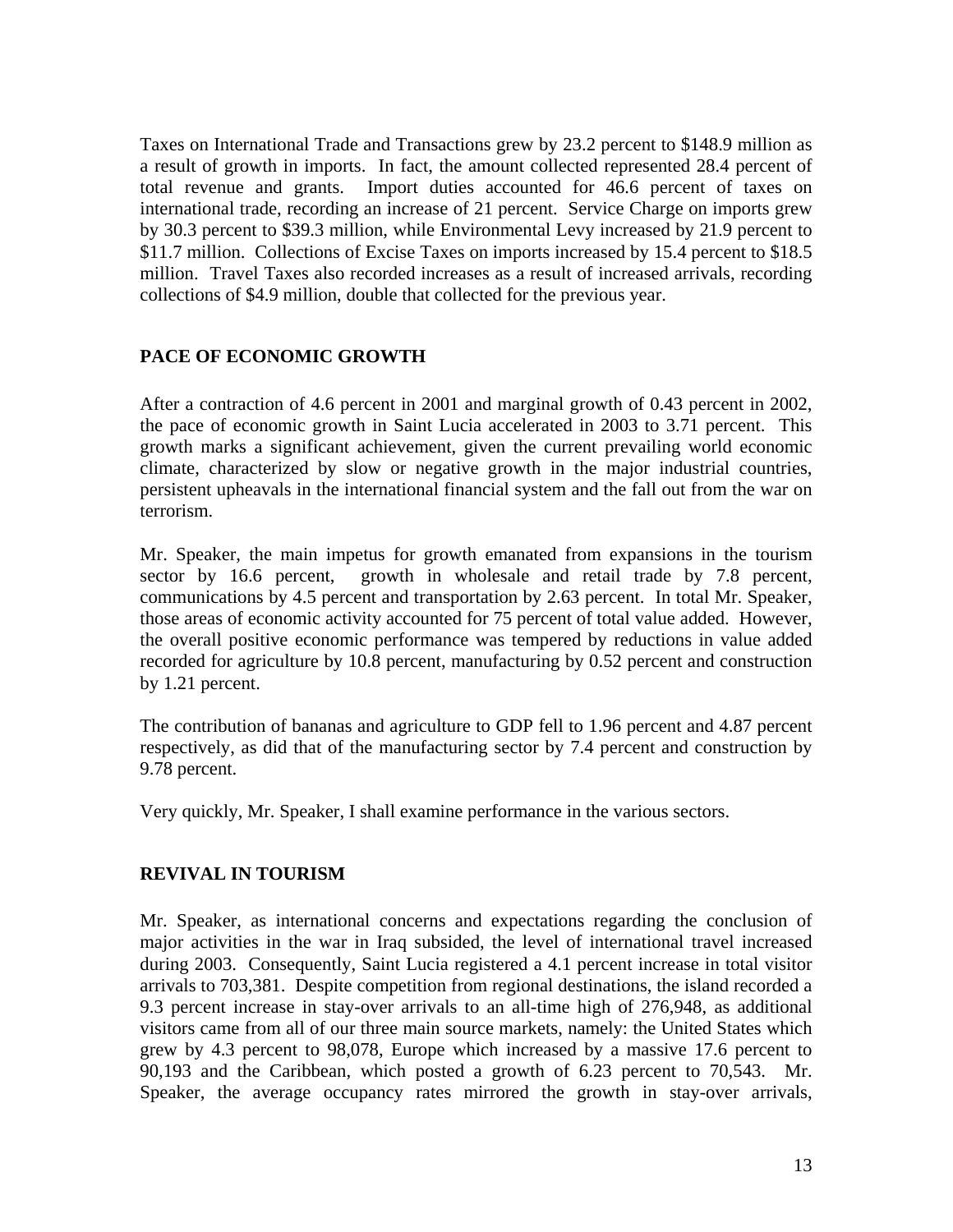<span id="page-13-0"></span>increasing from 56.1 percent in 2002 to 62.7 percent in 2003.

In the cruise sector, Saint Lucia was affected by the repositioning of itineraries away from the lower Eastern Caribbean to the northern territories in the aftermath of the war in Iraq and the growing concerns regarding personal safety. Accordingly, cruise arrivals increased only by 1.6 percent to 393,292, while the number of excursionists expanded to 12,817. A fall in the number of visiting yachts led to a 20 percent reduction in that category of visitors to 20,354.

The performance of the tourism sector is clear evidence that this Government's investment in the tourism sector along with its marketing and promotions are paying dividends. Despite the most challenging environment for investments and for operations, the tourism sector's contribution to overall GDP increased by 16.6 percent and stands as its most significant improvement in nine years.

# **UNEVEN PERFORMANCE IN AGRICULTURE**

Mr. Speaker, a confluence of factors impacted negatively on the agricultural sector, leading to an overall contraction of 10.8 percent for 2003.

Adverse weather conditions and the outbreak of leaf spot disease, particularly in the last quarter of the year, contributed to a 29.5 percent reduction in banana output to 33,971 tonnes. The annual banana output resulted from a near 27.6 percent reduction to 15,456 tonnes in the second half that followed a 31 percent reduction to 18,515 tonnes in the first half of the year. However, Mr. Speaker the pace of deceleration was quicker in the other two main Windward Island producers. Indeed, Saint Lucia's relative share of exports for the Windward Islands as a whole, increased from 41 to 49 percent with a gross output of 67,301 tonnes.

Market conditions were characterized by stiff price competition among the UK supermarket chains, which depressed prices, and in conjunction with the lower output, led to a 25.7 percent fall in banana revenue to \$43.6 million. Farmers' returns from the industry were further restrained despite the appreciation of the Pound Sterling. Gains were also offset by the increased transaction costs associated with the requirements of EUREP-GAP certification.

With regard to other non-traditional crops, available data indicate that an expansion of export demand led to an increase in output in 2003. While the volume of total production, which includes exports and purchases by supermarkets and hotels, increased by 5.5 percent to 5,703.5 tonnes, unfavourable prices caused a decline in the value of production by 1.8 percent to \$11.2 million. There were contrasting movements in the level of purchases by hotels and supermarkets, with the former increasing more than two-fold in line with increased tourism activity. On the other hand, purchases by supermarkets fell by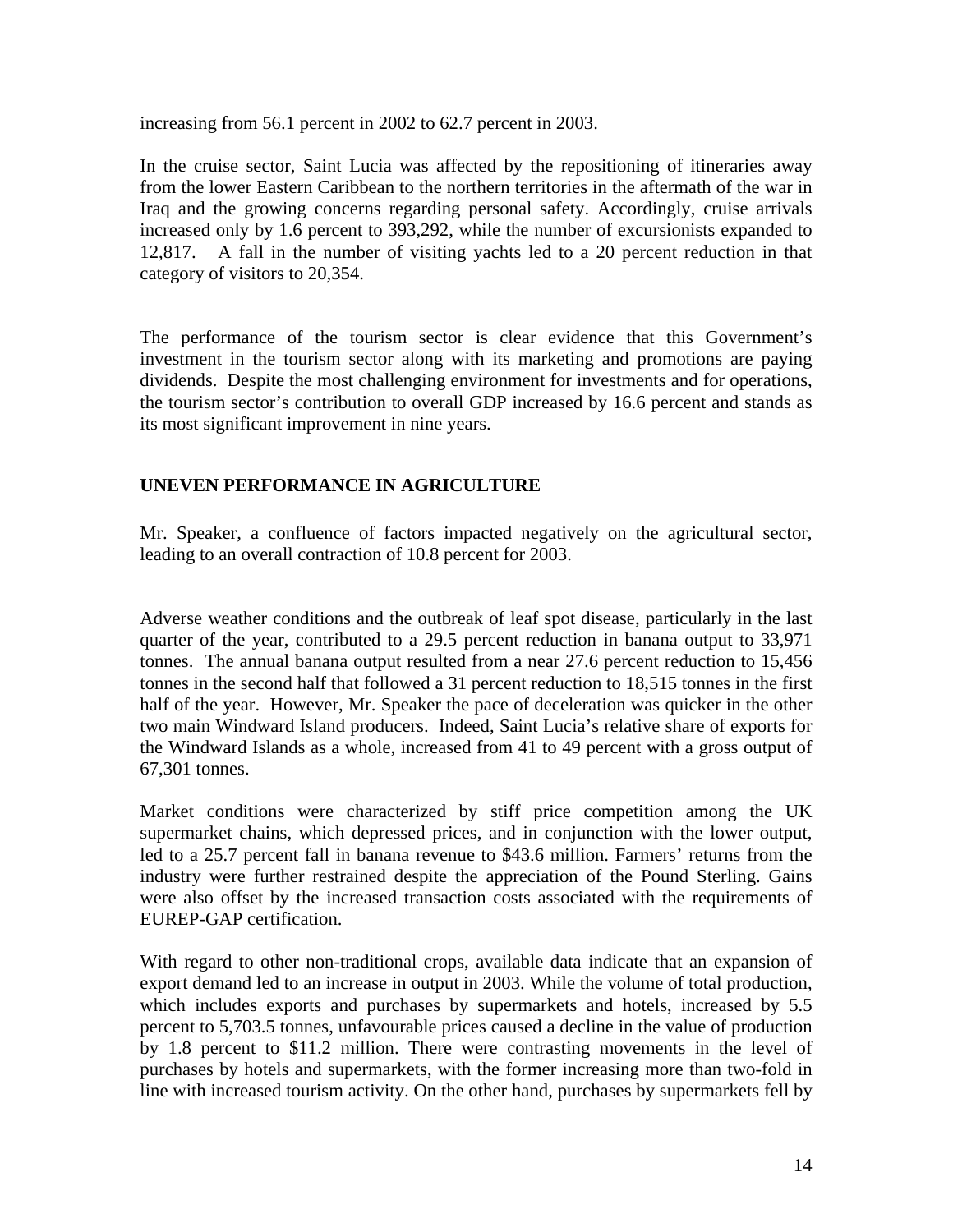<span id="page-14-0"></span>24.3 percent, as one of two major retail chains experienced financial problems. Exports expanded by 11.9 percent, but poor prices, especially for green bananas, led to a reduction in export revenue. There was a 13.7 percent reduction in fish landing from January to July 2003 to 1,028.9 tonnes, which was valued at \$11.4 million, while consumption of chicken increased by 2.2 percent to 1,994.2 tonnes and valued at \$6.9 million.

# **UNEVEN PRODUCTION AND EXPORT PERFORMANCE IN MANUFACTURING**

In 2003, Mr. Speaker, the value of manufacturing output is estimated to have declined by 1 percent to \$135.8 million, following growth of 3.7 percent in 2000. However, total exports of manufactured products increased by 15.8 percent to \$60.8 million and accounted for 45 percent of total production. Approximately 74 percent of the value of output came from three sub-sectors namely: food and beverages (45 percent), electrical products (14 percent) and paper and paperboard (15 percent). For the year in review, there were increases in the value of food and beverages, textiles, metal products, furniture and other chemicals, while decreases were recorded for plastics, electrical and paper products. It is important to note that paper products suffered as a direct result of regional competition and the sluggish performance of the banana industry. The value of output for food and beverages expanded for a third consecutive year and grew by 2.2 percent to \$61.4 million, as the beverage segment continued to benefit from strong demand in the domestic and OECS markets. It is also important to note that exports of food and beverages increased by almost 50 percent to \$36.8 million.

# **MIXED PERFORMANCE IN CONSTRUCTION**

Mr. Speaker, the challenges experienced with the Roads Development Programme in the last financial year led to a reduction in the level of construction activity by the public sector. In the review period, Central Government capital expenditure towards construction fell by almost 26 percent to \$64.3 million. Of Central Government's construction expenditure, 72.4 percent represented activity on economic infrastructure, such as roads, while the remainder went to social infrastructural projects for example, the completion of the Dame Pearlette Louisy School and the Ciceron Secondary School under the Basic Education Programme. In addition, new works and renovations continued on Police and Fire Stations and for upgrading health facilities at various locations.

Spending on economic infrastructure by Central Government increased by 12.7 percent to \$51.9 million, due mainly to expenditure on roads, which accounted for 83 percent of the total. Expenditure by the Central Government on social infrastructure fell to \$12.4 million, of which \$6.5 million was spent under the OECS Emergency & Disaster Management Project.

Indicators of private sector construction in 2003 suggest a resurgence in activity. In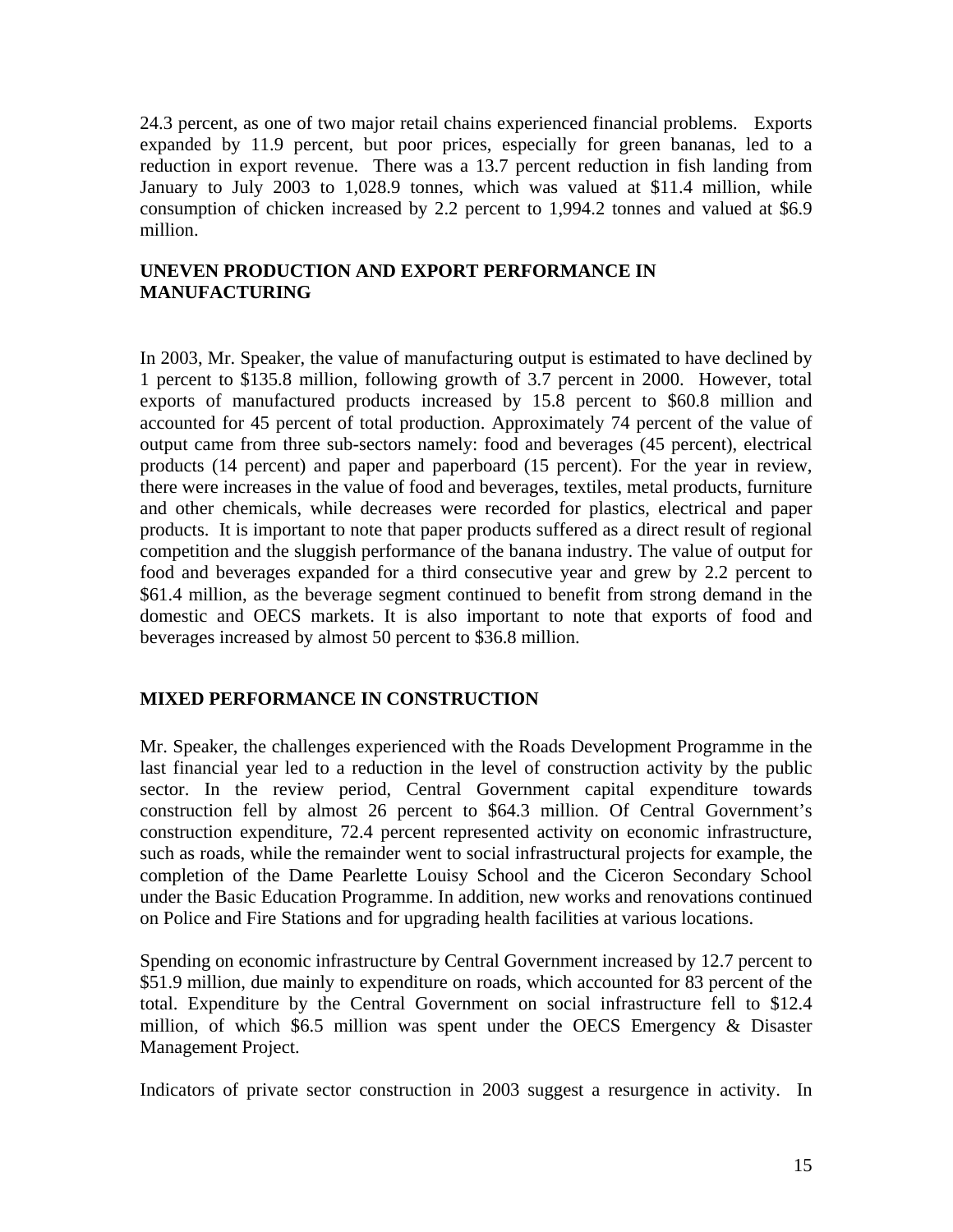<span id="page-15-0"></span>2003, there was an increase of 25 percent in the number of applications for the commencement of new projects, which in turn led to an increase of 18 percent in the number of approvals by the Development Control Authority. There was also an increase in the level of imports of construction material by 1.9 percent to \$63 million for the second successive year.

However, the private sector continued to be cautious in its approach to investment. There was a 47 percent decline in credit disbursed to the construction sector by all financial institutions in the review period, to \$53.7 million. The level of financing for commercial construction fell from \$54.4 million in 2002 to \$6.9 million in 2003. Mr. Speaker, it should be noted that there is some lag time between the approval of applications and construction. In the light of the general Stamp Duty exemptions granted by this Government and announced in the 2003 Budget Address, we anticipate further growth in private construction this year.

# **DEVELOPMENTS IN THE FINANCIAL AND MONETARY SECTOR**

Mr. Speaker, developments in the financial and monetary sector for 2003 bore a direct correlation to the level of activity in the real economy. Liquidity, as measured by the loans to deposit ratio, improved by 10.07 percentage points from year-end 2002 to 81.88 at year end 2003, as the growth in deposits was accompanied by a reduction in the level of loans and advances.

In an effort to reduce the non-performing loans portfolio Mr. Speaker, banks remained cautious in their approach to new lending. As a result, the level of domestic credit fell by 7.6 percent to \$1,323.4 million. Of the components of domestic credit, financing to the private sector increased by 4.5 percent. A close analysis of credit by economic activity revealed that there were reductions in credit to all sectors except personal and tourism. Financing to the "personal category", comprising mainly acquisition of property and durable consumer goods, accounted for the largest share of total credit (47 percent) and increased by 2.5 percent to \$76.84 million, partly as a result of reductions in mortgage lending rates. Favourable developments within tourism enabled it to attract 6.7 percent additional financing from the banking system to \$203.10 million.

Mr. Speaker, on the strength of increases in mainly saving and demand deposits, total deposit liabilities of the banking system increased to \$2,022.76 million or 78 percent of total domestic liabilities. The general increase in the level of thriftiness in the economy saw deposits by residents increase by almost 7 percent to \$1,871.45 million, while deposits by non-residents fell by 1.3 percent to \$145.31 million.

Broad money supply (M2), in the domestic economy increased by 7.7 percent to \$1,370.41 million, reflecting growth in the real sector. In addition, there were increases in both the narrow measure of the money supply (M1), due to increases in private sector demand deposits, and quasi-money, on the strength of increases in savings deposits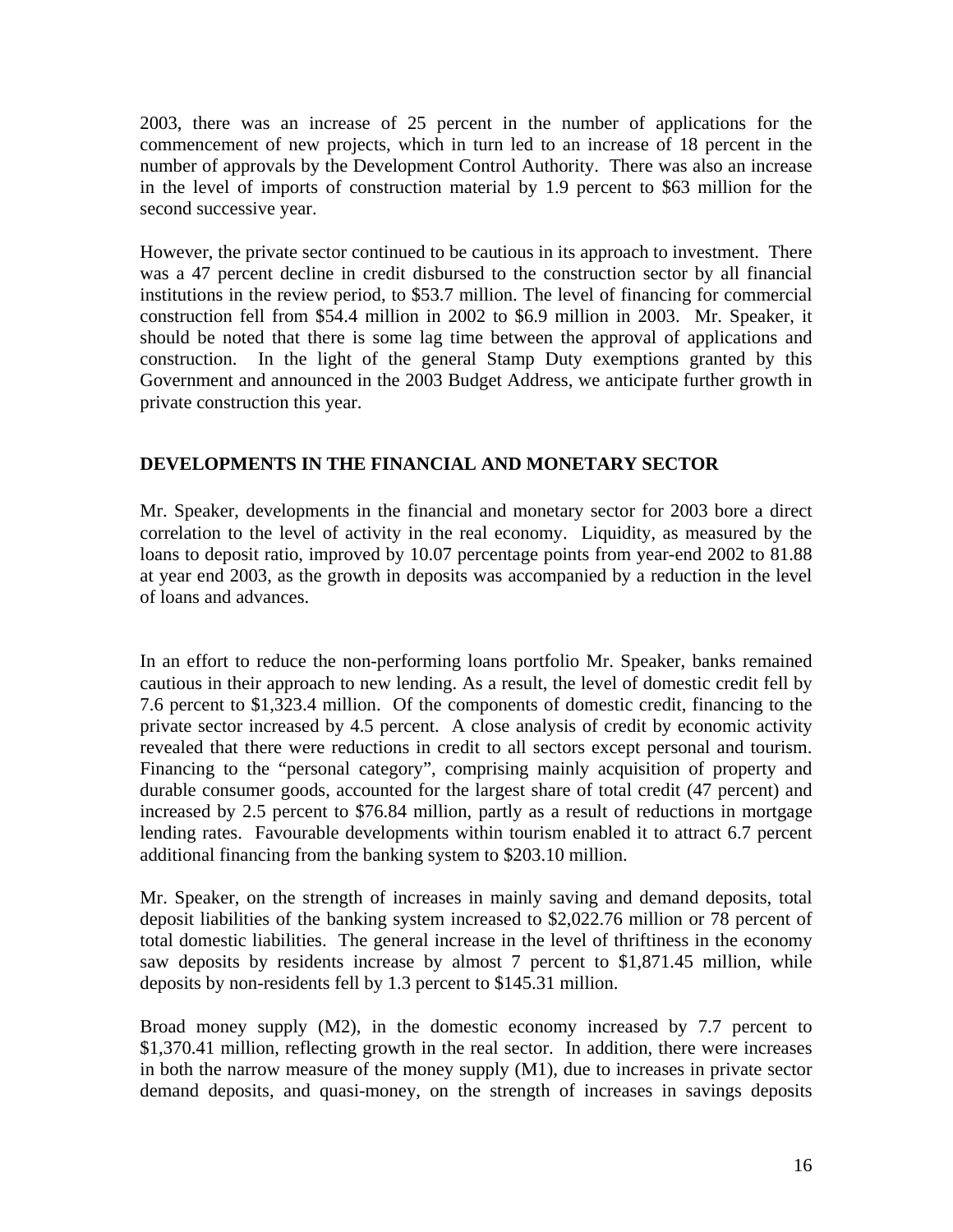<span id="page-16-0"></span>overall.

The impact of the growth in the tourism sector is evidenced by an improvement in the external performance, as the island's share of imputed reserves at the Central Bank advanced to \$282.63 million. This indicates that there was an overall increase in Saint Lucia's net international reserves over the period.

With regards to the rate of inflation, Mr. Speaker, as measured by the change in the twelve month moving average of the Consumer Price Index to December 2003, prices increased slightly, by only 1 percent. However, the food index, which is the most heavily weighted category, showed an increase of 2.1 percent.

# **FISCAL OPERATIONS AND DEBT**

Mr. Speaker, I have already indicated that our revenue performance improved, resulting in a 9.83 percent increase in current revenue. Current expenditure grew at a slower rate of 7.9 percent to \$474.5 million. Increases were recorded in the area of expenditure on goods and services, and in wages and salaries by 1.1 percent to \$235.1 million. Central government's outlay to service the national debt increased by 18.5 percent to \$55.2 million while current transfers decreased by 17.6 percent to \$56.3 million. Accordingly, Mr. Speaker, the current balance moved from a surplus of \$1.7 million in 2002/03 to \$10.4 million or 0.5 percent of GDP in 2003/04.

Mr. Speaker the achievement of a surplus on the current account, though small, in the context of harsh external circumstances and an expansionary fiscal stance is no mean accomplishment. Given that our commitments in the areas of interest payments and goods and services increased, the government has managed to reduce its outlay in other areas such as current transfers in an effort to ensure sustainability on the current account of central government.

Capital expenditure Mr. Speaker, fell by 2.1 percent in 2003/04 to \$146.9 million, as a result of slow implementation of capital projects, mainly related to delays in the relocation of infrastructure of utility companies. However, despite the slow implementation of the capital projects last year, it is expected that in the new fiscal year the rate of implementation will improve, given that the major hurdles have been overcome.

Consequent on those fiscal developments, Mr. Speaker, the disbursed outstanding debt of Central Government increased by 17.2 percent to \$968.2 million, while the total outstanding liabilities of the public sector, inclusive of debt guarantees stood at \$1,237.9 million or approximately 65 percent of GDP at the end of December 2003. However, Mr. Speaker, I wish to draw attention to the fact that in the fiscal year 2003/04, this Government took some deliberate steps to restructure significant portions of the public sector debt, with a view to reducing servicing costs and to ensure that there was sufficient liquidity in the domestic financial system to enable the private sector to participate in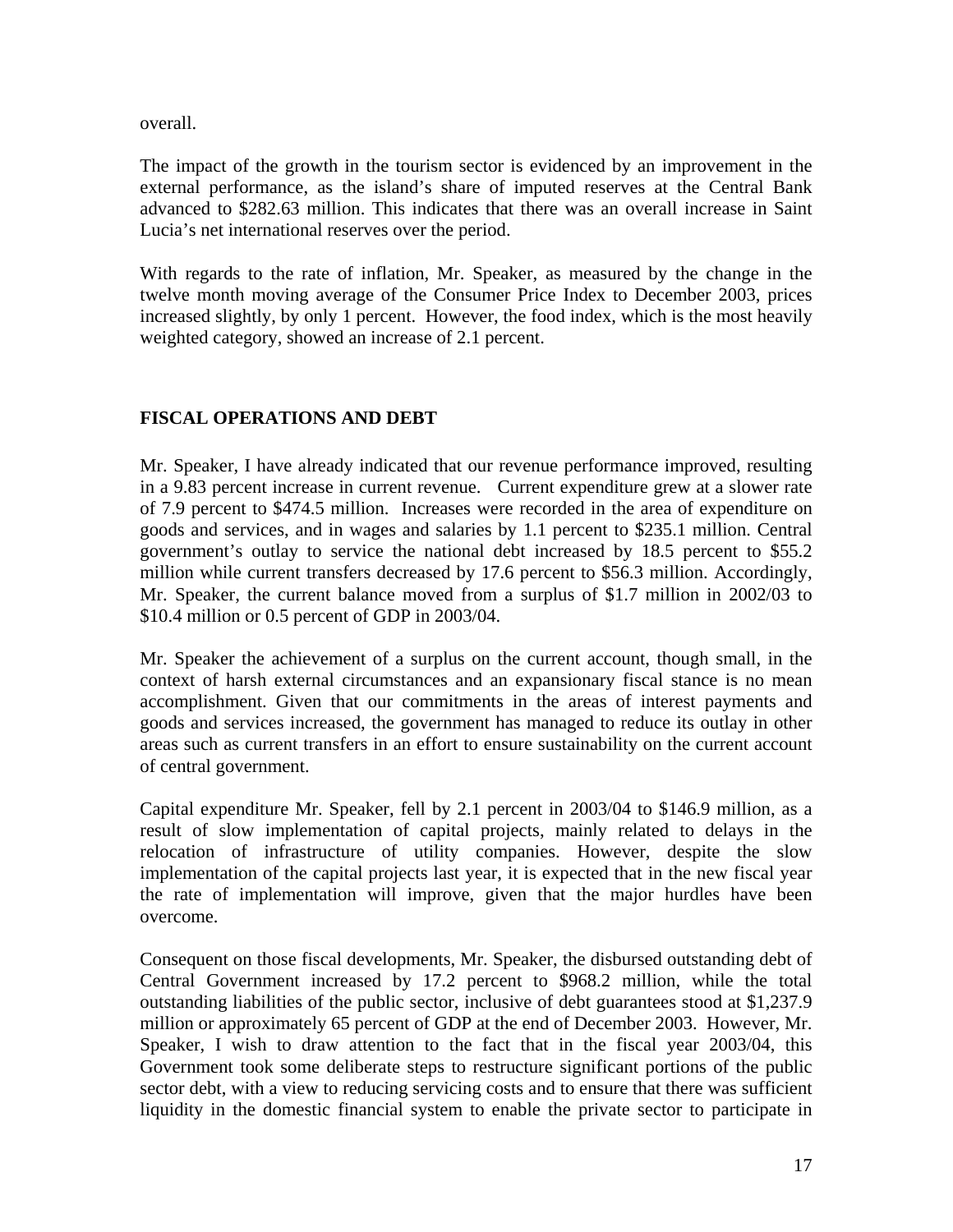<span id="page-17-0"></span>Saint Lucia's development. Towards those efforts, Mr. Speaker, domestic debt fell by 21.7 percent to \$303 million.

# **CAUTIOUS GROWTH IN THE INTERNATIONAL FINANCIAL SERVICES SECTOR**

Mr. Speaker, the review of our domestic economic performance would be incomplete without mention of the International Financial Services Sector.

Growth in the sector has been steady but quite cautious. For the past fiscal year, 309 International Business Companies were registered, bringing the total to 1,154. Two Mutual Funds were registered and licensed, one a public fund and the other a private fund.

Eight International Insurance Companies were licensed for that fiscal year. Of the eight International Insurance Companies licensed, one is a captive of a parent insurance company based in the region. This insurance company is one of the most reputable insurance companies in the region and has written premiums in excess of US\$48 million. In total, fifteen international insurance companies have been licensed to date. Thirteen of these represent captive insurance entities which eliminate, to a great extent, the level of risk to our jurisdiction.

On the banking side, we have revoked the license of one International Bank, Bank Crozier International Limited, but issued three other licenses after conducting rigorous due diligences of the applicants. One of the licenses has been issued to a subsidiary of the East Caribbean Financial Holdings Co. Ltd. and the other to a subsidiary of a bank headquartered in Trinidad and Tobago. Indeed, this bank, using Saint Lucia as its base, recently raised US\$ 100 million in the U.S. market. The security notes were oversubscribed, demonstrating the reputation of our jurisdiction by international investors and the faith that they have placed in this country

The direct revenue generation to Saint Lucia from the International Financial Services Sector, comes in the form of licenses, application and registration fees.

In 2000, the fees collected by the sector were US\$95,781.01, which increased by 54.25 percent the following year (2001) bringing revenue collection to US\$147,743.65. The year 2002 showed an even greater percentage increase of 93.14 percent, with revenue being at US\$285,348.07. However, notwithstanding that in 2003 there was a decrease in growth from the preceding year (2002) of 46.46 percent in dollar value, the year 2003 showed the highest revenue collection of US\$417,920.30.

The average growth rate of revenue collection over the four (4) year period is estimated at 64.61 percent.

Other than salaries and management fees paid to the registered agents and trustees, these companies also generated significant gross revenue. The total gross revenue earned from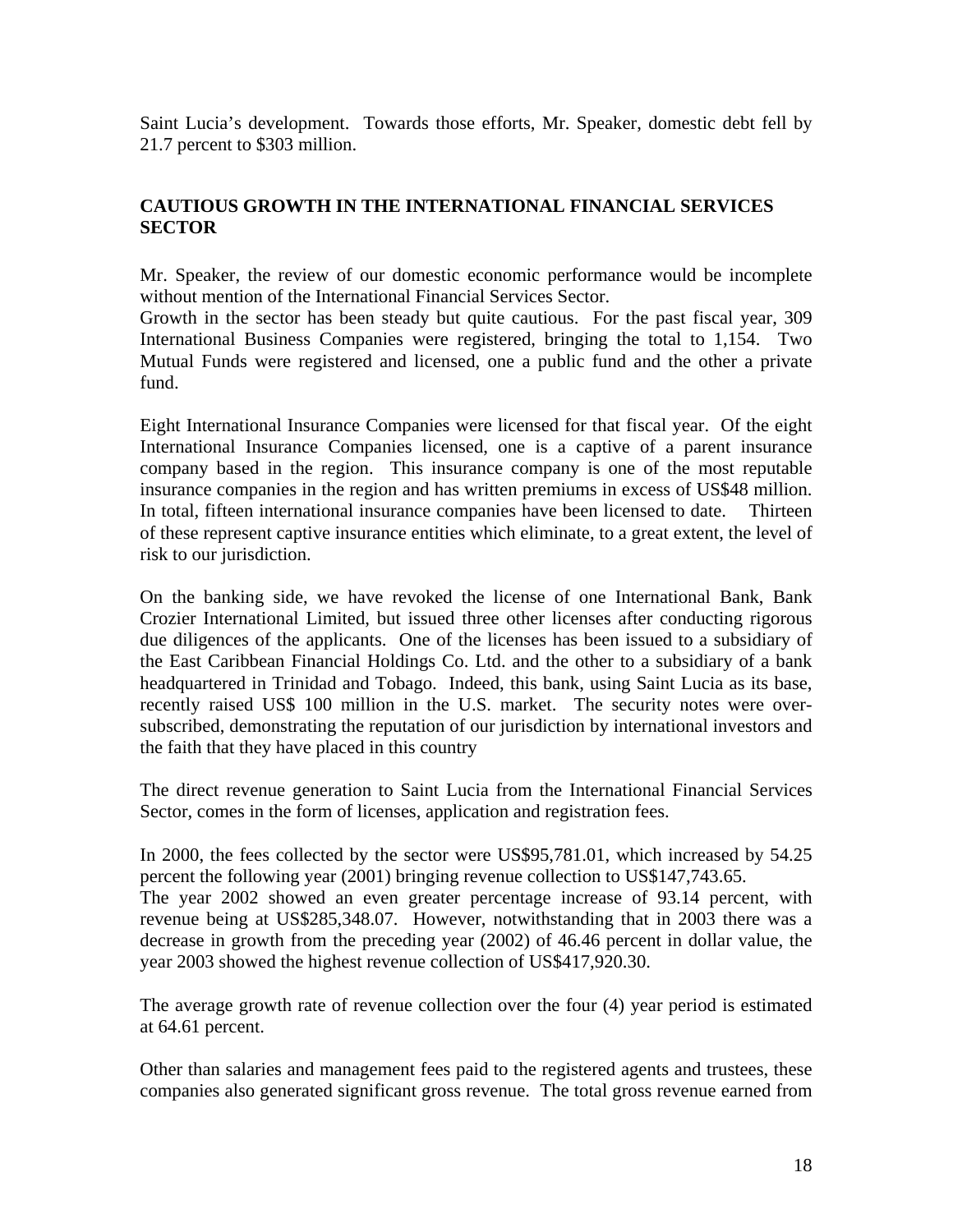<span id="page-18-0"></span>the provision of services in 2000 was US\$78,573. In 2001, gross revenue increased significantly, to US\$397,833. There was also a greater number of service providers being licensed within the sector. In 2002, whilst the number of registered agents remained constant, there was a 50.4 percent increase in the net income, with the annual figure being US\$598,350. In 2003, the percentage increase of 9.47 was significantly lower than in previous years, given the 25 percent decrease in the number of registered agents and trustees. However, the gross revenue of \$654,991 was the highest in dollar amounts.

### **PROGRAMMES AND INITIATIVES 2004-2005**

Against the economic background just explained, I shall now turn to the major programmes and initiatives for this fiscal year.

# **WORLD CUP 2007, SAINT LUCIA PREPARES**

Mr. Speaker, I open this innings with the issue of World Cup Cricket. There is no doubt that the ICC Cricket World Cup in 2007 will be the biggest and greatest event ever to be held in the region. And if Saint Lucia should be chosen as a venue, it will be the most demanding and challenging endeavour ever to be undertaken.

No one should be worried that I use the word IF. There is no one more committed to Saint Lucia successfully bidding than I. But equally, no one has a greater responsibility to ensure that our best interest is protected than I. Therefore, at this point I cannot give an unconditional YES to Saint Lucia's hosting matches for a number of reasons.

At the regional level, the West Indies Cricket Board must offer a distribution of profits that is more favourable than the one they are proposing. If there are countries that are willing to give an unconditional "yes" under the present scenario, then I wish them well. But I have made the point before, and I will continue to ask for a better distribution of profits as part of the negotiating process. It is grossly unfair to ask Governments to provide millions of dollars to meet the requirements of the World Cup without adequate financial compensation. Meanwhile, the local cricket authorities and the West Indies Cricket Board, though not financing or guaranteeing any capital expenditure, will end up with millions of dollars profit.

Additionally, at the domestic level, hosting the Cricket World Cup brings with it serious and significant responsibilities. In order to improve accessibility to Beausejour Cricket Ground (BCG) and to conform to the standards required for World Cup Cricket, as specified by the International Cricket Council, it will be necessary to develop the access roads and utilities infrastructure to the grounds. We propose, therefore, to develop the Bella Rosa road connection to the grounds so as to create a well organized routing for vehicular access, with emphasis on a bus shuttle system.

While the BCG has already been approved by the International Cricket Council as a venue for One Day Internationals and for Test Cricket, the hosting of World Cup Cricket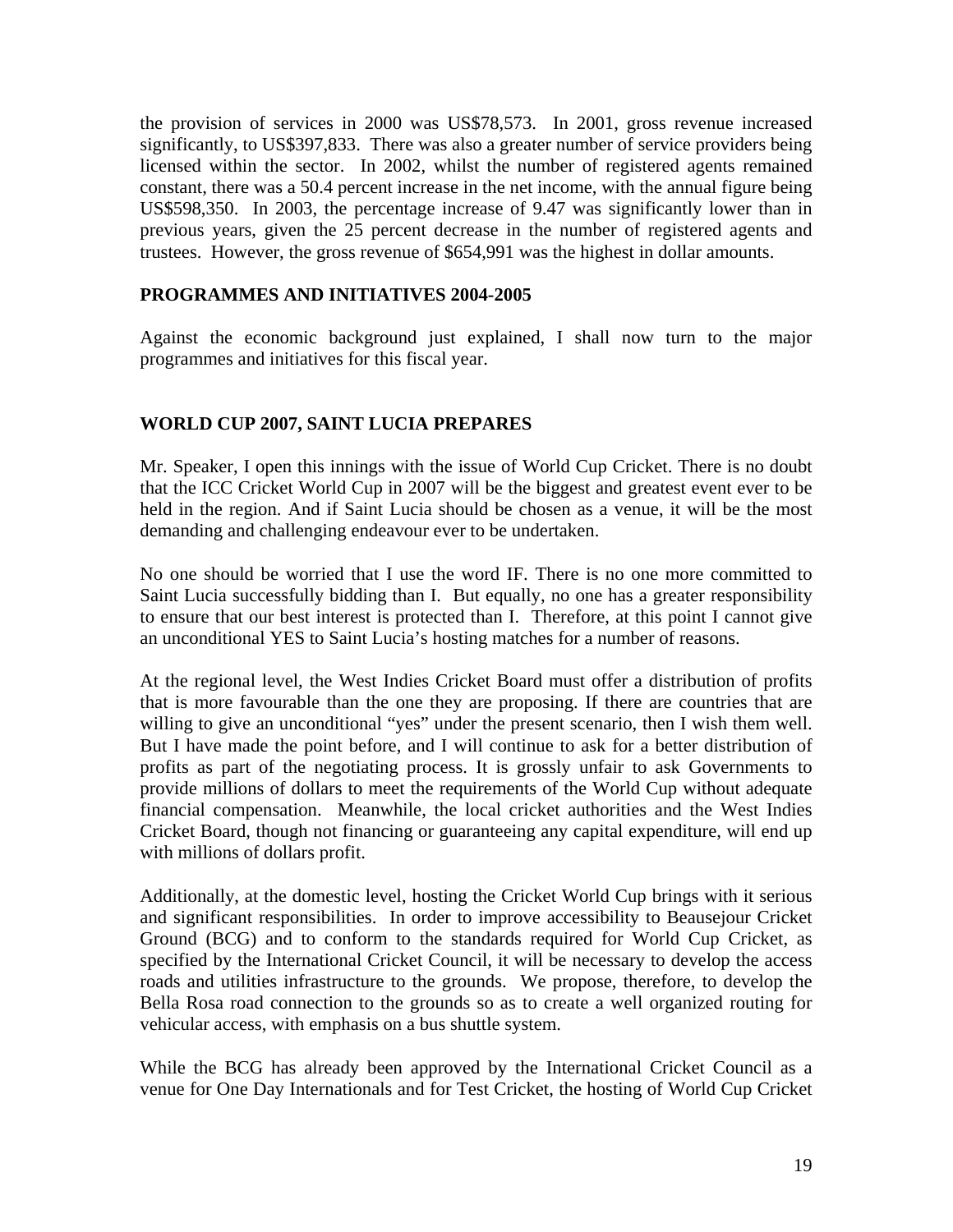demands that amenities at the Stadium be enhanced to provide for an additional 8,000 seats, temporary facilities for a large media and TV/Radio broadcast contingent, for VIP hospitality and other major World Cup organizational requirements.

We will also have to pay particular attention to issues of security, disaster preparedness, and the organization of a national volunteer programme.

The effect of all of these improvements will be to enhance Saint Lucia as a host country not just for International Cricket, but for other world class events and as a major tourism destination.

So, when we commit to hosting matches in Cricket World Cup 2007, I want to be able to assure the Saint Lucian public that we can meet all of our obligations, that we can raise the financing required without adversely affecting our country's fiscal rating, and very importantly, that we can recover the expenses to our satisfaction.

At this stage, Mr. Speaker, not much more can be said. As you know, the bidding process is a confidential exercise, and you do not want other competitors to know what you are proposing. But I am confident that the persons who are doing the preparatory work on our Bid are meticulous, exhaustive and comprehensive in their evaluation. I am aware that the Bid Committee is presently engaged in discussions to ensure that the best possible arrangement is put in place to maximize the cricketing experience and the return on our investment.

As Prime Minister, my vision of hosting a World Cup Group is one where our entire nation is mobilized to become a single hospitable home, with each Saint Lucian offering warm embraces of friendship to every visitor. The World Cup must be a national exercise. It must be the embodiment of every desire we have had for national togetherness. It must cut across party lines, community boundaries, and individual selfinterest. I want to see the entire country, not only selected areas, demonstrate to the world our distinct Saint Lucian spirit and capacity. Everyone must benefit from the event. Therefore, the bid must show the many wonders and attractions of our island and how they can be enjoyed as complements to the intensity and excitement of the cricket matches. The planners must recognize that if there is to be a Saint Lucian flavor to the World Cup, then the experience of visitors must be taken beyond the boundary of the Castries River and the cricket field.

Cricket World Cup 2007 is as much about tourism as it is about sport. The eyes of an estimated 1.4 billion worldwide television audience will be focused on images of Saint Lucia for an extended period, while over 15,000 visitors will be expected to make Saint Lucia their temporary home in 2007.

The World Cup also presents us with an opportunity to raise our standards to world class in every aspect of our daily lives. Saint Lucia will be co-hosting the third largest sporting event in the world, and in much the same way that persons remember Korea and Japan as the venue where Brazil won an unprecedented fifth FIFA World Cup, Los Angeles as the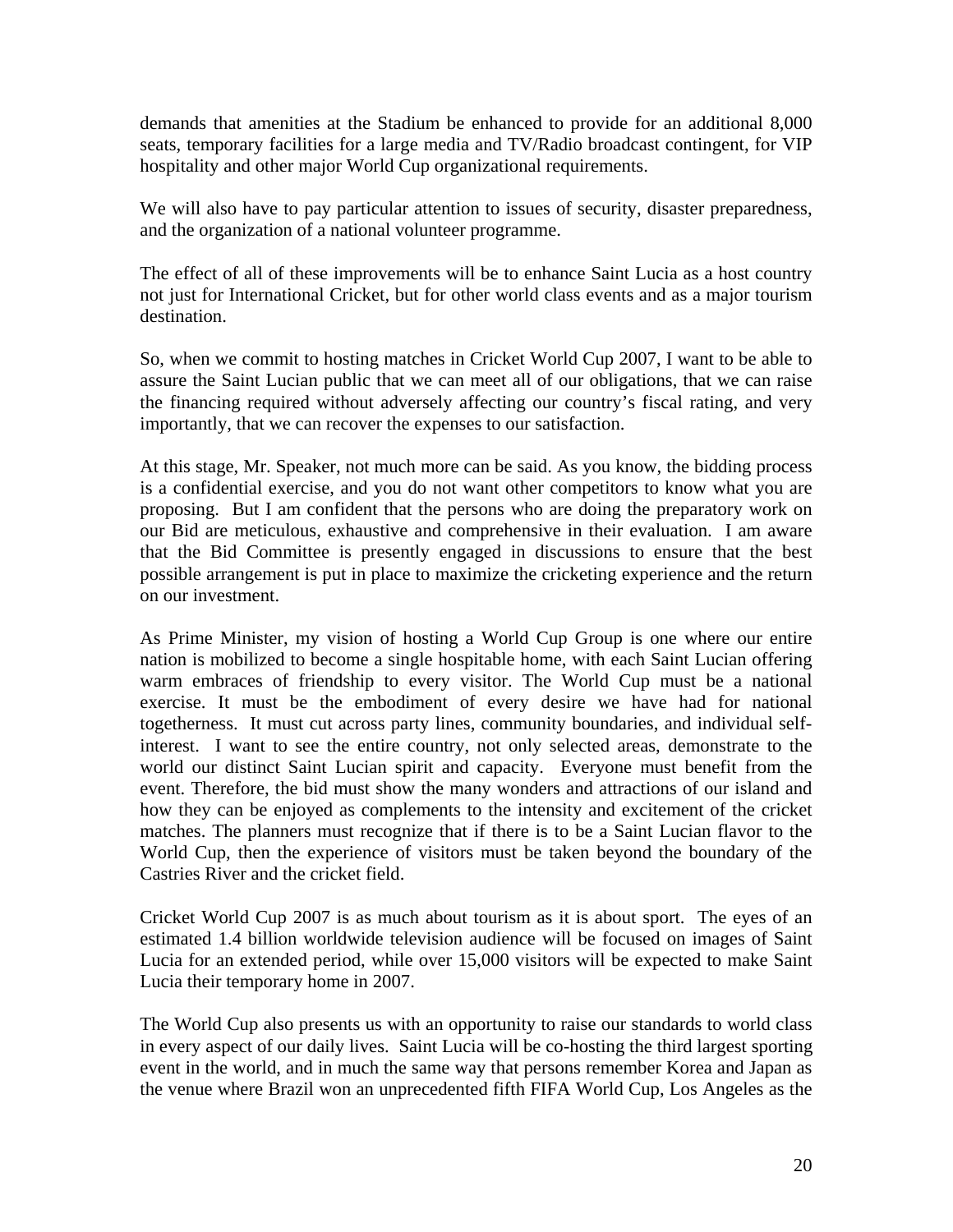<span id="page-20-0"></span>Olympic Venue where Carl Lewis won four Gold medals and Berlin for a similar feat by Jesse Owens almost five decades previously, we want them to remember Saint Lucia as one of the venues where the West Indies staged their third victorious World Cup campaign, and perhaps, who knows, the one where a Saint Lucian scores a century and wins the Man of the Match award.

But most importantly, we want to earn every penny we can from the World Cup. The opportunities for local businesses will be tremendous and we must prepare ourselves to capitalize on these. Not only to repay the monies we invested, but also to allow Saint Lucians a chance to reap rewards from such a lavish international event. I am sure that as soon as the decisions are made regarding the award of the venues, we will return to Parliament for a more definitive consideration of the issues involved.

# **SPECIAL WORLD CUP INCENTIVES FOR THE ACCOMMODATION SECTOR**

One of the more serious challenges that we will have to overcome to host World Cup matches is the availability of hotel rooms. We need to increase our hotel room capacity to 35 percent of the seating capacity of the Beausejour Cricket Ground, which is expected to grow to 21,000 by 2007. Therefore, we need to increase our hotel bed size from 4,500 to approximately 7,500.

The choices available are:

- Development of new hotels;
- Expansion of existing hotels and resorts;
- Development of condominiums; and
- Expansion of bed and breakfast and guest rooms

To meet the objective of 7,500 rooms by 2007, we must ensure that both large and small developers are given the opportunity for involvement in the proposed expansion. Therefore, I propose to introduce the following special package of incentives for new developments or expansions completed before 31<sup>st</sup> December 2006:

- Institutions that finance hotel construction will be exempted a percentage of the quantum of their investment for tax purposes.
- A relief on the normally sacrosanct Property Tax, Vendor's Tax and Alien
- Landholding License
- An increase in the Tax Holiday to twenty (20) years
- The fast-tracking of the permitting process from ground-breaking to construction
- An investment tax credit equivalent to a percentage of the initial capital expenditure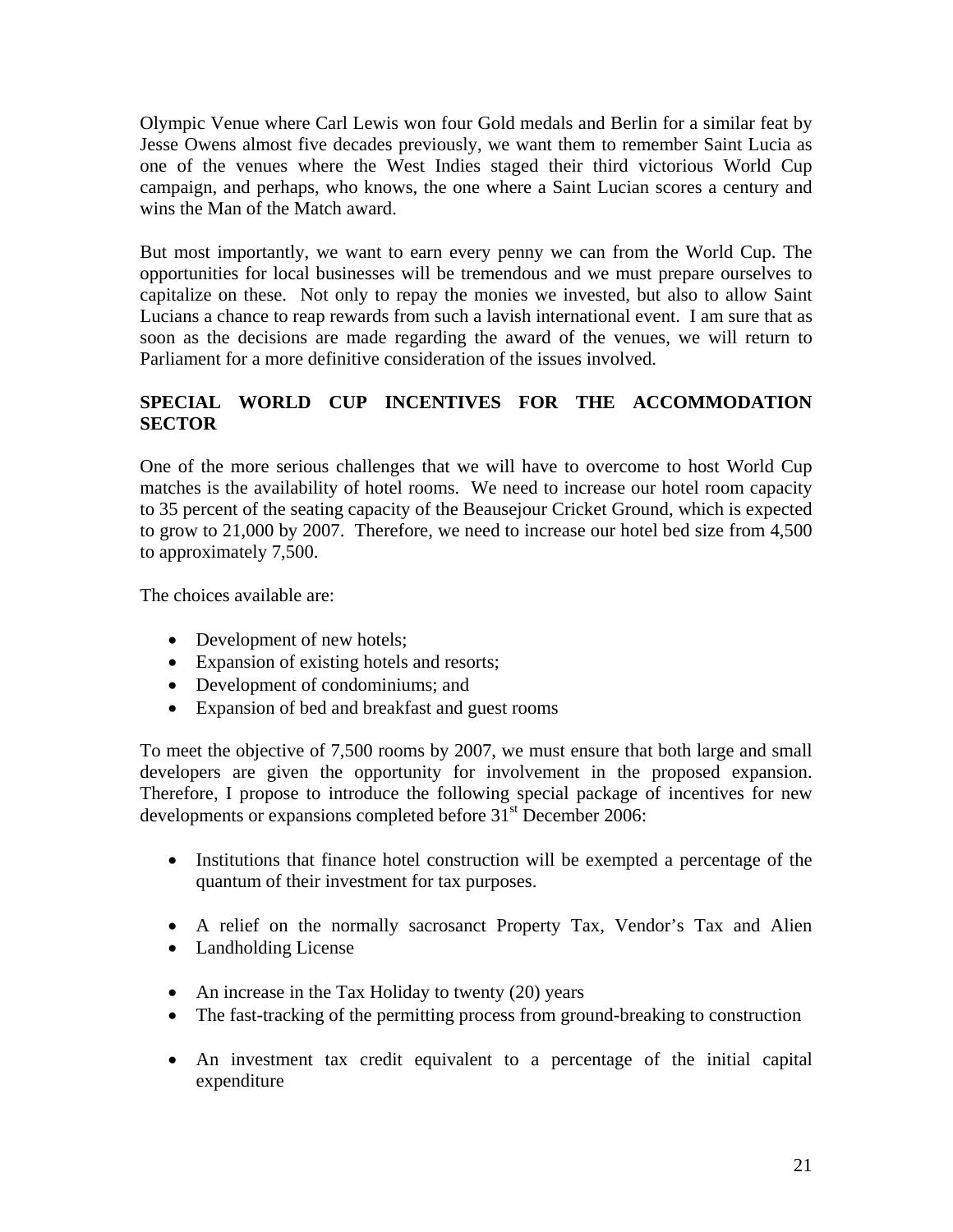<span id="page-21-0"></span>In view of the fact that these incentives will apply specifically for World Cup Cricket, Government will introduce special legislation to govern these concessions.

Government will also extend concessions to encourage the construction of new restaurants and the upgrading of existing facilities through a mechanism that will be announced later by the Ministry of Tourism.

#### **REFORMS IN THE HEALTH SECTOR**

I have, on previous occasions indicated that Health Reform will be at the core of this year's budget.

#### **INTRODUCTION OF UNIVERSAL HEALTH CARE**

Mr. Speaker, Honourable Members may recall that, last year, Her Excellency, the Governor General, in her Throne Speech, alerted us to the intention of the Government to undertake major reforms to the Health Sector.

Mr. Speaker, I am pleased to report that the Task Force set up to review the possibility of implementing National Health Insurance presented its report to the Cabinet in July 2003. The Cabinet of Ministers discussed the report with the Team in September 2003 and requested certain amendments to the report. Cabinet considered and approved the amended report in October 2003.

The Task Force has recommended that Government introduces a programme of UNIVERSAL HEALTH CARE. In other words, Mr. Speaker, once we have agreed on the financing of the UHC, every Saint Lucian, irrespective of financial standing, will be entitled, without further charge, to a basket of health services and care.

Mr. Speaker, there is the saying that A HEALTHY NATION IS A WEALTHY NATION. By extension A HEALTHY NATION HAS THE POTENTIAL TO BE A PRODUCTIVE NATION.

As a Government, we gave our commitment as far back as 1997 in our "Contract of Faith" to the improvement of the health of our people. This commitment has materialized Mr. Speaker, as we have negotiated with the Government of the People's Republic of China for the construction of a new psychiatric hospital and the European Union for the construction of a new general hospital. However, Mr. Speaker, these new institutions alone will not improve the quality of health care of our people.

The quality of health care of our people will improve when the entire health structure and health programmes are improved. It will improve when our primary health workers and health centers receive the much needed financial boost that they now lack. It will improve when we improve on our ability to collect and disseminate quality health data and information. It will improve when our health workers and institutions will be held accountable for their actions and the resources under their management. It will improve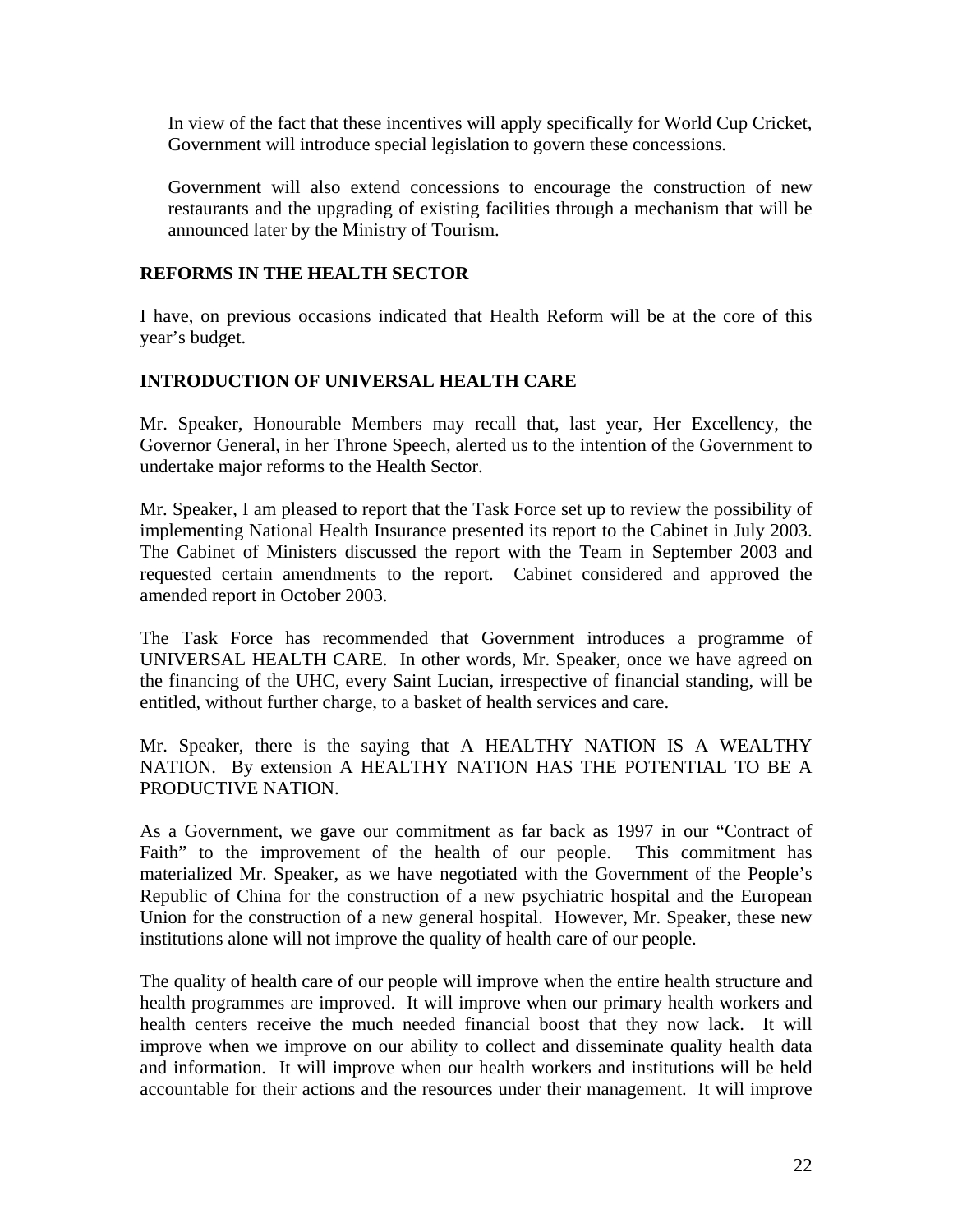when our people appreciate what we have and understand that quality health care comes at a cost. It will improve when, as a people, we decide that we want it to improve.

Mr. Speaker, the UNIVERSAL HEALTH CARE programme presented by the Task Force is all encompassing. Its main objectives are:

- (1) The provision of universal access to necessary health services namely: **General, Mental, Emergency, Diagnostic, Pharmaceutics** and **Overseas Care**.
- (2) The provision of a supplemental financing mechanism to augment the amount now spent in the health system.
- (3) The delivery of an improved quality of health care to the nation, through; (a) the implementation of standards and the performance of regular health audits at the various service providers; (b) the licensing and monitoring of medical practitioners and health institutions; (c) the entering into contracts with all health providers for a particular quantity and quality of health service. This would enable the health financier to hold the service provider accountable (public or private).
- (4) The improvement in productivity, efficiency and economy in the health system, through joint purchasing of drugs and medical supplies (private sector and public sector).
- (5) The separation of the functions of health financier, health provider and health regulator. This would require a radical review of the role of the Ministry of Health from the current performer of all three functions to one where the Ministry would be the policy maker and regulator of health care in the Country. The health providers will be the hospitals, with strong, independent, accountable governance, the pharmacies and the providers of ancillary services, such as the laboratories. The financier will be the Ministry of Finance and the UHC.

Once we have agreed to establish the UHC, the system will:

- (1) Allow Saint Lucians to access the primary hospitals in the country, Victoria , St. Jude's, Tapion and Golden Hope and Turning Point;
- (2) Be administered as a separate unit under the National Insurance Corporation;
- (3) Require all Saint Lucians (children and adults) to register;
- (4) Penalize persons (providers and patients) who abuse the system;
- (5) Have implications for the private insurance product and discussion with the Insurance Industry on this programme should continue. It is envisaged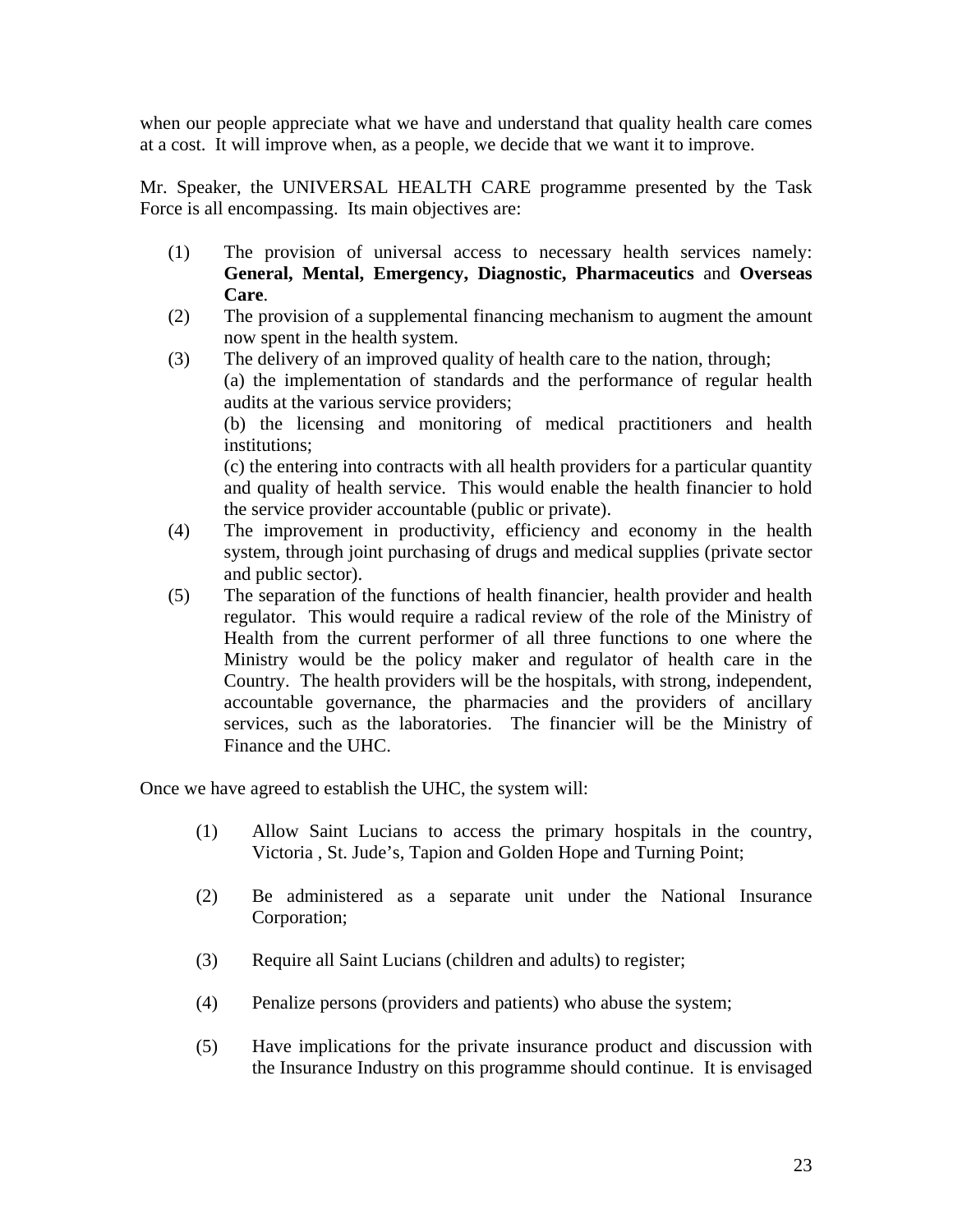that this programme should complement the services offered by the private insurance companies;

- (6) Allow for the negotiation of bulk fees for services with health institutions and Governments in neighbouring islands for a limited package of health services which cannot be provided on island;
- (7) Allow for the upgrade of health legislation through the revision of all related legislation and the drafting of new legislation; and
- (8) Complement the existing community health services now provided by the Ministry of Health.

Mr. Speaker, one would appreciate that although the report of the Task force was endorsed by the Cabinet of Ministers, the Cabinet has directed the UHC Steering Committee to continue and intensify the engagement of key stakeholders and the general public on the contents of the report and to seek their views. In particular, the Cabinet has mandated the UHC Steering Committee to discuss openly and frankly the financial implications of introducing the UHC. If the system of Universal Health Care is to deliver successfully the services which are envisaged, an amount of E.C. \$30 million will be required annually to finance it.

In addition, to facilitate the public discussion that must start in earnest, there is other work to be done. At present, there are no less than eight committees working to address issues such as:

- Registration
- Human resource training and development
- The basket of services and overseas care
- Standards and quality assurance
- Health information and management
- Legislation
- Public education and marketing
- Pharmacy and therapeutics

The UHC Steering Committee will work with the Ministry of Health on the issue of governance of Victoria Hospital and with the NIC on the structure of the UHC.

If the initiatives which I have outlined are to succeed, we must introduce a stronger business-like culture at the public service providers. This would mean, among other things, the statutorisation of Victoria Hospital. By extension, this would require extensive discussion with the nurses, doctors and other employees and their representatives to arrive at a mechanism that would deliver a "win-win" result for all.

Mr. Speaker, the Task Force estimated that it may cost EC\$5.2 million to set up the UHC. This should cover the costs of setting up the administrative functions, assessment and implementation of information systems, public communication and education, and recruitment and training of staff. However, we must remember that this figure is only an estimate, since we are moving into uncharted waters, but every effort will be made to contain our expenditure in this project.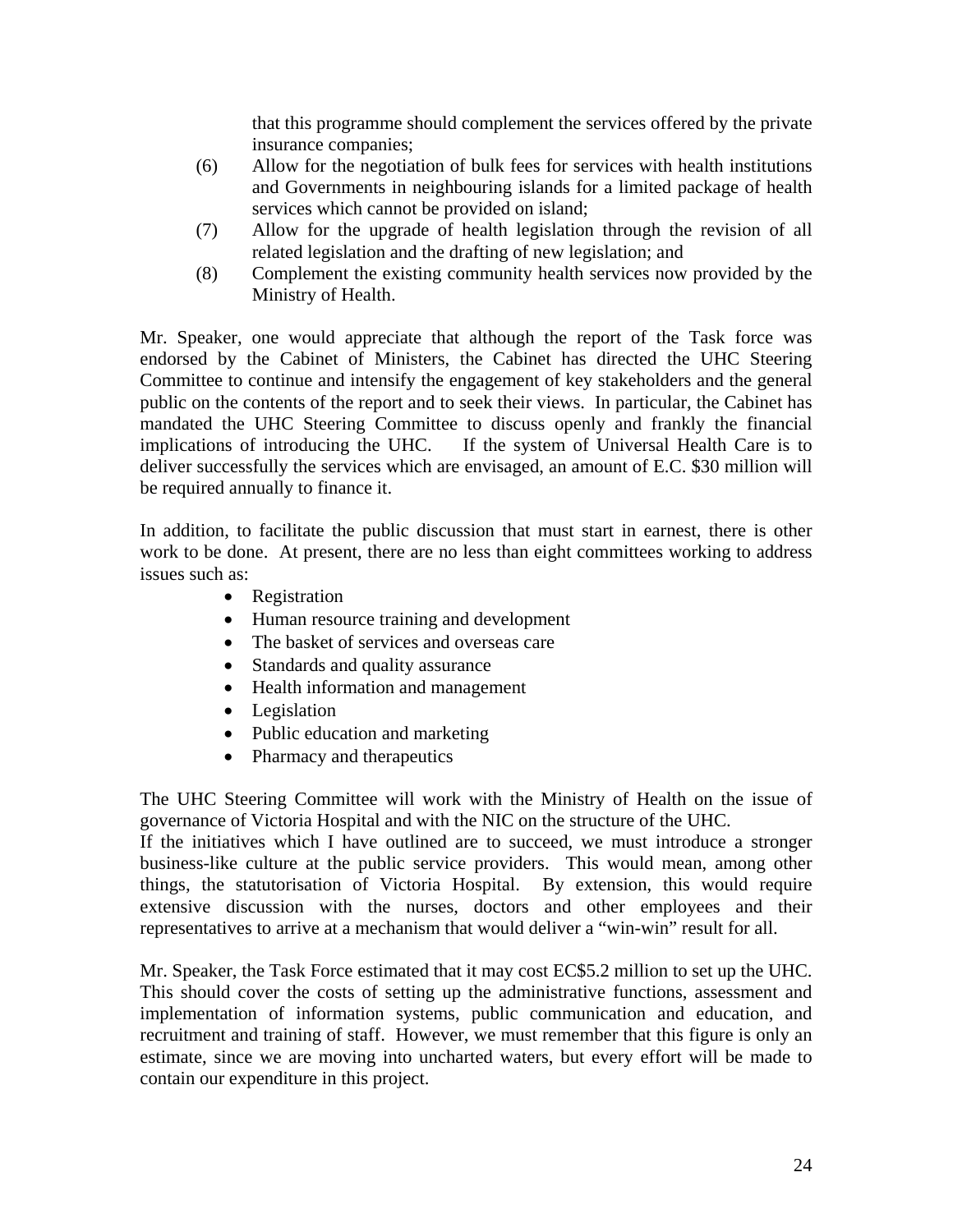Mr. Speaker, the Government has entered into dialogue with the NIC and we have obtained agreement in principle for a loan of EC\$5.2 million to meet the start up cost which will be repaid from the revenues of the UHC when it becomes operational. Mr. Speaker, this is similar to the approach taken 32 years ago when the Government gave the National Provident Fund (NPF), now the NIC, a loan of EC\$30,000 to set up operations. This loan was subsequently repaid to Government. Now 32 years later, the reverse is taking place.

One may recall, Mr. Speaker, that the former administration planned to introduce national health insurance and enacted a National Health Insurance Act in 1997. It was proposed that this cost be financed by a 3 percent salary deduction from persons working in the formal sector. It was, and still is this Government's view that it is unfair to burden wage earners with financing health insurance. The proposal did not address in any detail the level and quality of services that was expected to be offered. The Consulting Actuary at the time suggested that a 7 percent deduction from wages was necessary in order for the National Health Insurance to be sustainable. This meant that a financing gap equivalent to 4 percent of salary deduction was not identified. Moreover, an entirely new bureaucracy was in the process of being established to manage the programme. This Government has always felt that there was no need to re-invent the wheel and that health insurance was best managed by the NIC, since it was in the business of national insurance.

Mr. Speaker, I have no doubt that this UHC programme is one that the public will welcome. In fact, we have heard their call for change and for improvement in health care. The task before us is a huge one. As we break from the old culture into a new one, errors will be made. Patience and endurance will be tested, but we must make the necessary sacrifices, and there is no turning back on this one. For too long we have been talking around this programme, now it is time that we deliver on it.

Once the issue of financing is resolved, Government will ensure that its contribution will go into a special UHC account. This is important, Mr. Speaker, as the unavailability of funds on a timely basis to the hospitals has contributed in large measure to some of the operational problems and inadequate service provided. I wish to emphasize that appropriate mechanisms of accountability will be instituted to ensure that the public interest is fully protected.

Mr. Speaker, the Task Force recommended that a multi-disciplinary team be assigned the task of performing a socio-economic survey to assess the impact the financing of UHC would have on the Country. They have also recommended that a health audit be conducted on the three general hospitals to assess their current status and to make suggestions on what is required to get them ready for the programme. Moreover, they have indicated that the UHC can only be successful if health sector reform is implemented simultaneously with the programme.

The UHC Steering Committee is now in the process of engaging persons to conduct the socio-economic survey and the health audits.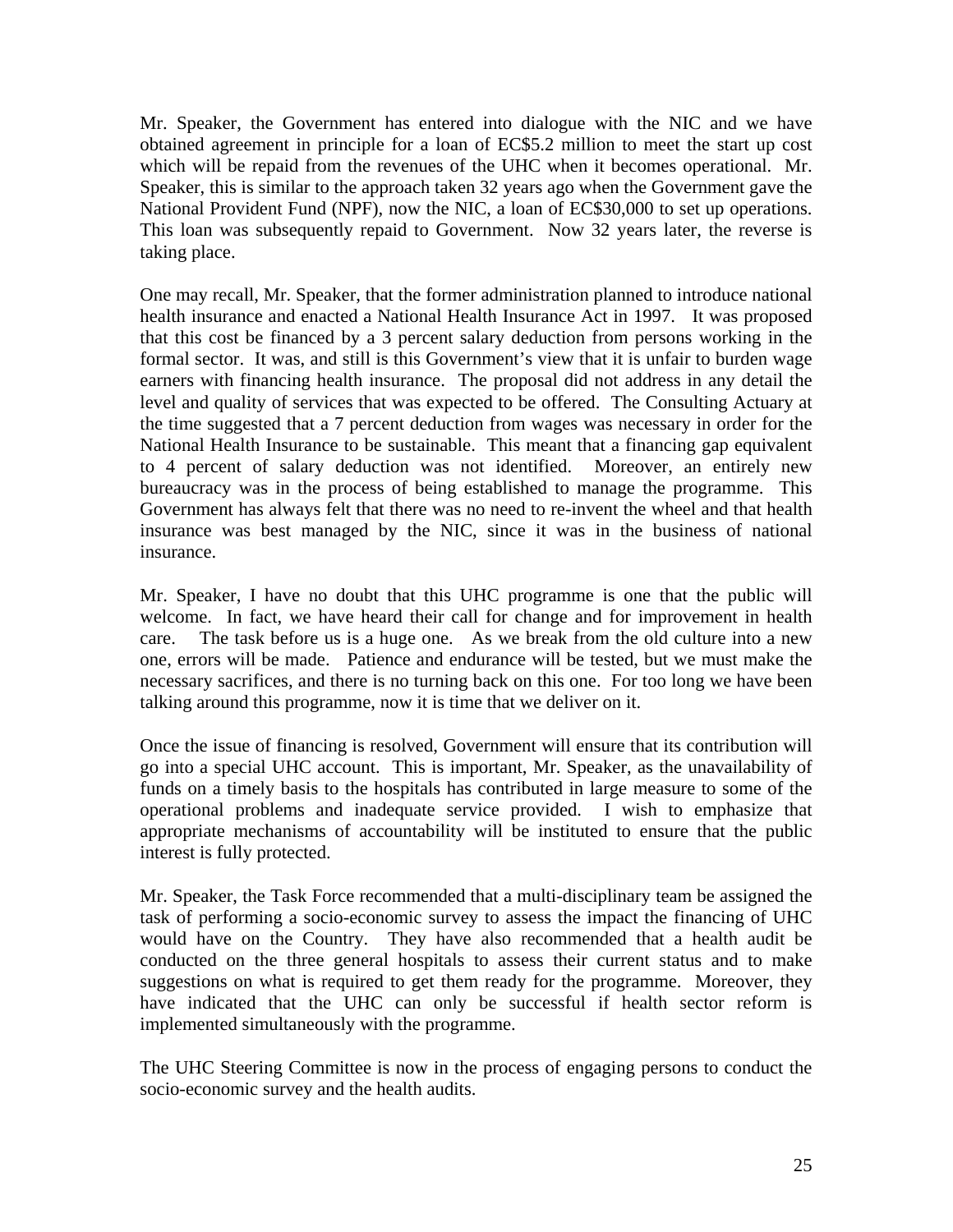<span id="page-25-0"></span>As a Government, we have taken the first step with the appointment of Dr. Stephen King as the Chief Medical Officer. We believe that in him we have someone who has the knowledge, passion, and commitment to move the Ministry from within. He also has the respect of his colleagues and the nurses. We have taken the second step with the engagement of a team, headed by Sir Richie Haynes, to review the terms and conditions of employment of doctors and nurses. We will continue our efforts to make the changes required. I call on my colleagues on the opposite side to work with us to make this vital national initiative a reality.

I take this opportunity to thank the various persons who have served and continue to serve on the various committees for their invaluable time and effort. In particular, I wish to thank Ms. Emma Hippolyte, Director of the NIC, for her leadership, dedication, and absolute commitment to this process.

The journey is a long one, but one that is worthwhile and necessary for us as a people.

# **OUR STRATEGIC RESPONSE TO HIV/AIDS**

The next issue in health which we must confront is the scourge of HIV/AIDS.

HIV/AIDS, what is the situation? The most recent figures reveal 417 cases of confirmed HIV, 212 have developed AIDS and 198 have died of the disease. Of the total cases of HIV, 10 percent are children and the prevalence of the disease is almost 1 percent in the general population. These are the official statistics, but the Chief Medical Officer has advised that we may safely multiply each of those figures by four.

How are our people with HIV living? I asked the Ministry of Health to examine the living conditions and in particular, the situation as it affects children. This process has started and already the desperate situation is obvious. We are finding many homes with a single infected surviving parent, with three or four children having to care for this parent. The role of the child as a care-giver is complicated because of the meager income and the inability to attend school. Some of the children are also HIV positive. What is the future for persons, especially children, in these conditions? Isn't the ugly face of HIV obvious in the desperate cycle of poverty and disease in which these homes are doomed to remain, unless we act now?

Another side of this ugly face is the stripping of the human rights from persons living with HIV/AIDS. This denial of human rights is driven by our ignorance and our fear and it is given substance by our discrimination and stigmatization. The discrimination builds on our existing bias against minority groups, especially groups labeled or identified by or associated with sexual behaviour. The discrimination is allowed to develop because of our collective dishonesty and hypocrisy. However, throughout history, viruses and germs have only ever obeyed simple biological laws and capitalized on our process of denial and stigmatization to further spread themselves. The very discrimination that we practice prevents us from facing the truth. Consequently, we are unable to employ effective strategies to prevent the spread of disease and to implement proper care and support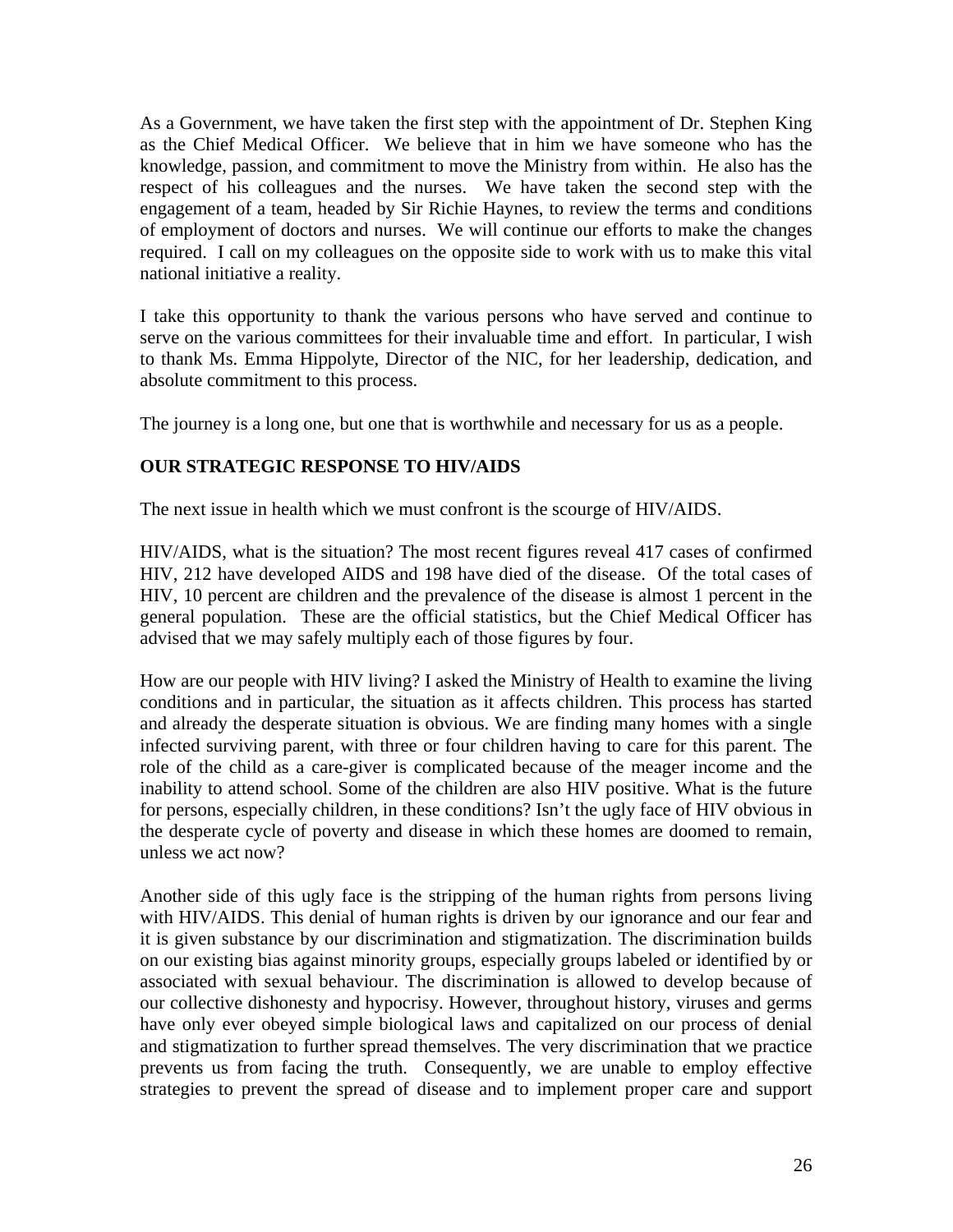programmes to mitigate the impact on those affected. In the case of HIV, although only a few may be infected, ultimately, all of us are affected.

 It is with that understanding this Government has approved the first comprehensive Saint Lucia 5-year strategic HIV/AIDS response plan. This plan is ambitious and reaches far and wide. It is a truly multi-sectoral national response, involving every public agency and the private sector. The plan attempts to reach into every workplace, every community and every home. There are four main strategies.

Strategy number one focuses on advocacy and policy development.

This involves the development of national policy addressing all aspects of HIV/AIDS. It addresses the issue of political commitment, the issue of effective advocacy with groups and organizations and the important issue of the protection of the rights of persons living with HIV/AIDS, including legislative and constitutional reform.

The second element of our strategy seeks comprehensive care for all persons living with HIV/AIDS. This strategy includes the development of standardized quality health and psycho-social services for persons living with HIV; this includes access to specialized antiretroviral medication. It also includes home and community based care, providing much of the basic needs for persons and the families living with HIV. This strategy also addresses issues of stigma and discrimination through activities in communities, in workplaces and in the health care institutions.

The third element of our overall strategy is prevention. Elements contained in this strategy include prevention of HIV transmission from mother to child, wide community access to confidential voluntary testing and counseling services, and effective treatment of other sexually transmitted infections. We also intend to develop programmes to address youth, both in and out of school, and other vulnerable groups who would otherwise not have their needs addressed.

The fourth element seeks to strengthen national capacity to deliver an effective coordinated and multi-sectoral response to the epidemic. Contained in this strategy is the strengthening of our national surveillance systems especially the health information systems; improved capacity in monitoring the HIV/AIDS situation, analyzing and advising on effective responses and policy development. Another major component is the enhanced multisectoral coordinating mechanism and institutional arrangements to effectively implement this plan.

This plan will cost approximately EC\$20 million over the five year period. Government intends to meet this cost with the assistance of our international partners. The World Bank will be supporting with a financial package including 50 percent loan, 25 percent IDA credit and 25 percent grant. The Clinton Foundation will be providing considerable grant support from a variety of donors, including the global fund and DFID. UNFPA is providing grant support for our youth oriented strategies. There are other partners, including PAHO and the European Union, who will be supporting our initiatives. It is to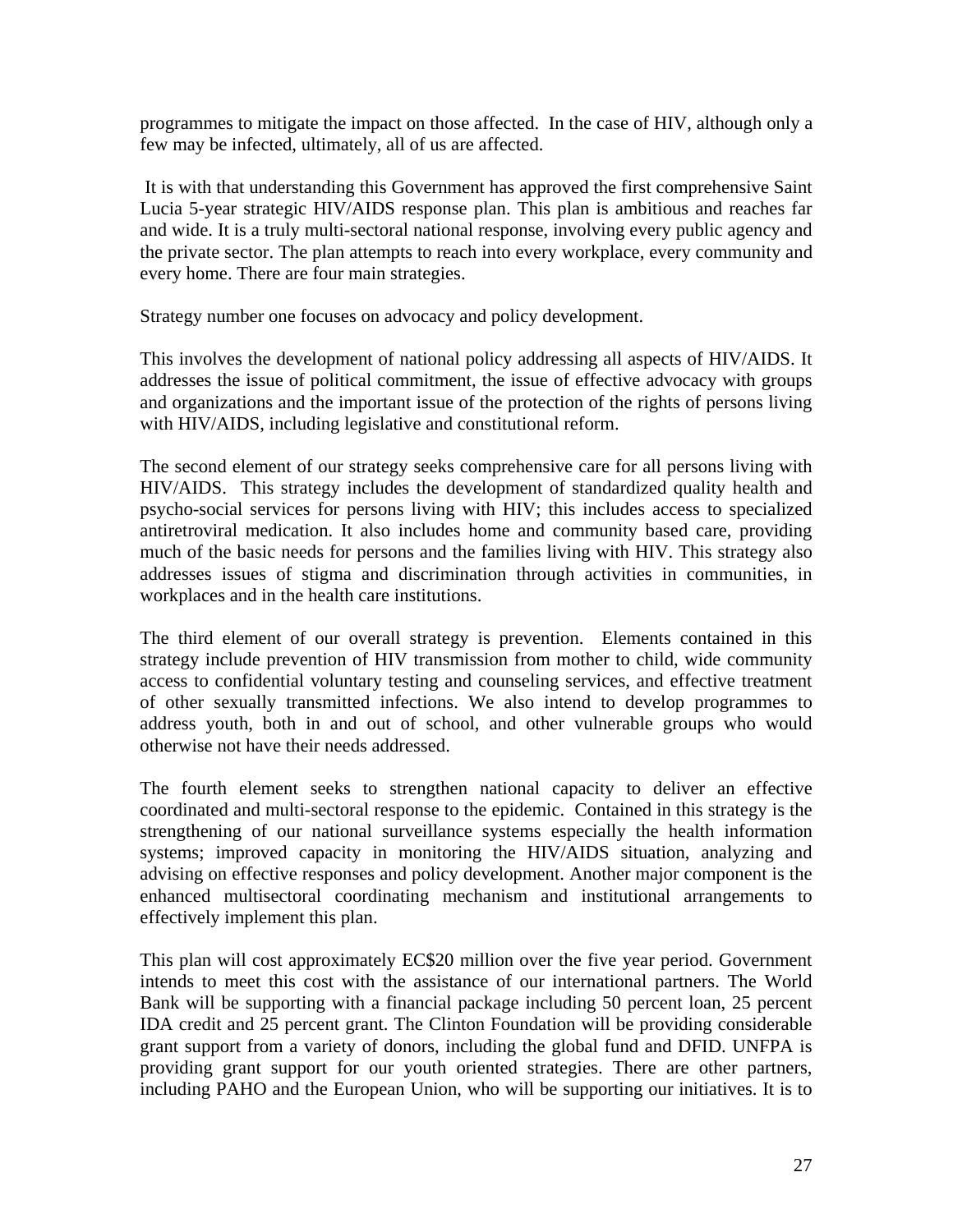<span id="page-27-0"></span>be noted that the capacity building and infrastructure development that will happen as part of the implementation of this plan will support the development of the rest of our health sector. Other initiatives being implemented under our Health Sector Reform including the Universal Health Care initiatives will also support our response to HIV/AIDS.

In the final analysis, I see our effective and comprehensive response to HIV/AIDS as an opportunity to further realize the vision of a caring society built on principles of equity and sustainable development for all.

So important is the fight against this looming epidemic that I have decided to chair the National AIDS Multisectoral Coordinating Council. I call on all Saint Lucians to commit to this national effort.

# **SUPPORT FOR HIV INFECTED CHILDREN**

Among those who are stricken with HIV, the most innocent, the most defenseless and the most vulnerable are our children. Their affliction was never their choice; they knew no fault; it was never their mistake, if indeed there was one.

Some have lost a parent or both parents. Some suffer discrimination from their peers. Many are from households that are immersed in poverty and distress.

I am advised Mr. Speaker, that there are forty one (41) children with HIV. Of that number, about twenty one (21) have developed full blown symptoms of AIDS.

I say, Mr. Speaker, that we should extend a helping hand. I therefore propose that we remove those HIV infected children who are in receipt of Public Assistance, normally cast at \$60 per person, and place all HIV infected children into a new category of Public Assistance. I further propose that each HIV infected child be given a special monthly allowance of \$250.00 towards their care and maintenance. Certain conditions will, however apply. In order to protect the privacy of these children, the funds will be directly managed by the Chief Medical Officer who must be given proof beyond doubt that the beneficiary is HIV-positive.

# **HIV AWARENESS IN THE WORK PLACE**

Mr. Speaker, I am aware that within the Public Service, there are some persons who are HIV positive. Given the current stigma associated with this disease, can you imagine the mental anguish that these individuals are going through? No doubt there is a great deal of pain as both the individual who has contracted the disease and colleagues try to come to terms with the disease. We are a responsible government, and so to address issues of stigma and discrimination in the work place, I have decided that our agencies within Government must find opportunities to discuss these issues so as to eradicate this bias. The Public Service must take the lead in this initiative. We must set the example for other employers.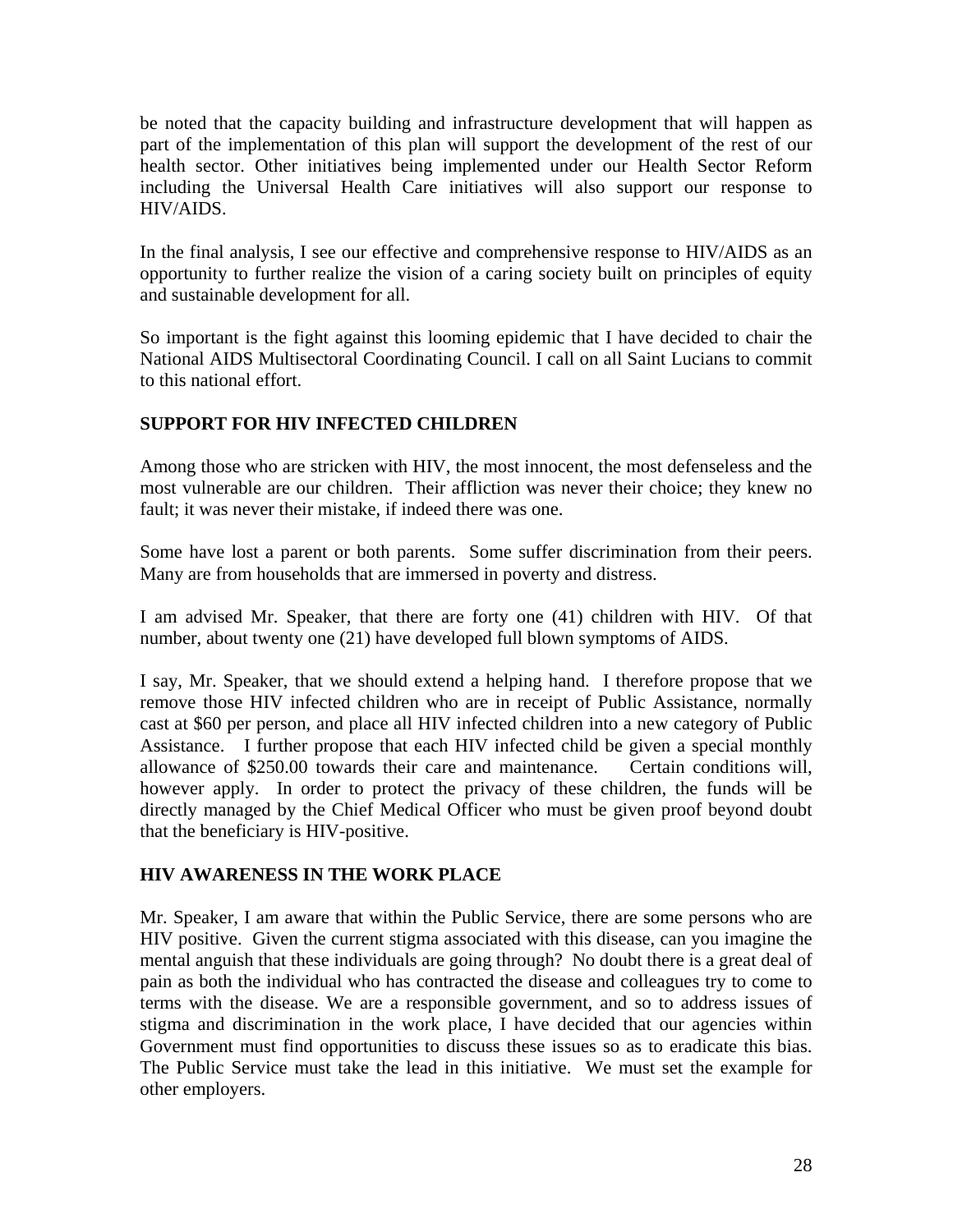<span id="page-28-0"></span>Therefore, I have mandated every Ministry to develop a sensitization programme designed to achieve this objective. Consequently Mr. Speaker, I have allocated \$100,000 to be shared among Ministries to be used for building awareness programmes.

In order to measure and monitor the utilization of these funds, a separate expenditure head called HIV/AIDS Awareness has been set up in the Estimates to which the funds have been allocated. I urge all Permanent Secretaries and Heads of Departments to make judicious use of these funds. Similarly, I urge the business community to think also of their responsibilities in this area by specifically allocating funds towards establishing AIDS awareness programmes in their establishments.

# **INVESTMENT IN INTERNAL SECURITY**

From HIV/AIDS, I turn to another dimension of our collective security, protection from crime. For some time now the Prosecution Service in Saint Lucia has been handicapped by the absence of a properly developed and functional Forensic Science Service, capable of presenting sound forensic evidence to a Court. This handicap has resulted in cases being dismissed and, in some instances, justice being denied.

In recent times there has been a significant increase in unsolved murders and failed drug trafficking charges, which has led to a public outcry. A Forensic Scientist from Barbados was contracted to make monthly visits during which she performs drug testing and analysis and provides a courier service for transporting samples for DNA profiling in Barbados. This is not only costly to the Government of Saint Lucia but also a hindrance to the Police, when prompt action is required as their work has to be scheduled in a manner which facilitates the consultant's work program.

# **ESTABLISHMENT OF FORENSIC LABORATORY**

After careful review, Government has decided to undertake the establishment of a Forensic Laboratory, which will be involved in drug testing, chemical analysis, toxicology, trace evidence and latent print.

The establishment of the Forensic Unit on the island will:

- (1) greatly reduce the amount of foreign exchange paid out to acquire the service from outside;
- (2) better equip our police and prosecutors to perform their duties, thereby leading to the successful prosecution of perpetrators;
- (3) facilitate more successful prosecution of crime;
- (4) hopefully lead to a more satisfied public; and
- (5) improve our image for potential investors.

The ultimate objective is a full-fledged centre within which would be facilitated the amalgamation of forensic science, forensic pathology, fingerprinting and forensic photography as one service operating in one facility.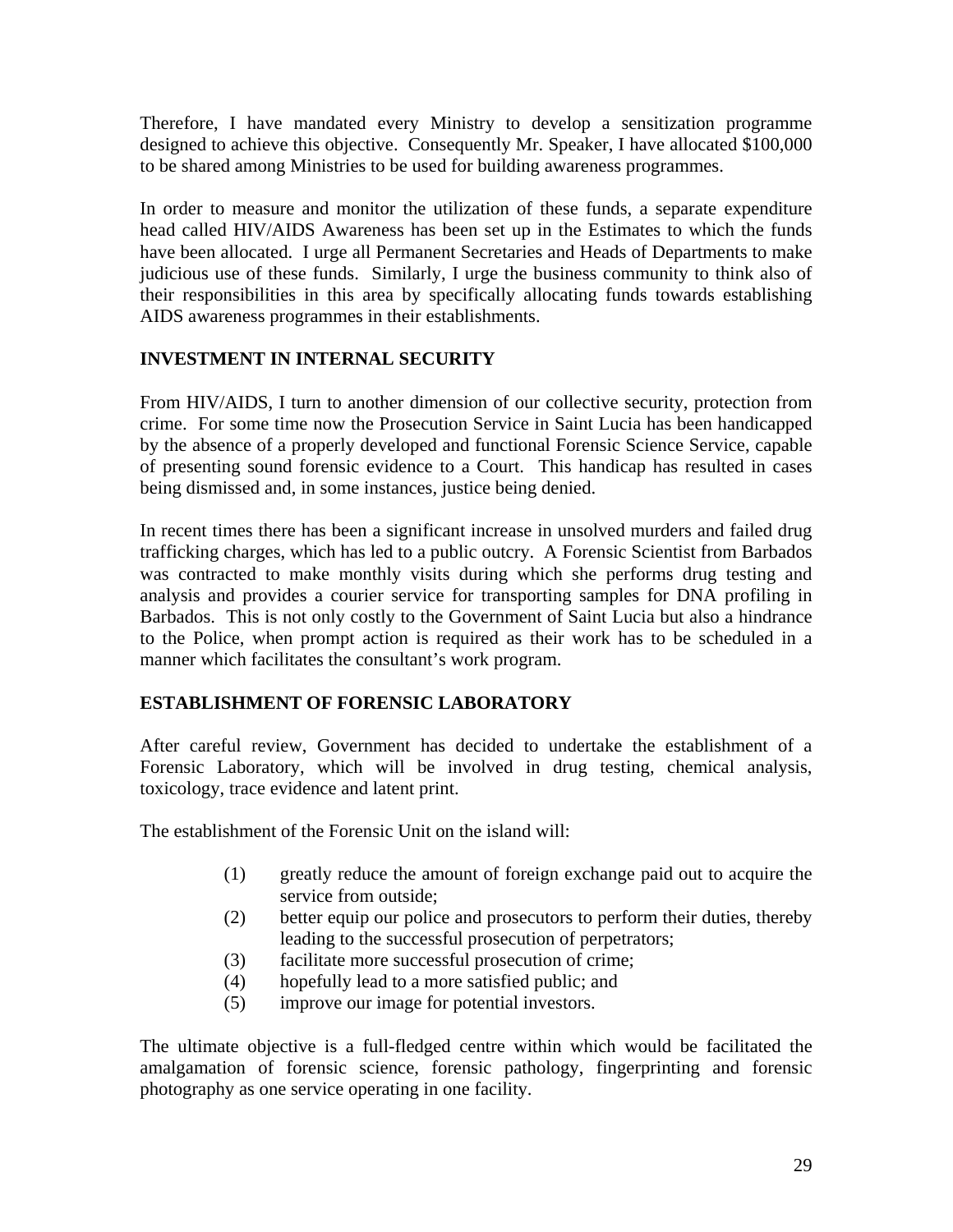<span id="page-29-0"></span>After reviewing various proposals advanced by the Ministry of Justice, Cabinet approved the establishment of a Forensic Science Unit at the former female prison at La Toc. Refurbishing plans are currently being completed so work can commence in May 2004. An amount of EC\$500,000 has been allocated. A further amount of EC\$500,000 has been allocated for the purchase of equipment and supplies. Efforts to furnish the facility are in an advanced stage.

The Government will ensure that within the next three years, Saint Lucia will possess a well equipped, well staffed and fully functional medium-level facility capable of responding to most of the needs of the police and prosecution as they struggle to combat crime.

I expect that for some time still, we will have to use overseas facilities for the highest level of DNA testing and some high-level ballistics work. The Ministry of Justice is currently seeking to establish a sound arrangement with suitable overseas facilities in respect of these higher level services.

Between the local capacity we are now developing and our overseas arrangements, I am confident that the public will soon see a marked improvement in this aspect of our crimefighting apparatus.

# **TRAINING AND PROCUREMENT NEEDS**

Mr. Speaker, it is no secret that this Government inherited a Police Force, which was neglected for years, resulting in an ill-trained, poorly equipped Police Force, which operated in conditions of the squalor. Over the last five years, we have systematically embarked on the modernization of the Royal Saint Lucia Police Force. There has been the establishment of new police stations as well as major refurbishment of existing stations island-wide. We have also attempted to improve the police/population ratio to a more acceptable figure.

Mr. Speaker, allow me to recap, for the benefit of Honourable Members, the significant investments made in the police force by this government.

- (1) In the financial year 1998/1999, fifty (50) new Police Officers were recruited, costing an additional EC\$1.2 million. In that year also, over E.C. \$2 million was spent on modernizing the fleet of police vehicles.
- (2) Again, in the financial year 1999/2000 and 2000/2001 respectively, an additional one hundred (100) new recruits were trained and deployed, costing EC\$2.4 million.
- (3) Two new police stations have been constructed, three police stations have been refurbished and two more are to be constructed this year.

Coupled with these investments, additional training was provided, not only in the areas of crime fighting strategies and investigative methods, but also in leadership skills and sound financial management practices, thus enhancing the managerial ability and effectiveness of the Police Force. Notwithstanding the foregoing investment in internal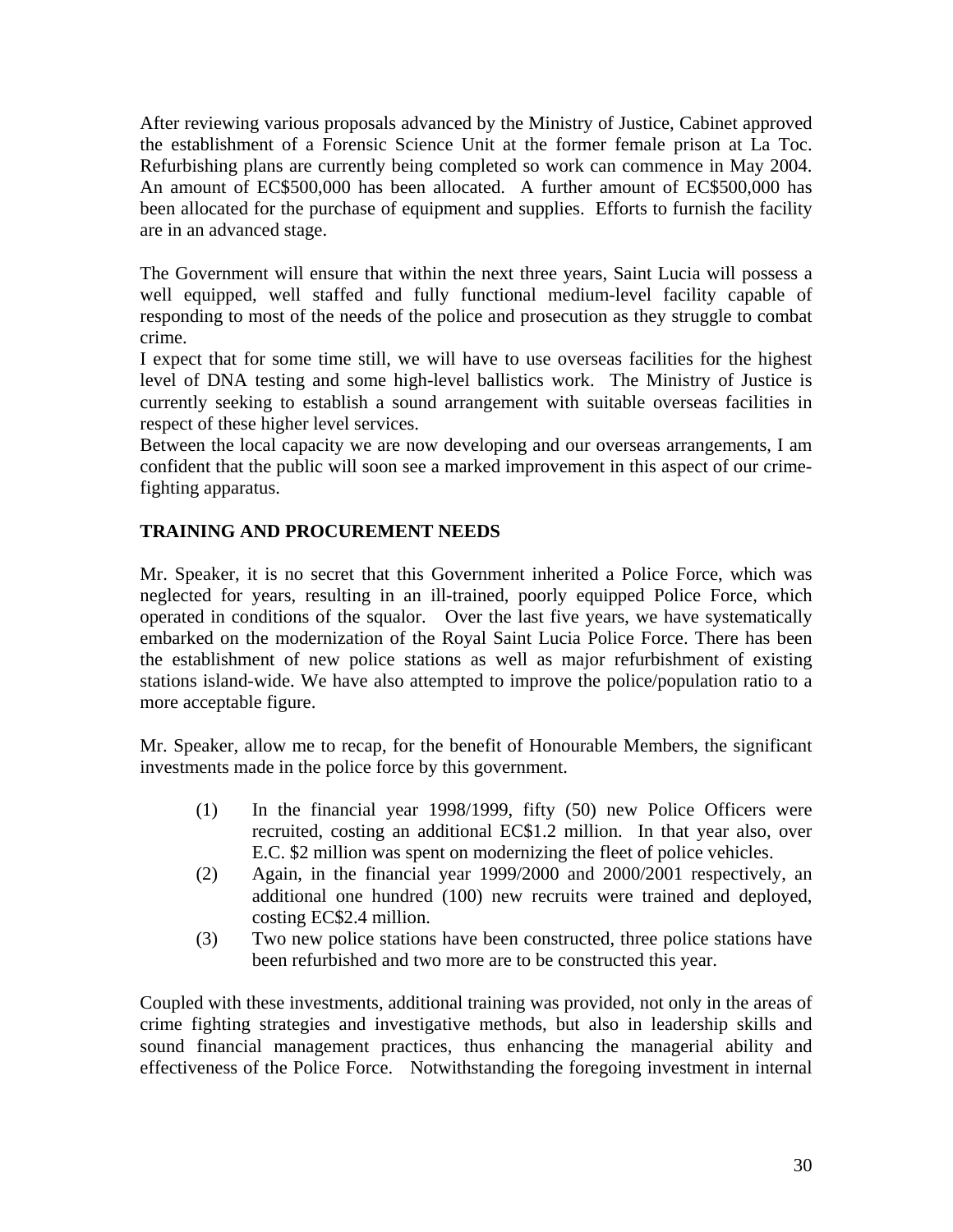<span id="page-30-0"></span>security services, public feelings of insecurity have worsened, even to the extent that communities are engaging in vigilante activity.

However, Mr. Speaker, the process does not stop here. As indicated in my New Year's address, I propose to finance the recruitment of an additional sixty (60) new police officers, of which twenty–eight (28) are replacements for officers who have either retired or left the Police Force. Mr. Speaker, allow me to briefly bring to your attention that the Saint Lucia Royal Police Force continues to lose members, as it too, faces the issue of trained officers pursuing careers in more developed countries. Of the remaining thirtytwo recruits (32), twenty-one (21) will be trained and posted in the south of the island as part of the Special Services Unit (SSU). An amount of EC\$1.4 million has been budgeted in this financial year to meet this cost.

Of course, Mr. Speaker, one cannot pursue the modernization of the Police Force without making available the relevant tools for effective policing. I have, therefore, allocated an amount of EC\$800,000.00 in the Capital Estimates for the procurement of specialized equipment such as:

- (1) Less lethal weapons (stun guns etc.) to assist the police in apprehending criminals as well as less dangerous suspects.
- (2) Breathalysers for measuring the blood alcohol level in a driver whom the police suspect may be driving under the influence of alcohol. The Traffic Department has noted that a number of vehicular accidents may have resulted from drivers being under the influence of alcohol, and quite often, although suspicious of a driver, they were not suitably equipped to substantiate their suspicions.
- (3) Vehicles to increase the presence of the police on the streets and highways of Saint Lucia, in an effort to ensure effective policing. In this regard, additional police vehicles will be procured and supplied to the force, and the introduction of full time highway patrols, specifically on the Castries Gros-Islet Highway, Millennium Highway and specific "trouble spots" throughout the island will be of the highest priority.

Mr. Speaker, we will continue to allocate resources for additional training to the police so as to ensure the realization of the strategic objectives of the Police Force. We are also pursuing regional support initiatives with our neighbours in Martinique through the Office of the National Authorizing Officer with the hope of establishing training opportunities for the Police Force with our fellow French counterparts.

#### **RE-INTRODUCTION OF DUTY FREE REGIME ON SECURITY EQUIPMENT**

Mr. Speaker, in the Budget Statement of 1998/99, I made the following statement:

"As part of our campaign to eradicate crime in this country, I propose to this House, the removal of duties and consumption tax on surveillance and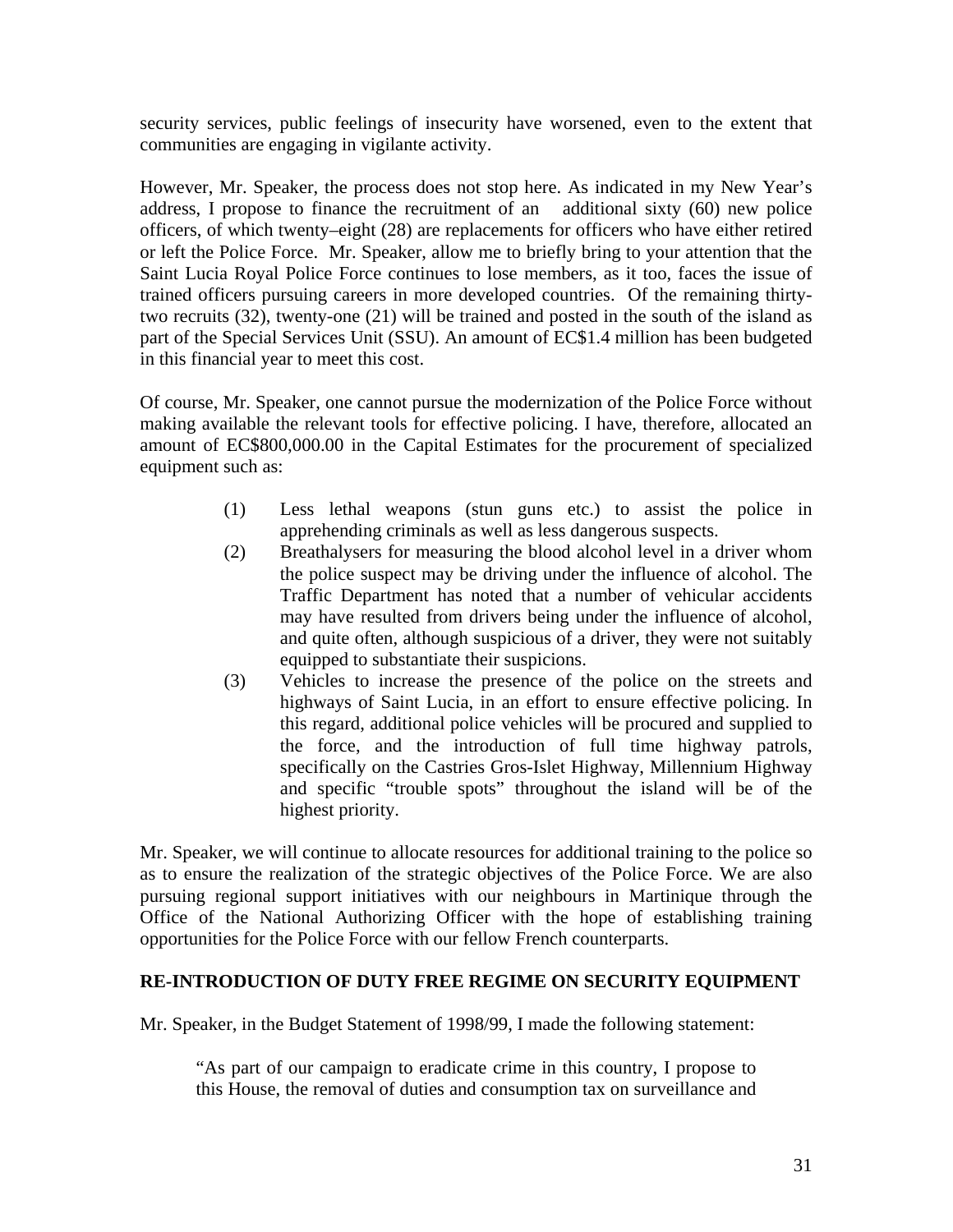<span id="page-31-0"></span>security equipment imported by companies over a period of one year for use in their businesses. This concession is to encourage the business community to install security equipment at their premises. It is time that our business community understands that they must invest in their own security. They cannot rely exclusively on the police force".

In 2000, these concessions were renewed for a further year.

Unfortunately, many businesses failed to make use of these concessions. Those who purchased and maintained surveillance equipment have seen the value of their investment. Indeed, Mr. Speaker, thanks to this equipment, the Police have managed to solve some robberies at commercial houses.

At the behest of the Private Sector, I have decided to re-introduce these concessions for 2004-05. This time, however, I wish to urge Honourable Members to extend the concessions to households.

# **ESTABLISHMENT OF CRIMINAL DIVISION OF THE HIGH COURT**

Mr. Speaker, the war on crime must be fought everywhere – on the streets, on the highways, in places of amusement, in our communities, and yes, in our courts. Criminals must not be allowed to use the weaknesses of the Criminal Justice System to their advantage. We must fight them everywhere.

Last year, Her Excellency, the Governor General, announced the intention of the Government to end the system of periodic assizes and establish a Criminal Division of the High Court to provide for year-round hearing of criminal cases by the High Court.

The proposal has been embraced by the OECS Supreme Court, which has advised that the new Division be first established as a pilot project. Implementation of the Criminal Division will commence with a Presiding Judge and a core initial case management team of four persons to be appointed by the Judicial and Legal Services Commission.

The Government of Saint Lucia will meet the initial cost of financing the establishment of the Court.

However, Honourable Members are advised that once the Court becomes operational, it will compel other reforms. The system of prosecution will require reform and redefinition. A National Prosecution Service, under the jurisdiction of the Director of Public Prosecutions, may become necessary.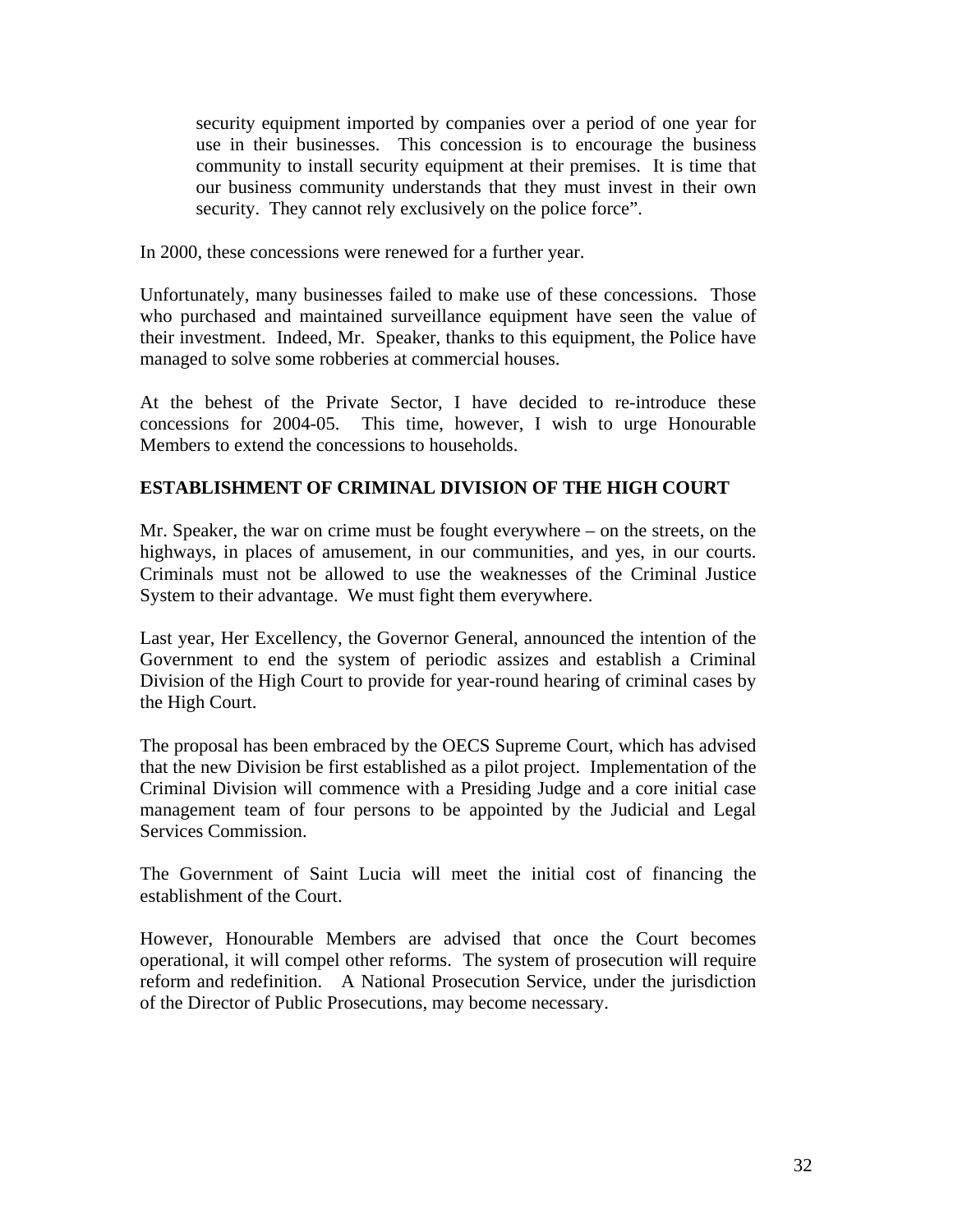#### <span id="page-32-0"></span>**SUPPORT FOR OUR YOUTH**

Youth, it has been said, is the spring of life. It is an age of discovery and dreams. When we nurture the dreams of the youth, we not only pave the way to their bright future, but also the great future for this Nation and by extension, all of humanity. We are, therefore, developing the infrastructure, establishing mechanisms and encouraging persons to avail themselves of opportunities to make a positive contribution to national development. The policies and programmes contained in this Budget will bring the hopes of young persons within the reach of realisation.

# **SUPPORT FOR TERTIARY EDUCATION**

The first issue I propose to tackle is access to tertiary education.

Our esteemed Nobel Laureate, Sir Arthur Lewis, once advised that the "ENGINE OF DEVELOPMENT IS NOT TRADE BUT RATHER THE KNOWLEDGE AND SKILLS EMBODIED BY PRODUCTS". This view was recently echoed by the Caribbean Development Bank (CDB) in its characteristic style: "While economic growth is fundamental to meeting developmental goals, globally it is being recognized that quantitative goals and targets should translate into progress towards development of human potential of all individuals within a society – the ultimate goal of all development strategies" (CDB).

The demand for funds by persons desirous of pursuing further studies remains high, as indicated by the numerous requests being received by the financial institutions. However, financial institutions have continuously pointed out the difficulty for the borrowers to access loans for that purpose because of the lack of security and the ability to meet the interest payments during the period of study.

Cognisant of this fact, the Government of Saint Lucia has decided to introduce a facility designed to improve access to tertiary education and to provide persons desirous of pursuing programmes of study with assistance in financing their education at the tertiary level.

In addition, all financial institutions demand that the individual pays the interest on loans during the duration of their study. This proves extremely difficult for persons, since many do not pursue gainful employment while engaged in full time study.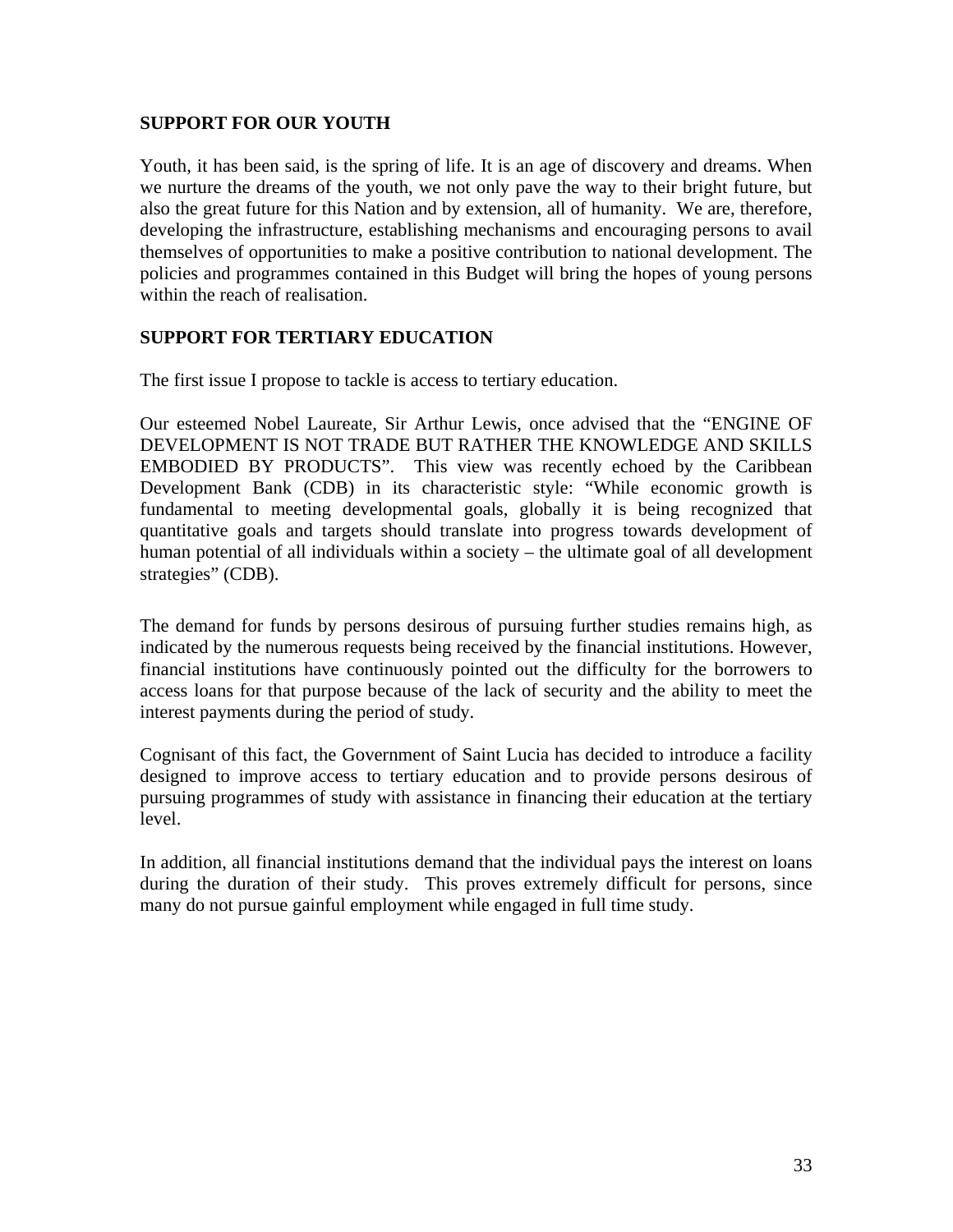# <span id="page-33-0"></span>**HUMAN RESOURCE DEVELOPMENT CREDIT FACILITY**

To tackle these problems, I propose to establish a Human Resource Development Credit Facility. This facility will consist of a loan from financial institutions and a grant from the Government of Saint Lucia. Grant support of 50 percent of the loan, up to a maximum of EC\$ 25,000 will be provided to persons desirous of pursuing tertiary education. Eligibility to access the grant funds will depend on the approval of the loans from a financial institution in support of training programmes identified by the Ministry of Education.

The grant component of The Human Resource Development Credit Facility will be used in the following ways:

- (1) To assist beneficiaries in meeting the payment of monthly loan interest payments to financial institutions over the life of the loan;
- (2) To assist beneficiaries in meeting the security requirements of financial institutions so as to enable them to access loans; and
- (3) To assist in direct support to loan beneficiaries to reduce their loan amount.

# **ELIGIBILITY CRITERIA**

Special eligibility criteria shall apply to the Loan and to the Grant Component. In respect of the Loan Component,

(1) The rules of the Financial Institutions on the disbursement of loans (including collateral/security, repayment schedules etc.) shall apply;

(2) The Borrower's application for a loan should include the following:

- (a) evidence that the monthly global family income provides eligibility to access the Facility;
- (b) An acceptance letter from an educational institution;
- (c) evidence that the programme fits with the recommendation of the Technical Committee regarding the eligible sectors;

The Financial Institutions in the programme shall commit the entire amount of the loan with its own resources.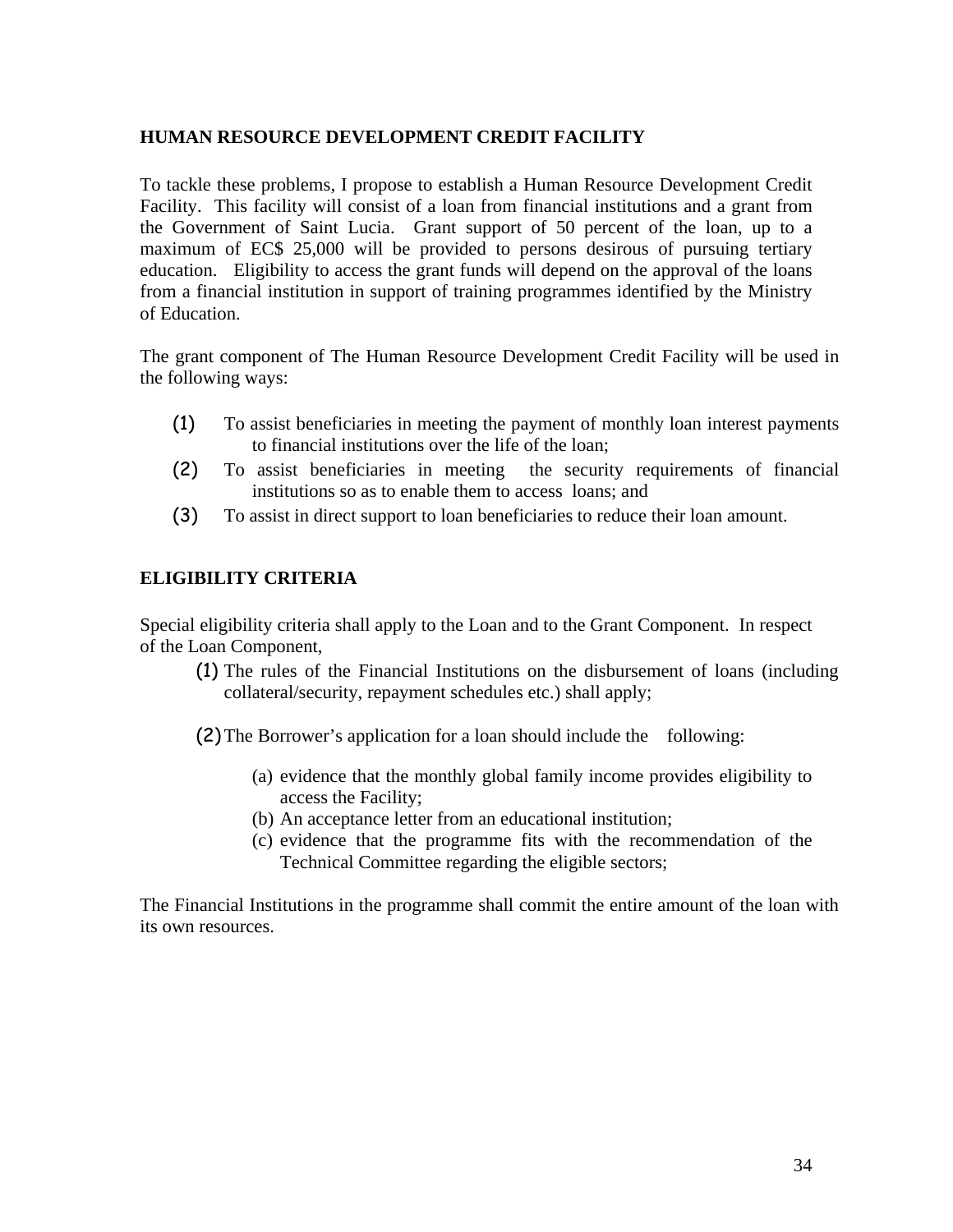#### **THE GRANT COMPONENT**

Eligibility to access the grant component depends on;

- (a) the approval of the loan from a financial institution;
- (b) a monthly family income below EC\$3,500.00; and
- (c) endorsement of the applicant's training request by the Ministry of Education.

# **LOAN REGIME FOR CUBAN SCHOLARSHIPS**

Over the years, the Government of Saint Lucia has been able to provide hundreds of scholarships to Saint Lucian nationals under the Cuba-Saint Lucia scholarship programme, thanks to the benevolence of the Government and People of Cuba. These scholarships, which form a vital component of the National Manpower Training Programme, have been awarded in areas such as Medicine, Dentistry, Engineering and Physical Education. The awards were originally intended for students who possess the academic credentials to obtain a university education but did not have the means to further their study. Many of the students who are currently recipients of the scholarships are from very humble backgrounds and the government's decision to provide the students with a stipend in addition to paying the airfare was well received.

Under the current arrangement, the Government provides scholarship holders with an annual stipend of US\$2000 and US\$1000, in the case of new entrants from the year 2000, plus one return ticket per year. This results in an annual expenditure of approximately EC\$2.0 million from the Consolidated Fund. However, whilst the Government of Saint Lucia will continue to source such scholarships on behalf of deserving persons, it can no longer afford to meet those costs and associated stipends and airfares. Government must also ensure that equity and fairness prevail in the treatment of all students. Accordingly, effective the academic year commencing September 2004, the funds advanced by Government will now be treated as a loan to be repaid on completion of the cycle of studies. Let me explain.

It must be noted that the amount those students will now be required to contribute to their education is relatively small when compared to the actual monetary value of the Cuban scholarships, which ranges from approximately EC\$150,000 to \$200,000. Government nevertheless recognizes that the curtailment of the subsidy may render it virtually impossible for many of the students to take advantage of the scholarship award in order to pursue a university education. It is also envisaged that such students will find it extremely difficult to access loans to supplement the scholarship proceeds without the necessary collateral, given their financial position and that of their families. Moreover, the period of study for the Cuban University degrees is on average longer than that of other regional institutions. Hence, commercial banks would, understandably, be very reluctant to lend to such students without adequate collateral security. In recognition of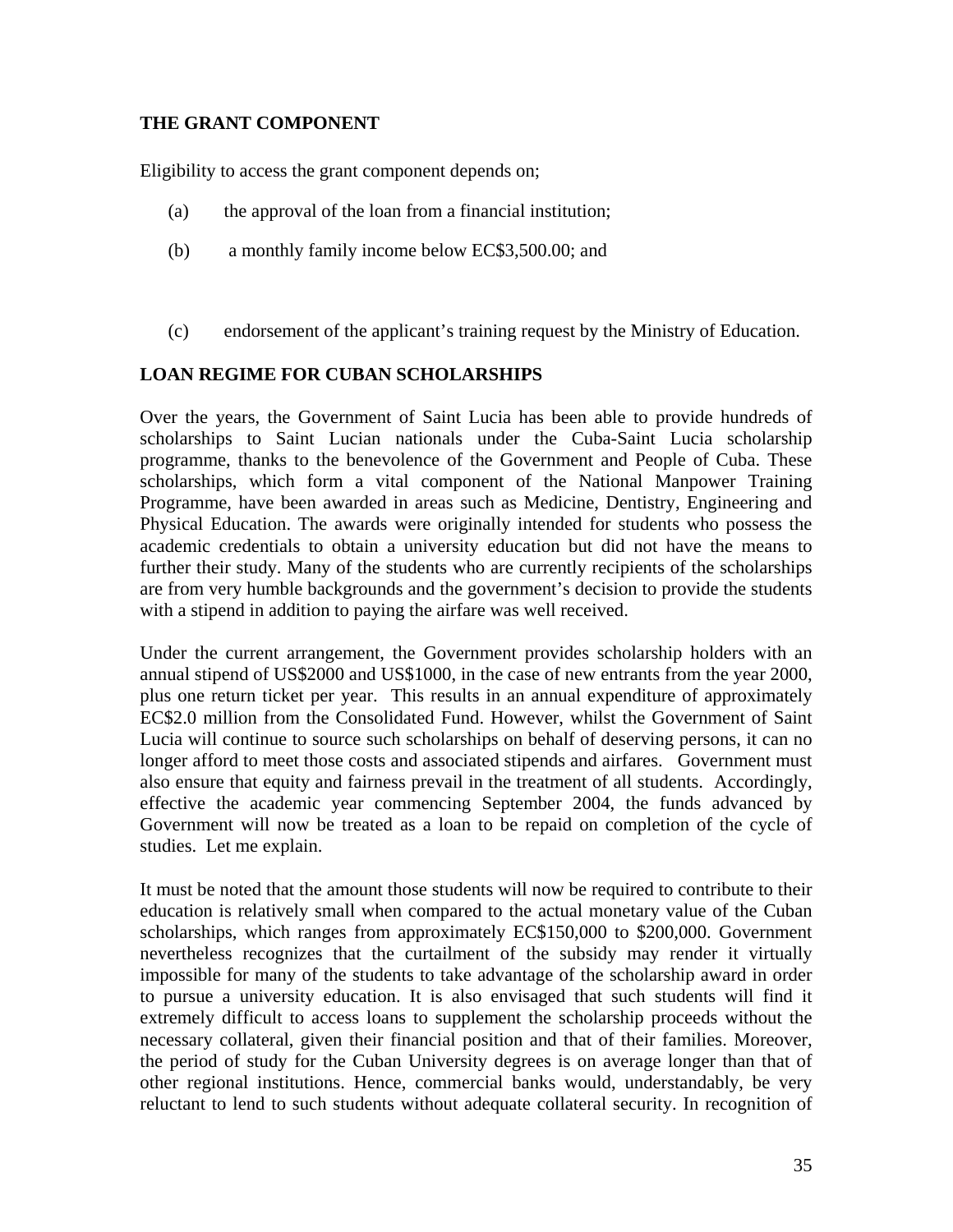<span id="page-35-0"></span>these peculiar difficulties, Government will seek to establish a Loan Guarantee Scheme in collaboration with Commercial Banks on behalf of Cuban Scholarship awardees. Under this facility, a Loan Guarantee Fund will be established to enable scholarship holders to access loans from Commercial Banks in order to cover additional costs no longer met by Government, whilst each loan will be guaranteed by the Fund.

The Fund will only guarantee a maximum of US\$2600 per student on an annual basis for the period required to complete their studies. This amount represents the estimated cost of one return airfare plus living expenses not provided by the Government of Cuba. Any additional funds that the students require will be their responsibility, which means that they will have to put up the necessary collateral to secure additional funds in excess of US\$2600. In order for the Loan Guarantee Facility to remain viable, the total number of students having Cuban awards in any one year should not exceed 220 persons.

It must be noted that persons trained in Cuba upon successful completion of their degrees are absorbed into the private and public sectors in positions comparable to their colleagues who have graduated from other universities. A number of Cuban graduates have over the years moved on to successful professional careers as doctors, dentists and engineers, to name a few, and enjoy the same privileges as their fellow non-Cuban graduates. Suffice it to say that persons trained in Cuba upon graduation are in no worse off position with respect to their ability to service a student loan. Therefore, Cuban graduates with student loans under the proposed Loan Guarantee Facility should not be seen as being disadvantaged.

# **ESTABLISHMENT OF YOUTH APPRENTICESHIP PROGRAMME**

Over the past few years, economic activity in the service industries and, to a lesser extent, the manufacturing sector, have increased, thereby offering increased opportunities for employment and establishment of linkage industries. Despite the efforts by the Government of Saint Lucia to provide educational and training opportunities for unemployed youth from rural communities, joblessness continues to result in socioeconomic problems, and an unwillingness to express creative and productive talents. Despite too, the existence of the National Skills Development Centre (NSDC), one still hears that more and more young people have become disenchanted with the perceived absence of training opportunities which will enable them to take advantage of employment opportunities.

While significant resources have been invested by our Government in training initiatives, the momentum must be maintained by complementing these initiatives with other innovative strategies for providing training opportunities for interested youth.

In order to reduce unemployment and strengthen job training, the Government, through the National Skills Development Centre, will implement a Youth Apprenticeship Programme, to be described by the acronym YAP for unemployed young persons interested in acquiring the skills and work experience necessary to increase their value to potential employers.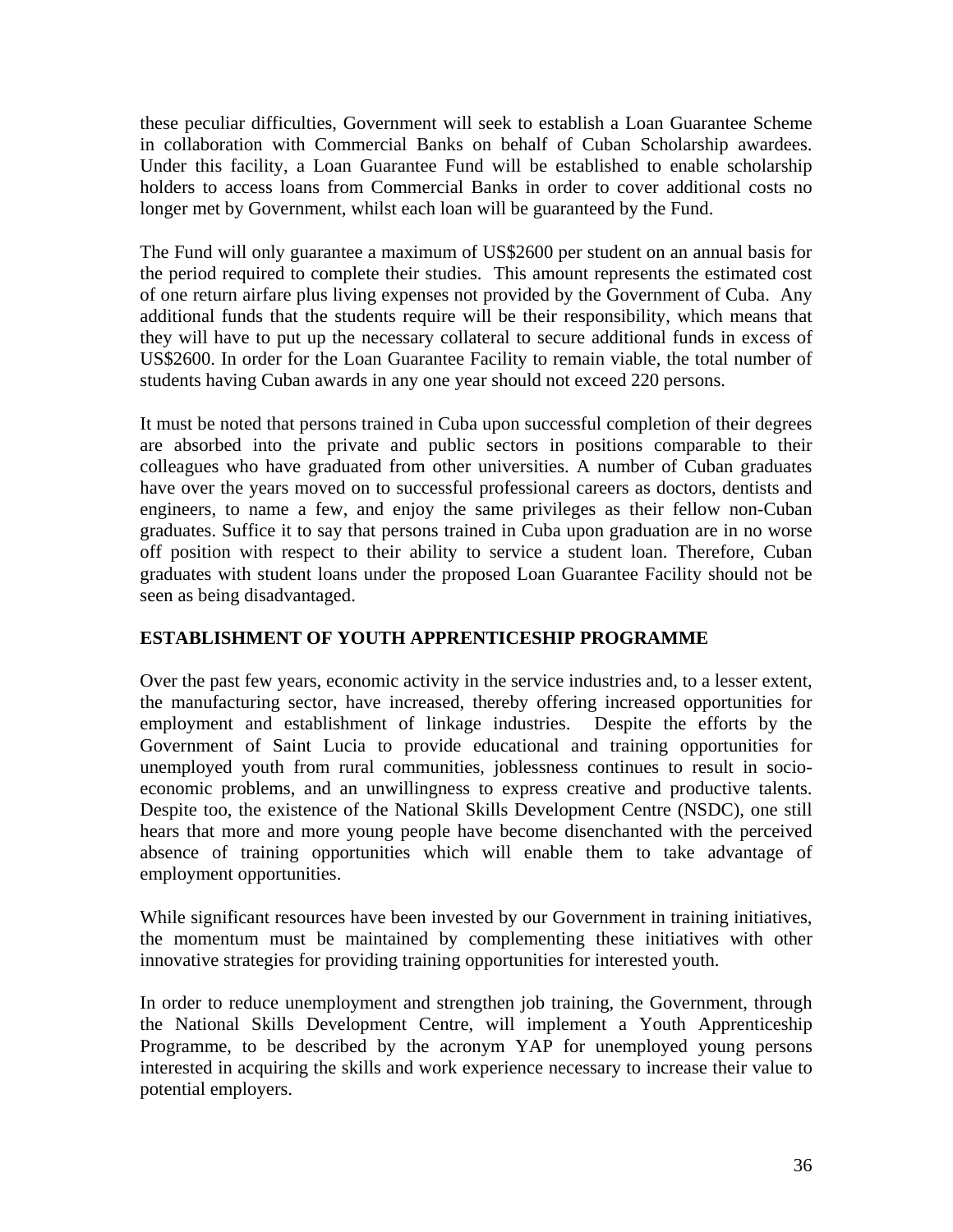<span id="page-36-0"></span>The Youth Apprenticeship Programme (YAP) will be designed to stimulate youth participation in the economy and provide them with an opportunity to make a meaningful contribution to their development. YAP will attempt to provide on-the-job training experience for two thousand five hundred (2500) young persons over a period of three years as follows:

| Year One   | $\overline{\phantom{a}}$ | 500 unemployed persons  |
|------------|--------------------------|-------------------------|
| Year Two   | $\overline{\phantom{a}}$ | 1000 unemployed persons |
| Year Three | $\overline{\phantom{a}}$ | 1000 unemployed persons |

Trainees will receive a monthly stipend of E.C. \$800 during the attachment period, in order to support their participation in the project. The partnering private sector company or businesses will be required to contribute up to four hundred (E.C. \$400) of this monthly stipend amount.

Preceding their participation in the YAP, apprentices will undergo training with the NSDC in a series of Productivity Enhancement Workshops. These workshops will enhance the soft and life skills of participants, thereby maximizing their productivity on the job and nurturing their ambitions for self-employment after participation.

The collaboration with private sector agencies will ensure that trainees are exposed to professional standards. Undoubtedly, these standards are best captured in the companies and organizations, which provide employment opportunities for skilled persons. For this reason, the NSDC will seek to partner with umbrella bodies such as the Saint Lucia Chamber of Commerce, the Saint Lucia Hotel and Tourism Association, the Saint Lucia Small Business Association and others, in the identification of training areas and strategies which will better facilitate the transition of unemployed persons into various sectors. Guidance from the sectors is critical if the sustainability of this project is to be ensured.

Mr. Speaker, the YAP also has a very important objective in helping us meet our delivery service standards for World Cup 2007. NSDC must ensure that those who are entering sectors of employment linked to hosting the World Cup are trained to meet the requirements of such a world class event. I hope that in turn, these apprentices will all agree that as part of the YAP, they will be available to serve as volunteers, if needed, for the World Cup.

# **INTRODUCTION OF EMPLOYMENT TAX CREDIT**

To further support this initiative, I propose to amend the Income Tax Act to provide a tax credit to employers who permanently retain apprentices who have completed apprenticeships with their firms. It is perceived that this tax credit will be for a period of three years, provided that the trainees remain in the employment of the company.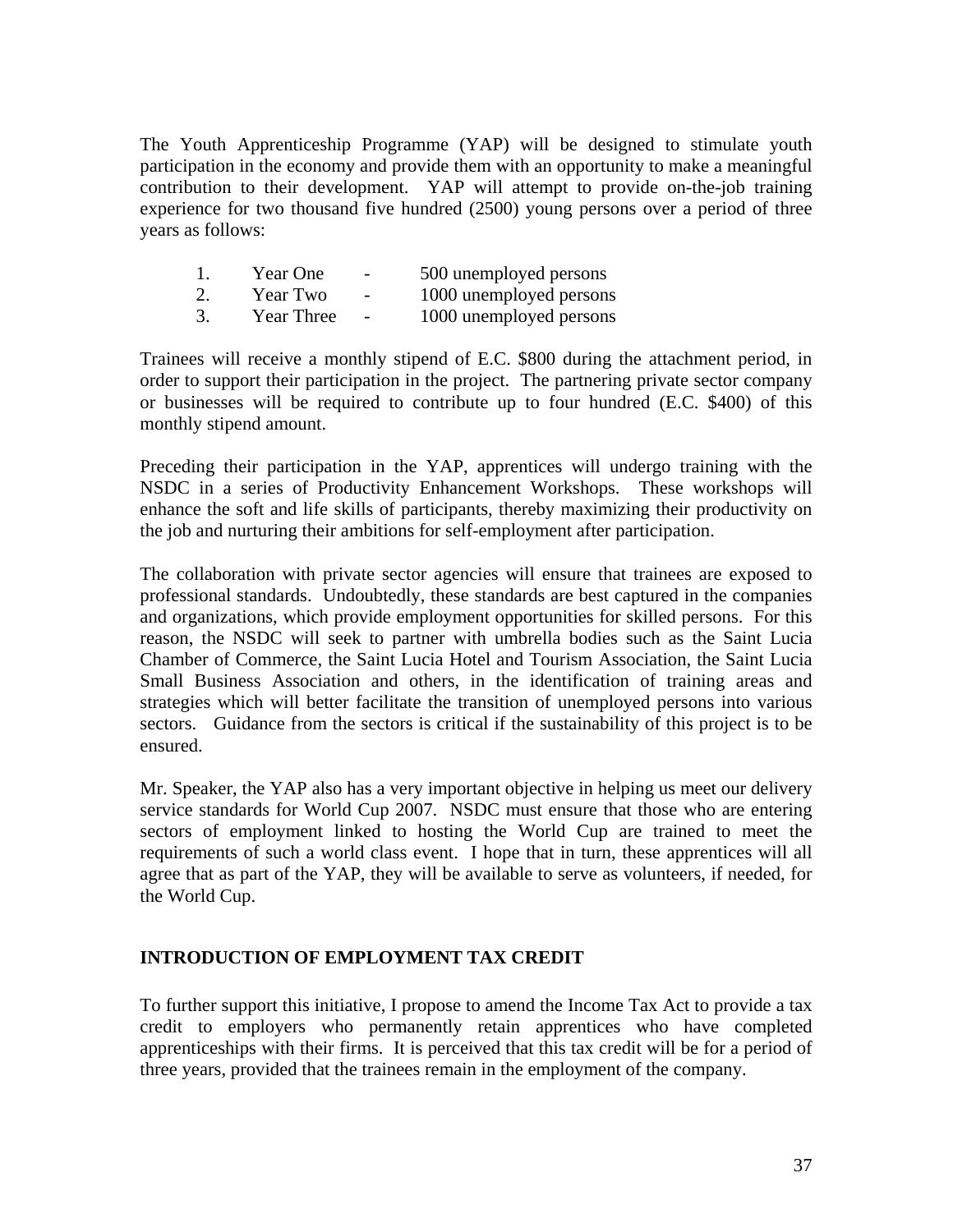### <span id="page-37-0"></span>**TAX REBATE FOR CONTRIBUTIONS TO CLUBS**

Mr. Speaker, our sportsmen and women continue to make significant strides in their respective sporting endeavours. Only recently Nadine George became the first West Indian woman to score a test century, while Verena Felicien consistently performs as Captain of the Saint Lucia women's cricket team and as an outstanding all-rounder on the West Indies team. Also our Davis Cup Team scored success in the American Zone Group IV competition in Costa Rica, by advancing to Group III along with Guatemala.

But Mr. Speaker despite these successes, our sportsmen and women continue to lament the lack of sponsorship to boost their quest for sporting supremacy. I think you will agree that if our sports persons are given the opportunity to excel, they will. But it takes years of training and money. Each year the Government, along with the National Lottery, provides funds to sporting organizations to assist their members in pursuing excellence. Honourable members are too familiar of the efforts that they personally have to make to ensure that sporting organizations maintain their competitive spirits.

What will make the difference Mr. Speaker is a heightened awareness by all that our sportsmen and women need to be given more financial support. In particular, there is the need for our corporate sponsors to be more forthcoming. Consequently Mr. Speaker, I wish to announce that the Income Tax Act will be amended to allow for an allowance equal to one hundred and fifty percent of the actual expenditure incurred in respect of contributions to recognized clubs on the promotion or sponsorship of sporting activities or events or sportsmen. The allowance will be restricted to actual expenditure of \$50,000 in any given financial year.

Mr. Speaker, I propose to include in the list of approved sporting activities, athletics, basketball, bodybuilding, bridge, amateur boxing, martial arts, cricket, cycling, darts, dominoes, football, rugby, golf, netball, squash, swimming, tennis, weightlifting, and such other activities or events as determined by the Minister with responsibility for Sports. The sporting organisations must be approved affiliates of national bodies recognized by the Department of Youth and Sports. No allowance will be granted for the sponsorship of Clubs established by corporate organisations.

# **YOUTH ENTERPRISE DEVELOPMENT FUND**

For a number of years this Government has articulated the need for greater social participation by youth of the society. We have also recognised that social participation without economic enfranchisement is a rather hollow ideal. Thus we approached the Commonwealth Youth Programme to secure a portfolio of resources to specifically target young people between the ages of eighteen to thirty years, allowing for interventions that would permit them to engage in viable economic ventures.

The Commonwealth Youth Programme has agreed to make available a sum of twenty thousand pounds sterling (£20,000) or approximately \$94,000.00 to launch a new Youth Enterprise Development Fund. This is a modest start, but once established we expect that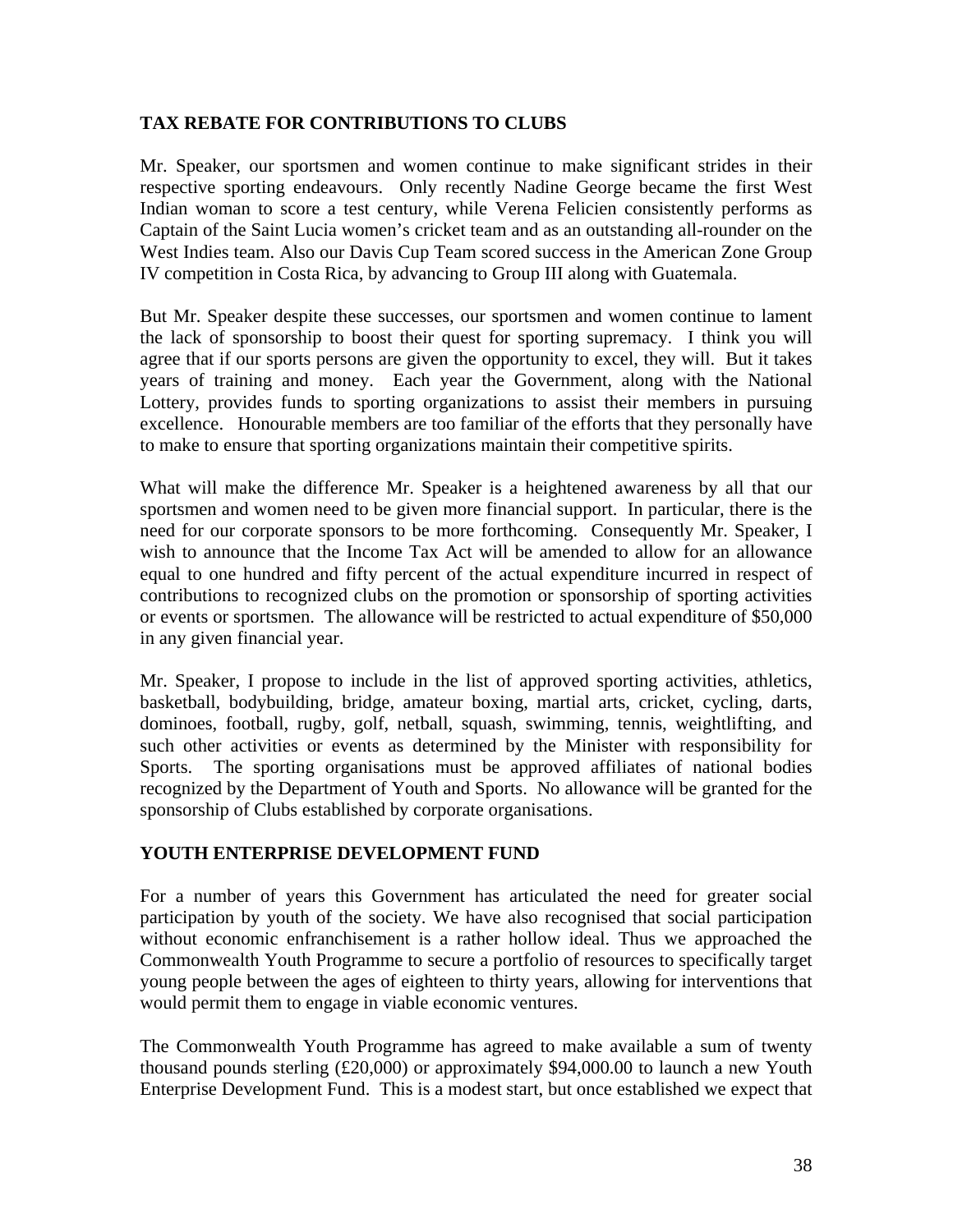<span id="page-38-0"></span>more resources will be directed to the Fund. The Belfund shall be used as the window through which we shall collaborate with the Commonwealth Youth Programme in managing this Enterprise Fund. We expect the Youth Enterprise Development Fund to have a number of positive effects on the communities throughout the island. For instance;

- There will be more opportunities for disadvantaged youth to create their own enterprises and acquire new skills. They will be so empowered as to be able to participate in more social, economic and political activities.
- As more young persons gain the experience of running successful enterprises, it will mean more young people becoming economic leaders in their communities.
- Young people will have greater access to knowledge as a result of acquiring information and communication technology (ICT).
- There will be a stronger partnership between Government, the private sector, NGOs and other organisations.
- There will be a strengthening of the support structures for youth development.

I want to use this opportunity to invite the private sector, NGOs and community organisations to join hands to forge a strong partnership with this Government to address issues of youth unemployment, job creation and economic growth. As already stated, the Government cannot do it all. Hence the private sector is encouraged to increase investment in the youth because by so doing, they will be investing in the sustainable future of this country.

# **INITIATIVES IN THE AGRICULTURAL SECTOR**

Mr. Speaker, earlier I explained to this Honourable House the additional changes that will take place with the advent of a new banana trading regime. While our Government has done much to re-engineer the banana industry to make it better able to respond to these changes, we have also worked assiduously to broaden the agricultural base of this country and to increase the range of economic opportunities available to our farmers and to persons in rural communities.

Fortunately, we have had the support of the European Union in our efforts to restructure our economy. Using funding instruments such as STABEX and the National Indicative Programme (NIP), Government has been able to intervene and provide financial support to ailing sectors and catalyze growth in new or fledgling industries. The advent of the European Union's Special Framework of Assistance (SFA) programme provided another mechanism through which Saint Lucia is able to source financial support for its economic development agenda.

In a previous Budget Address, I explained that the SFA programme would be administered through four strategic areas, namely Banana Commercialization, Agricultural Diversification, Social Recovery, and Private Sector Development. To date, we have managed to programme funds under the 1999, 2000, 2001 and 2002 allocations of the SFA.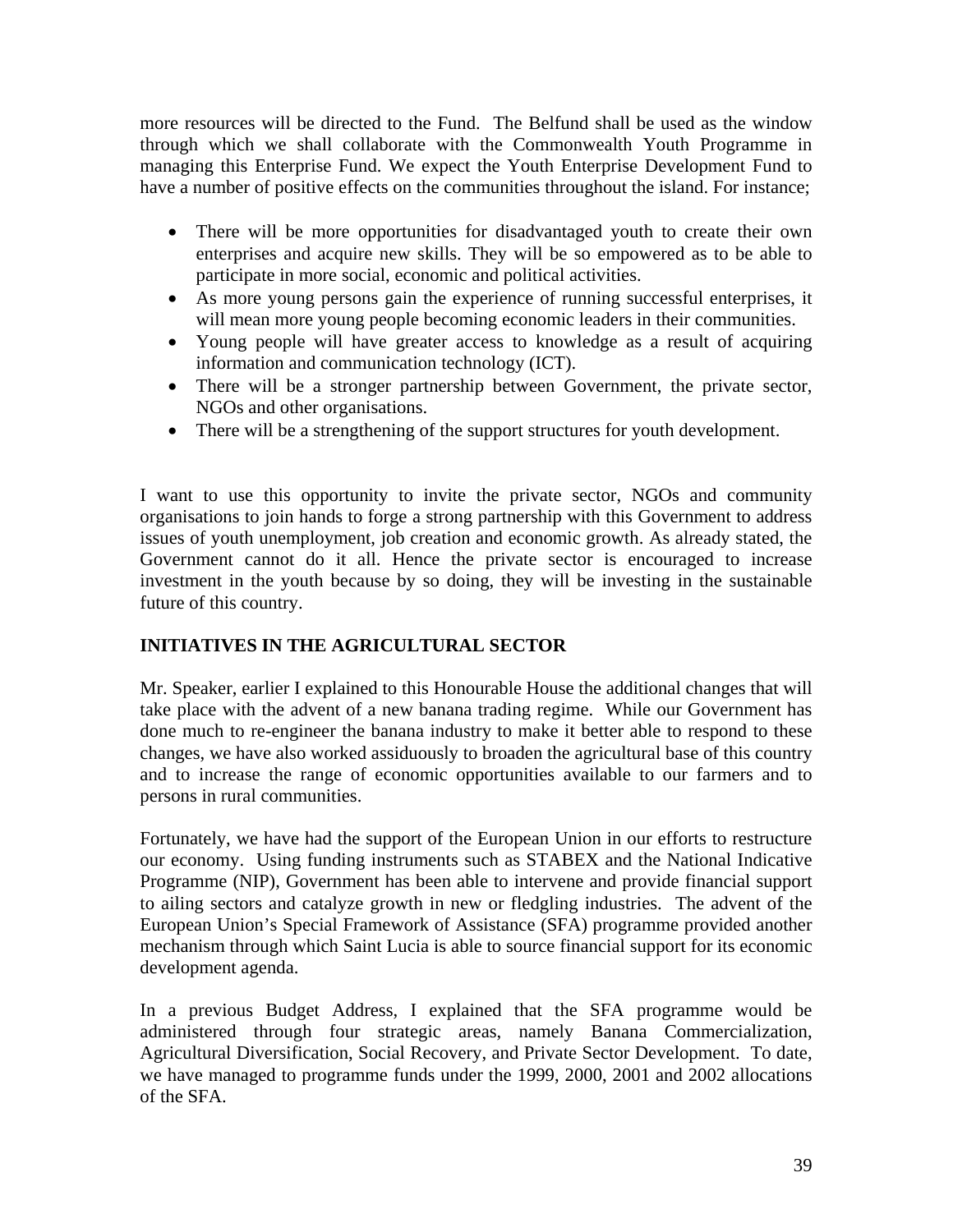<span id="page-39-0"></span>Despite what some may have us to believe, the commitment of this Government to the agricultural sector is unparalleled and unmatched by any other administration. I have repeatedly stated the significant sums that we have spent on the banana industry over the past seven (7) years. However, what is not as widely publicized is the fact that the financial support to agricultural diversification constitutes the single largest allocation of the SFA funds. Under four SFA initiatives, we have allocated EC\$20.9 million to agricultural diversification. All of these funds are programmed for implementation before the close of June 2007.

However, with the allocation of such a large chunk of donor funds, spread out over four separate annual programmes, has come some very serious challenges. Difficulty is already being experienced with the implementation of SFA 1999, now in its  $17<sup>th</sup>$  month, due largely to inadequate administrative arrangements for overseeing the efficient execution of the programme. Currently the programme is administered out of the office of the Chief Agricultural Planning Officer of the Ministry of Agriculture, who is the designated Project Coordinator.

However, effective supervision and facilitation in ensuring implementation of the multifaceted SFA 1999 work programme by the various co-operants has been weak, given the other statutory work responsibilities of the office of the Chief Agricultural Planning Officer. Personnel of the Corporate Planning Division of the Ministry of Agriculture, Forestry and Fisheries – which exists as the monitoring and evaluation arm of that Ministry, and provides technical support to the slate of projects and initiatives undertaken by the Ministry - currently assist in the implementation of the SFA programmes. Unfortunately, this arrangement is not satisfactory, given the responsibilities of the Corporate Planning Division in planning, monitoring and evaluating the general work programme of the Ministry.

# **ESTABLISHMENT OF AGRICULTURAL DIVERSIFICATION AGENCY**

We need to remove all administrative hurdles that exist in the flow of those much-needed donor funds. Consequently, with the use of SFA funds, we will establish a dedicated Agricultural Diversification Agency (ADA), to facilitate execution of the agriculture diversification programme. This Unit will operate as an autonomous entity, much like the Banana Emergency Recovery Unit, BERU. However, it will continue to receive technical support from the Ministry of Agriculture, Forestry and Fisheries. This will guarantee the existence of a symbiotic relationship between the Unit and the Ministry of Agriculture, a factor that is critical to the long–term sustainability of management of the agricultural development programme, once EU funding has ended.

The ADA will be guided by a Steering Committee, comprising, among others, a representative of the Saint Lucia Hotels and Tourism Association (to facilitate linkages with the tourism sector), the financial services sector (to encourage the commitment of matching private funds), Farmer Organisations (to ensure that there is stakeholder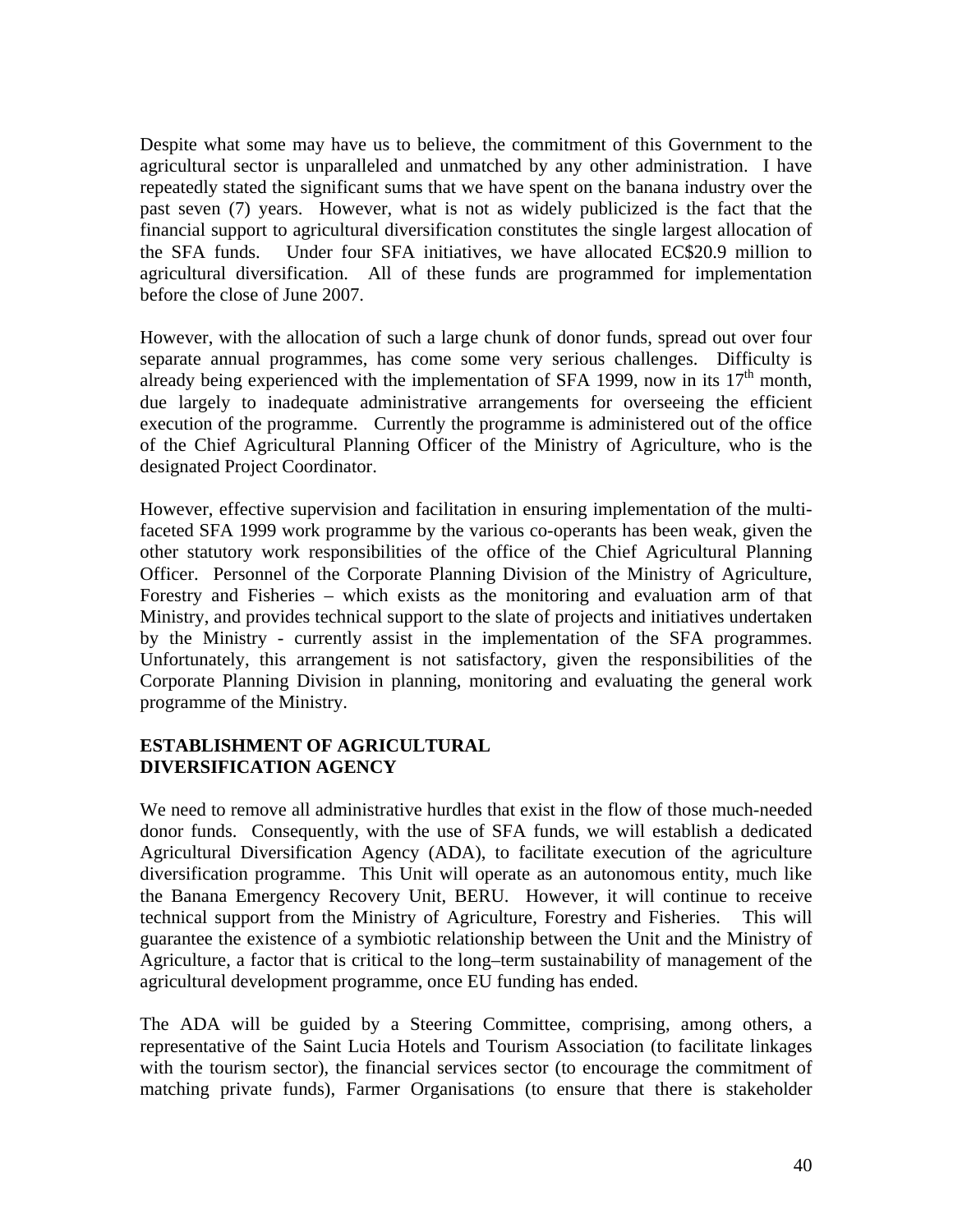<span id="page-40-0"></span>participation and input), and the Saint Lucia Chamber of Commerce (to stimulate private sector involvement). The National Authorising Officer (who is the Contracting Authority for this project), will serve as a link between the Unit and the EU Delegation in Barbados, and will facilitate the ADA's operation in accordance with the overall strategy, approach and methodology of the SFA instrument. The responsibility for the overall strategy and policy for agriculture development will, of course, remain with the Ministry of Agriculture.

# **GUARANTEE FOR WIBDECO**

The Windward Islands Banana Development and Exporting Company (WIBDECO) was formed in 1994, and took over the functions previously carried out by WINBAN. Mr. Speaker it is a curious fact that despite the important role that WIBDECO has played and continues to play in managing the banana industry in Saint Lucia and the other Windward Islands, most farmers and I daresay, the vast majority of Saint Lucians are completely oblivious of the corporate arrangements in which WIBDECO is involved.

WIBDECO is a joint venture between the Governments of the Windward Islands and the Banana Associations. The Governments of Saint Lucia, Dominica, St. Vincent and the Grenadines, and Grenada each own 12.5 percent of the shares in WIBDECO, giving them, together, a 50 percent shareholding in the company. The Saint Lucia Banana Corporation owns 20 percent of WIBDECO shares, with the St. Vincent Banana Growers Association owning 15.6 percent, the now defunct Dominica Banana Marketing Corporation 13.2 percent, and the Grenada Banana Cooperative Society 1.2 percent. With the exception of the SLBC, which earned title to its shares when the industry in Saint Lucia was commercialized, the shares held by the banana associations in the other islands ultimately belong to the respective Governments.

Windwards Bananas UK Ltd., a wholly owned subsidiary of WIBDECO (WI) Ltd., entered into a 50-50 joint venture with the Irish fruit company Fyffes Group Ltd. to purchase Geest Bananas Ltd., while WIBDECO WI Ltd., in a joint venture with Fyffes Plc., formed the holding company Geest Limited, which is based in Jersey. The WIBDECO/Fyffes joint venture, which was entered into in 1996, was intended to facilitate the vertical integration of the banana industry, allowing the Windward Islands to gain control of, and derive the benefits from, production, shipping, ripening and marketing.

To finance the acquisition of the Geest Banana business, the WIBDECO Group borrowed £20 million, in two £10 million loans, from the Allied Irish Bank (AIB). These loans were obtained via a guarantee from the four Windward Island governments and Fyffes. While on this subject, Mr. Speaker, I must inform this Honourable House that to this day, the guarantee provided by the former administration in 1996 for Saint Lucia's 36.43 percent share of this loan, which equates to £7.286 million, has never seen the light of Parliament.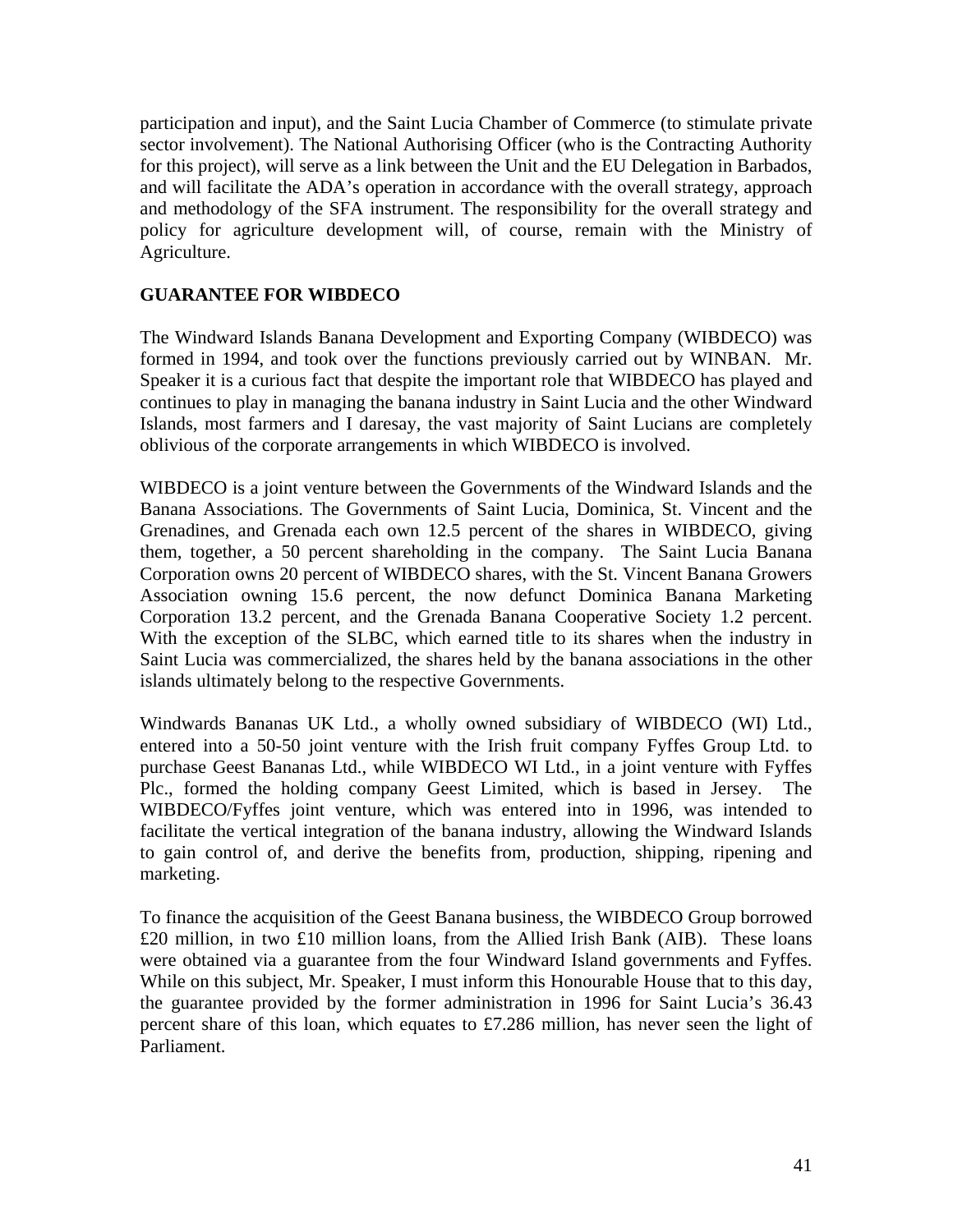<span id="page-41-0"></span>Today, the balances on these loans are £2.5 million and £722,222.00, a total of £3.22 million. The final payments on these loans were due on  $31<sup>st</sup>$  July 2003. Additionally, in January 2001, when WIBDECO took over the marketing and distribution of Windward Islands bananas from Geest Bananas, WIBDECO needed a working capital facility to bridge the five weeks lag between payment for the bananas and the receipt of sales proceeds. To accommodate WIBDECO, Fyffes provided a £4.0 million working capital loan, which WIBDECO had to repay in two years, at the rate of £2.0 million per year.

Unfortunately, the high rate of repayment of the Working Capital Loan and the decline in Windwards banana production have affected WIBDECO's ability to meet its debt obligations. This has resulted in the deferral of repayment on the AIB loans, and the withholding of several payments to Geest Bananas for freight. Therefore, although the Fyffes Working Capital Loan has been repaid, Geest Bananas is now owed £1.0 million.

After a long period of negotiation, WIBDECO has finalized a new loan with Citibank (Trinidad and Tobago) Ltd. to provide financing through the creation of Fixed Rate Secured Loan Notes in the aggregate principal amount of up to US\$10.0 million. Of these funds,  $\pounds$ 3.2 million will be used to repay the balance of the AIB loans,  $\pounds$ 1.0 million is earmarked to repay the balance of the Fyffes/Geest Working Capital Loan, and £0.3 million will be used for working capital.

The security required by Citibank for this loan is separate guarantees from the Governments of Saint Lucia, St. Vincent and the Grenadines, and Grenada. Government of Dominica is not being asked to provide a guarantee, because of its weakened fiscal position. The Government of Dominica will, however, participate in the new Loss Sharing Agreement.

These guarantees will replace the existing guarantees to the Allied Irish Bank (AIB) in the amount of £20.0 million, which will be rescinded. Citibank has requested that the liabilities of each government be joint and several, as is the case with the AIB loan, in an apportioning that corresponds to the combined shares of the government and the local banana industry in WIBDECO. Parliament will be invited to guarantee the loan, once Government is satisfied that WIBDECO has sufficiently restructured its operations, particularly at the UK end, where we believe there are opportunities for further cost savings.

Several benefits are expected to accrue to the industry from this new loan, not the least of which will be greater financial independence of WIBDECO in the joint venture, which in turn will strengthen its position in the European Union market.

#### **MORE INVESTMENT IN HOUSING**

Mr. Speaker, in my 2003 budget presentation, I announced the development of a new housing development, Choc Gardens. The sod turning ceremony was held a few weeks ago. This financial year, the Government plans to welcome two new housing developments, one in Monchy to be undertaken by the National Housing Corporation and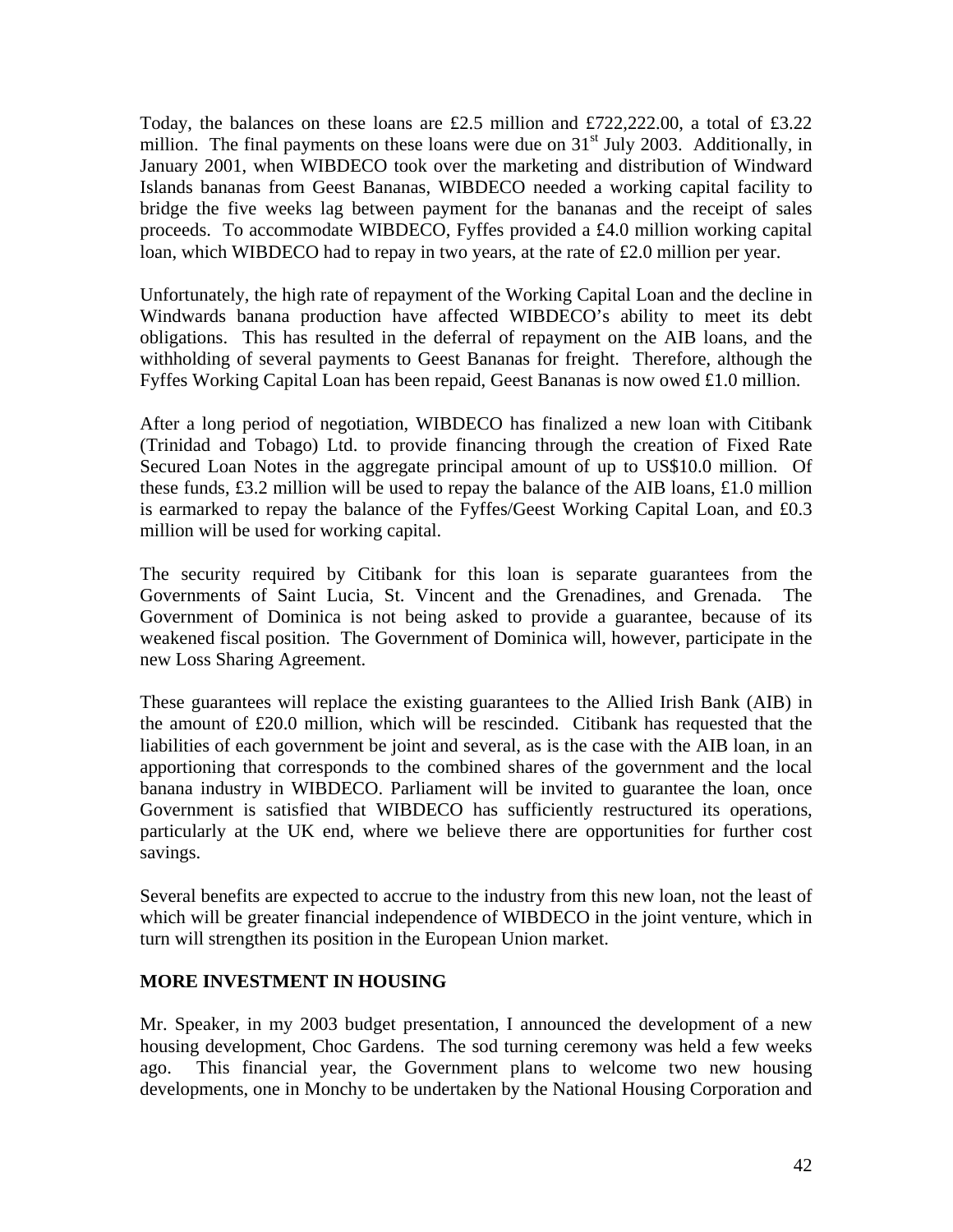<span id="page-42-0"></span>the other in Grande Riviere, Gros Islet, to be spearheaded by the National Insurance Corporation (N.I.C.)

# **THE MONCHY DEVELOPMENT**

The National Housing Corporation, NHC, is now awaiting final approval from the Development Control Authority to commence development of forty (40) acres of land at Monchy, under the Government's Shelter Development Programme financed by the Caribbean Development Bank. On completion, two hundred and four (204) lots will become available to Saint Lucians who qualify.

# **THE NIC DEVELOPMENT IN GRANDE RIVIERE**

The NIC owns 29.48 acres of land at Grande Riviere, Gros Islet which it intends to develop by the third quarter of this year. The sub-division makes provision for 114 high to low density residential lots, comprising 76 lots between 5,000 to 10,000 sq. ft and 38 lots over 10,000 sq. ft. It is envisioned that the development of the sub-division would entail a combination of pure land sales and land-and-house sales. A feasibility study, currently in train, will inform the final decision.

The NIC intends to develop the sub-division through its subsidiaries National Insurance Property Development & Management Company Ltd. (NIPRO) and the Saint Lucia Mortgage Finance Corporation (SMFC).

NIPRO sees this as a viable opportunity for investment. In so doing, it hopes to provide:-

- a) Reasonably affordable housing packages;
- b) Additional job opportunities in Saint Lucia; and
- c) Financial stimulus to the economy.

It is hoped that the proposed development will contain units that are not only affordable, but also functional and efficient.

Overall, Mr. Speaker, some eight hundred and ninety three (893) housing lots will become available to Saint Lucians between 2004 and 2005. Of these, eight hundred and thirteen (813) will be made available by the Public Sector and at least eighty by the Private Sector, as follows: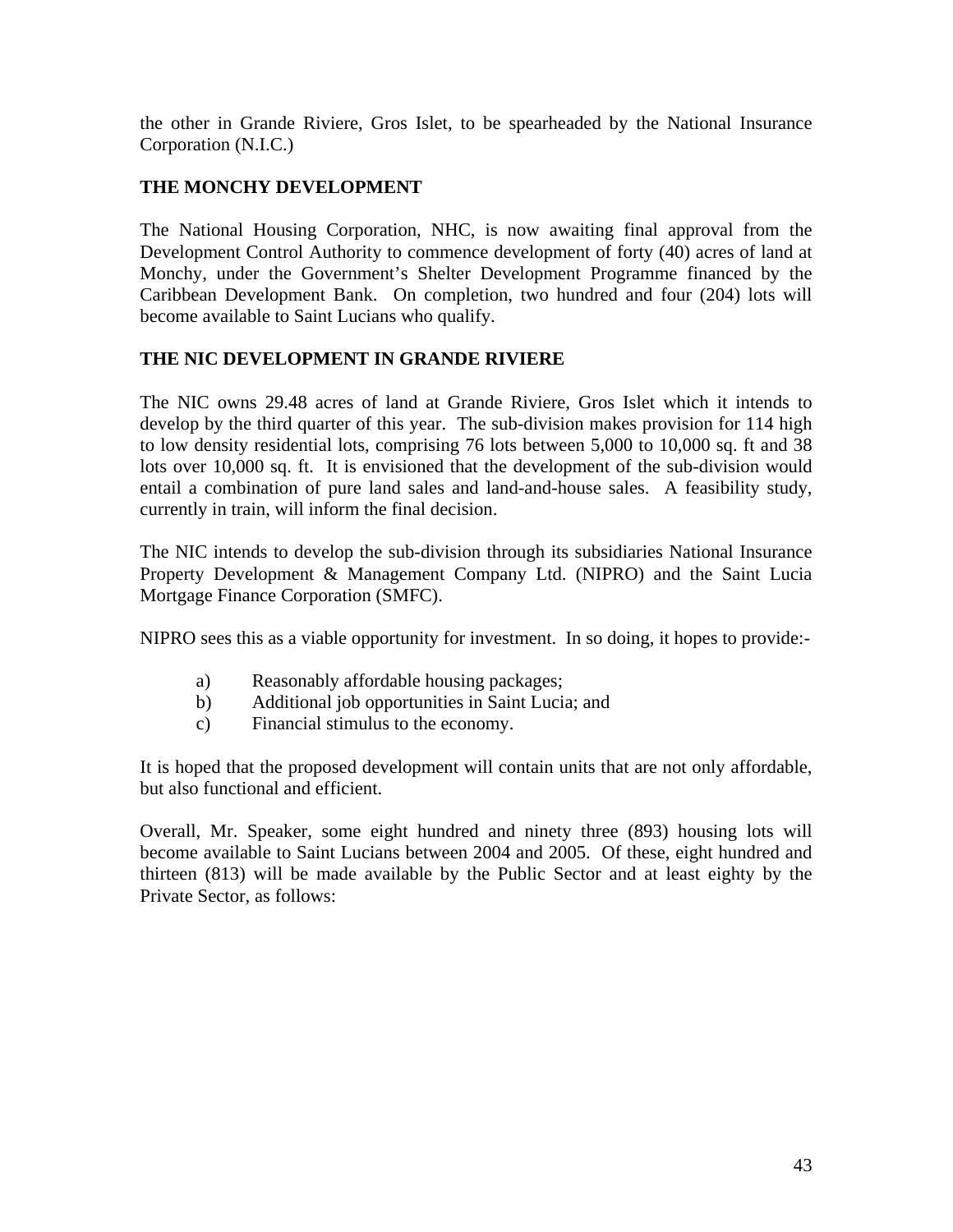<span id="page-43-0"></span>

| <b>DEVELOPMENT</b>    | <b>AREA</b>       | <b>DEVELOPER</b> | <b>No OF LOTS</b> |
|-----------------------|-------------------|------------------|-------------------|
| <b>PUBLIC SECTOR</b>  |                   |                  |                   |
|                       |                   |                  |                   |
| La Toc                | Castries          | <b>NHC</b>       | 25                |
| Monchy                | Gros Islet        | <b>NHC</b>       | 204               |
| <b>Choc Gardens</b>   | Choc              | <b>NHC</b>       | 252               |
| Cresslands            | Soufriere         | <b>NHC</b>       | 97                |
| <b>Black Bay</b>      | <b>Vieux Fort</b> | <b>NHC</b>       | 121               |
| <b>Grande Riviere</b> | Gros Islet        | <b>NIC</b>       | 114               |
|                       |                   |                  |                   |
| PRIVATE SECTOR        |                   |                  |                   |
|                       |                   |                  |                   |
| La Caye               | La Caye           | <b>CLICO</b>     | 80                |
|                       |                   |                  |                   |
|                       |                   |                  |                   |
| <b>TOTAL</b>          |                   |                  | 893               |

# **RESUMPTION OF GEOTHERMAL EXPLORATION**

Mr. Speaker, persons may recall that in February 2003 when the Iraq situation seemed to be escalating, the National Economic Council was asked to assess the likely economic impact on Saint Lucia, and to recommend to Government, modalities for insulating the local economy. The National Economic Council recommended the rationalisation of our energy policy and encouraged alternative energy investments, so as to reduce our dependence on imported fuel.

Mr. Speaker, in July 2003, consistent with that recommendation, the Office of Private Sector Relations (OPSR) opened dialogue with an energy investment company to explore and develop Saint Lucia's geothermal resources.

These discussions have progressed to an advanced stage. As of March 2004, a Memorandum of Understanding had been drafted and approved by the Ministry of Physical Development and the Attorney General's Office.

The MOU between the Government of Saint Lucia and the geothermal exploration company (UNEC) anticipates an initial investment of US\$10 million by UNEC for initial exploration and development of the Geothermal Resource Area. This amount is to be deployed during the first 3 years of the project. The company has an initial 18-month period during which to mobilize. Should it fail to fulfill its contractual obligations under the MOU, all rights revert to the Government of Saint Lucia.

Thereafter, providing the resource is proven, investment in production capacity will follow. Initial plant capacity is envisioned at 7.5 Mega Watts. It is hoped that the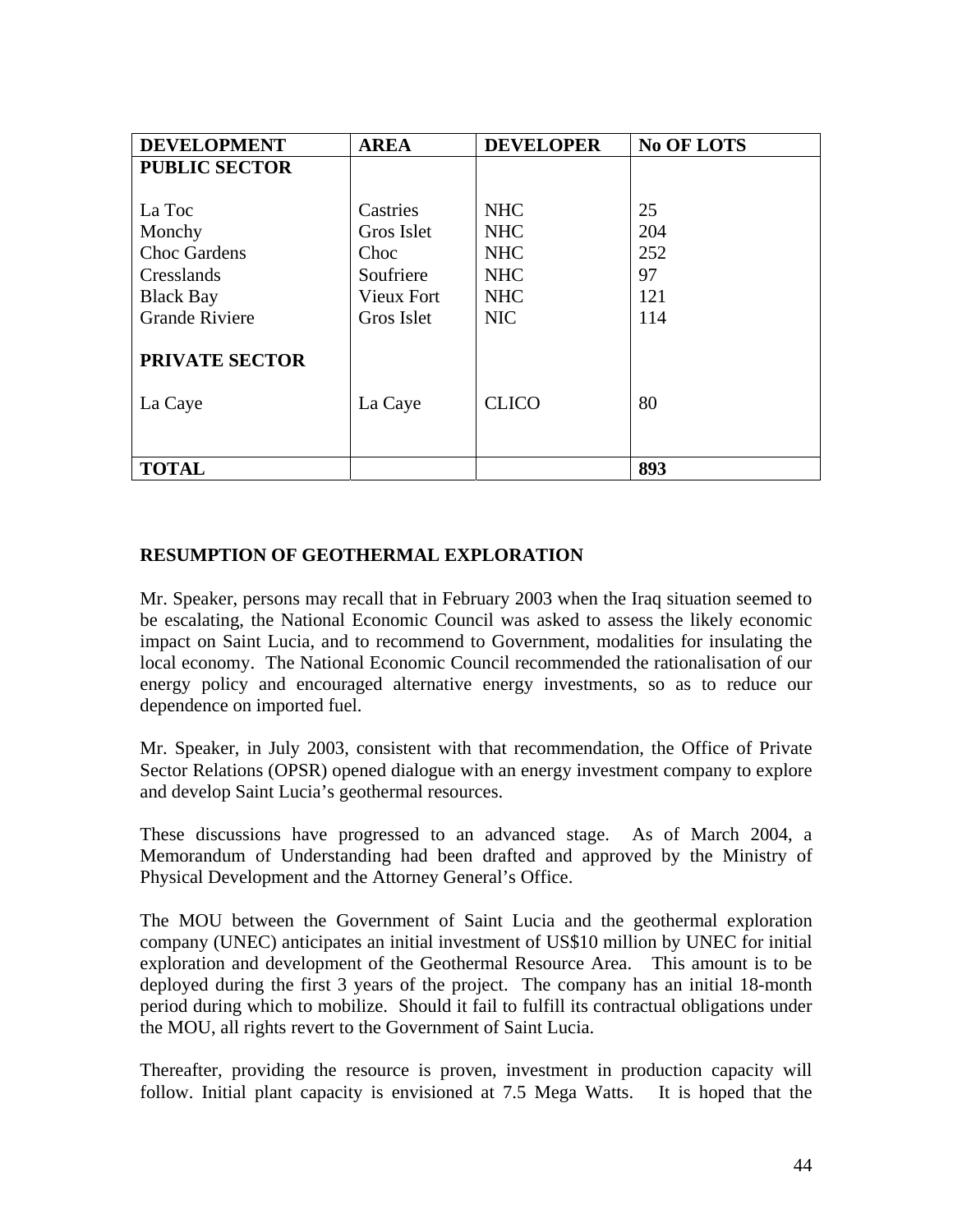<span id="page-44-0"></span>resultant geothermal power will be suitable for base-load application. This might represent 15 percent to 20 percent of the total annual production of electricity.

# **ECONOMIC IMPACT**

Should the resource prove viable, the major impact would be on electricity prices. Potential savings to the Saint Lucian economy are estimated at \$2.5 million per year for each one-cent reduction in the per-unit cost of electricity.

Royalty payments would also be earned by government, and the potential sale of the carbon credits could be applied to further reduce electricity prices to consumers.

There could also be significant savings to the country in terms of reduced oil imports, and possibly via reductions in other costs associated with the current diesel generation. It is also possible that further capital cost savings will accrue if future energy needs can be serviced by geothermal rather than non-renewable sources. These factors have positive indications for Saint Lucia's balance of Trade and the Balance of Payments.

# **ENVIRONMENTAL IMPACT**

A successful project could reduce total emissions by approximately 57 tons of carbon dioxide per year. This will also result in an estimated national emission reduction of 8 percent, well ahead of the Kyoto commitments.

There will be little or no adverse impact on the viability of the Sulphur Springs as a tourist attraction. The reservoir to be tapped for power is at least one mile below the surface.

The MOU referred to earlier, to be followed by a General Exploration Agreement (GEA), has since been considered and approved by Cabinet. It is due for signature this week.

#### **PETROLEUM PRICES**

This is a good juncture, Mr. Speaker, to answer the question whether the price of fuel will be increased. Over the period 1998 to April 2004, the average world market price of oil more than doubled, from US\$15 per barrel to approximately US\$37 per barrel by mid April this year (2004). It is important to note here Mr. Speaker, that while oil prices have increased by 150 per cent over the past five years, the adjustments made have only increased domestic prices at the pump by 30 per cent, as government took the responsible policy decision to shield consumers from the full increase in prices. Consequently Mr. Speaker, this price regulatory mechanism has resulted in foregone revenue to central government totalling \$53.4 million over the five year period. Today, the price of gasoline and diesel charged to consumers in Saint Lucia is comparatively lower than the prices charged in Barbados, Dominica, Belize, The BVI, and Turks and Caicos.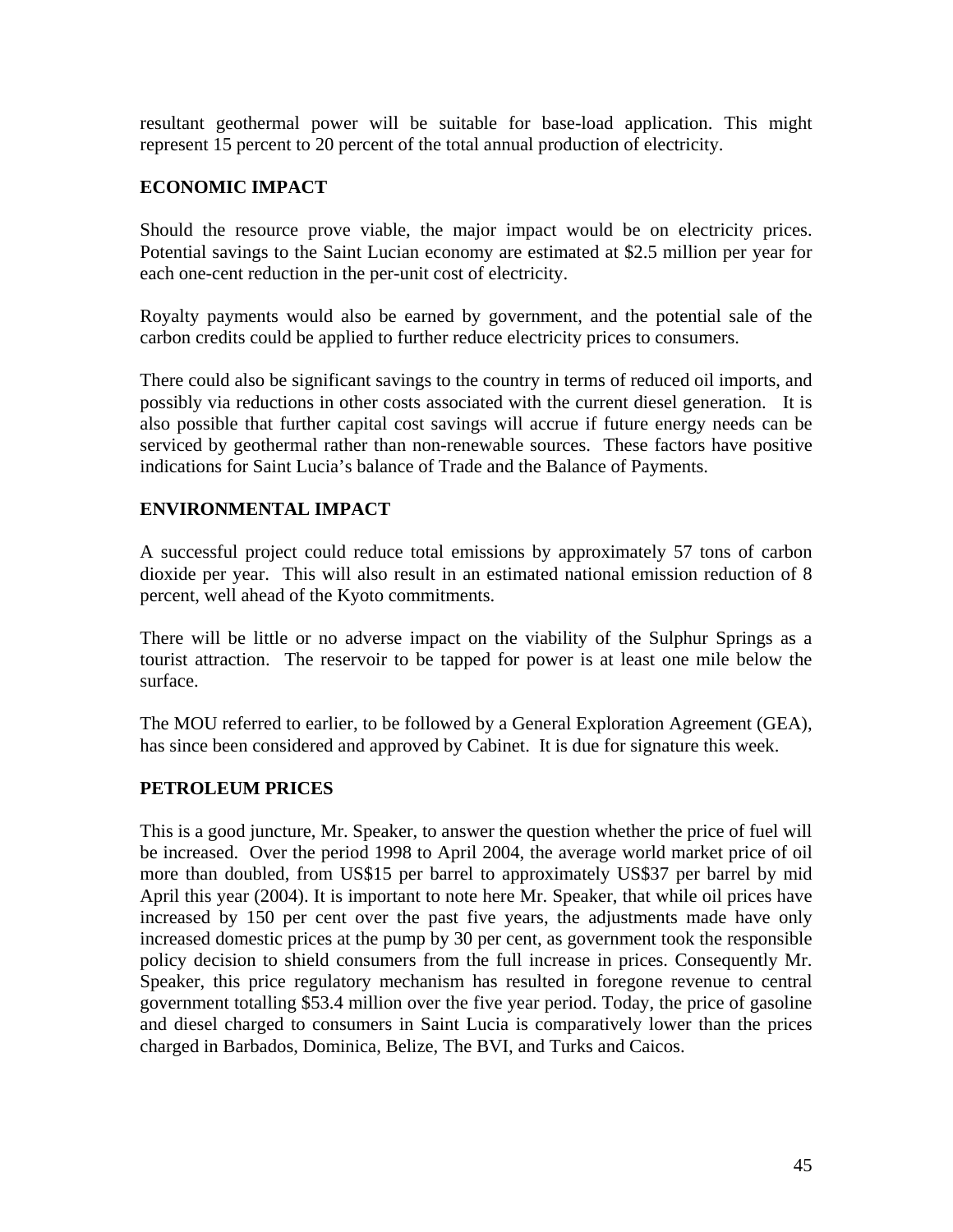<span id="page-45-0"></span>Mr. Speaker, the rising price of oil on the world market is having a debilitating impact on small developing countries as they strive to meet their development goals. In the absence of any price regulatory regime, changes in the price of crude oil impacts on the final price of most goods and services produced within an economy. Given that the price of oil is subject to frequent variations on the international market, small countries find it difficult to adjust to such potentially inflationary market conditions. Mr. Speaker, mindful of this constraint, this Government introduced a mechanism aimed at protecting consumers from those significant price fluctuations.

However, Mr. Speaker it is unfortunate that some oil producing countries have benefited tremendously and taken advantage of the general increases in prices internationally and continue to make windfall gains, while the less fortunate ones have to bear the full burden of those increases.

Mr. Speaker, this government is not proposing any change in the retail price of fuel at this time and I emphasize, "at this time". However Mr. Speaker, Government cannot continue indefinitely to forego revenue that is needed for development. It is our intention to monitor movements in the international oil price market with the possibility of reviewing the mechanism if the current trend is sustained. If the price of oil does not recede significantly, Government may have no choice but to increase the price of fuel.

# **PROSPECTS FOR REDUCING UNEMPLOYMENT**

Next to crime, the most pernicious social affliction facing our nation is unemployment. Unemployment not only denies those who are affected of their livelihood but also, their self-worth and dignity. We cannot, therefore, relent on our efforts to reduce, and eliminate it.

Unquestionably, unemployment rose sharply after the closure of major hotels following the dramatic events of September 11, 2001. But that was not the only reason. Unemployment was also fed by the rising tide of farmers who abandoned the banana industry. The contraction in the economy further worsened the situation. To combat the situation Government responded by:

- (1) Assigning priority to the reopening of the major hotels. Thankfully, the last hotel, the former Club Med, will reopen in December 2007 under new management;
- (2) Accelerating investment in Public Sector Construction;
- (3) Deepening investment in Tourism;
- (4) Pursuing investment in the Information Technology Sector;
- (5) Increasing opportunities for self employment by liberalising access to credit.

These policies, Mr. Speaker, have begun to bear fruit. Saint Lucians have gradually been returning to work, starting initially in the hotel industry.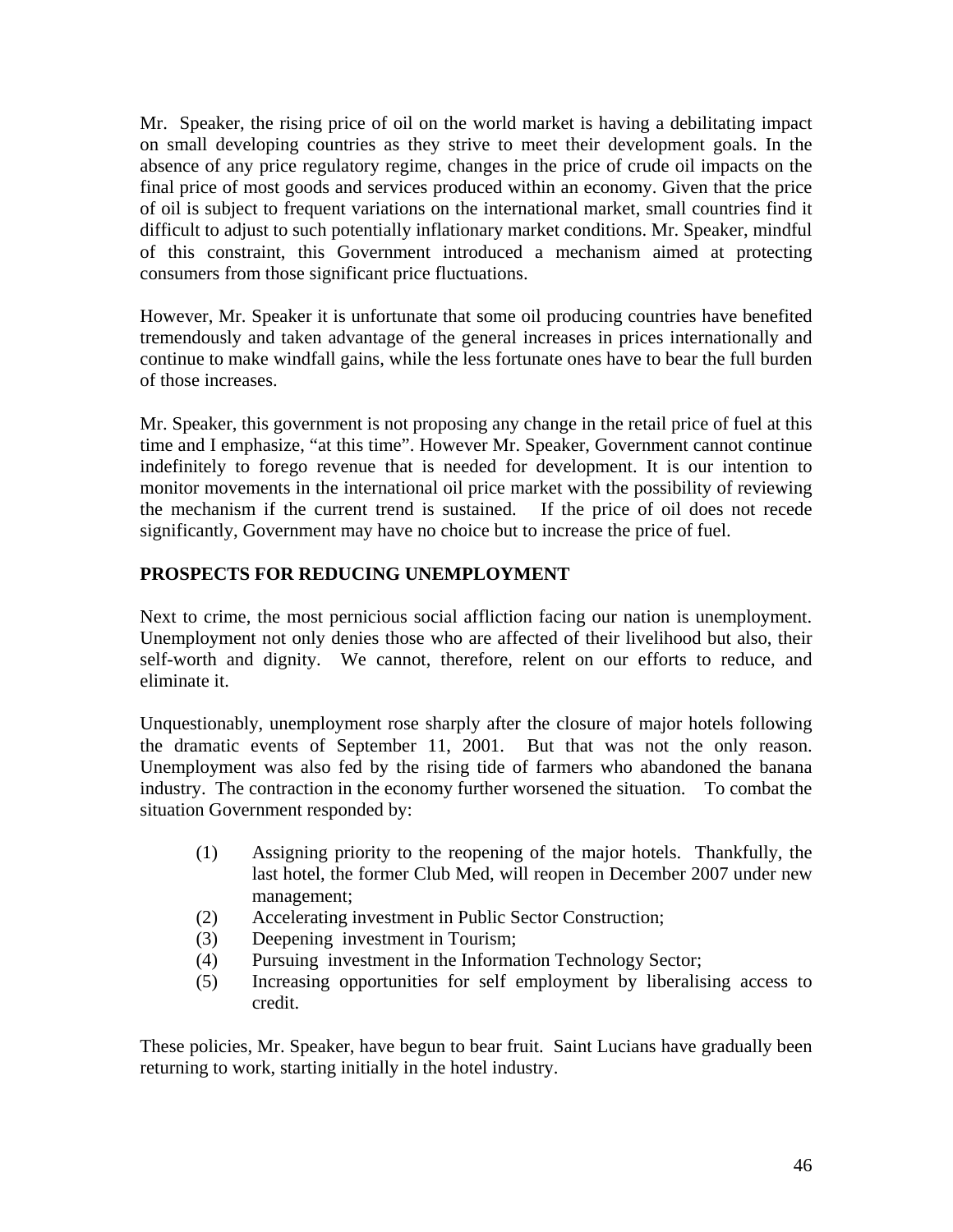In the Public Sector, Government's investment in road construction has paid rich dividends. At present, approximately four hundred and eighty four (484) persons are employed with Lagan Holdings. Some sixty four (64) items of equipment, ranging from tipper trucks to cranes have been hired from local contractors. It is estimated that Consolidated Contractors International (U.K.) - the contractor engaged in the construction of the roads in Dennery North, Babonneau, and Deglos - has employed roughly three hundred and twenty six (326) persons. This number includes direct employees, as well as sub-contractors and their employees.

Renovation of the former Club Med Hotel continues according to schedule, providing employment for at least two hundred (200) persons, a hundred and forty (140) of whom are directly engaged in the demolition and renovations, and sixty in ancillary services. Construction of the hotel at Cas-En-Bas continues. One hundred and twenty persons (120) are employed, fifty (50) directly and seventy (70) through contractors. Display Creations Ltd. has commenced operations at Union, and government expects that the number of employees will reach fifty (50) by the end of the year.

You will note, Mr. Speaker, that I have not, added to these numbers the persons who find occasional employment under STEP.

There is, Mr. Speaker, much reason to have hope in reducing even further our unemployment figures. This budget makes provision for five hundred young Saint Lucians to participate in the workforce under the Youth Apprenticeship Programme, YAP. Sometime in May or June of this year, renovation will commence at the former Ju-C factory building to house an IT company, Citel Caribbean Limited. Citel is expected to employ eighty to one hundred (100) Saint Lucians by year end, and over three hundred (300) by next year. This company will provide many of our secondary school graduates with an opportunity to work in the Information Technology Sector.

Of more immediate interest is the investment in the Tourism Sector, and its likely impact on employment. Within the next month, a sod turning ceremony will signal the expansion of Coco Kreole by one hundred rooms. Sixty persons will be employed during construction and at least ninety persons on completion. Next Tuesday, on April 27, a sod turning ceremony will be held to signal commencement of construction of Discovery at Marigot Bay. It is expected that in excess of two hundred persons will be employed on that site. On completion, two hundred persons will be permanently employed.

Construction of a new small hotel will commence at Marisule later this year. Sixty (60) persons will be employed directly in construction and one hundred and twenty (120) in hotel services.

Later during the year, we can look to the commencement of construction of the Praslin Bay Resort. The Government, is poised Mr. Speaker, to grant its first Casino Licence. Some three hundred (300) Saint Lucians are expected to gain employment at the Facility.

Government will continue to direct resources towards public sector investment. Towards the end of this fiscal year, construction will commence on two new secondary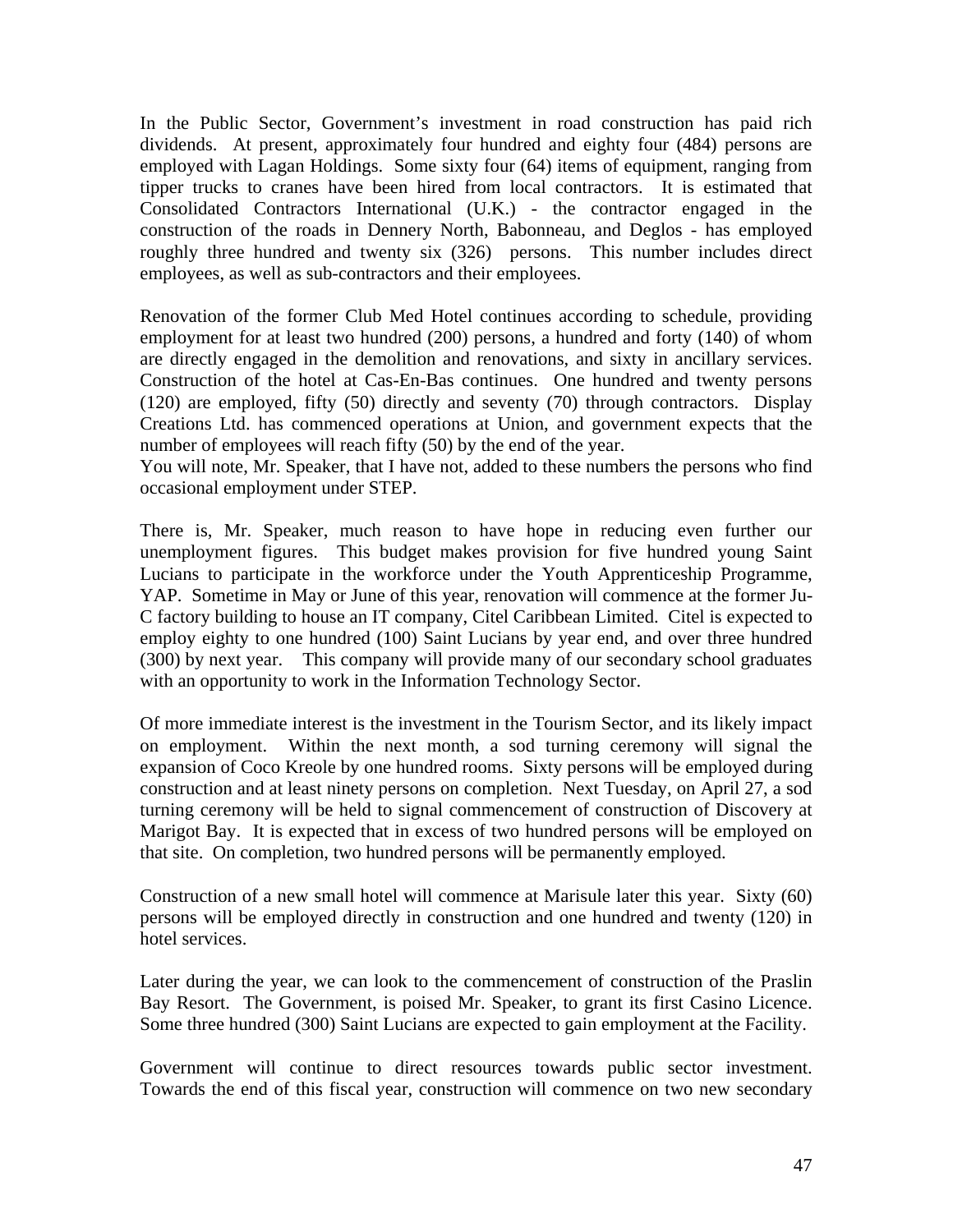<span id="page-47-0"></span>schools, bringing the dream of universal secondary education closer to reality. The French-financed Tertiary Roads Programme will get underway in the next few weeks and employment is expected to peak at three hundred persons. SLASPA will commence construction of the Hewanorra perimeter road. Work should also begin on the drainage projects in Castries and Anse La Raye.

Our investments in the housing sector, to be undertaken this year by the NHC, NIC and CLICO Holdings, will provide a further boost to employment in construction.

In the scenario just outlined, I have not made any forecast in respect of the Private Sector, even though I anticipate that their cautious approach will eventually give way to more robust investment.

While some of our traditional businesses have undergone major re-structuring, a different but quiet revolution has been underway in the corporate world. The Government's policy of encouraging employment through small businesses is beginning to bear fruit. I am advised, Mr. Speaker that over 229 small businesses have been established and registered during the period April 01, 2003 to March 30, 2004. Some are solely owned and operated, while others employ small numbers of persons. It has been estimated that at least three hundred and forty three persons have secured employment as a direct result of this expansion.

Mr. Speaker, Saint Lucians are slowly getting back to work. In time, "things will be hard" only for those who wish it to remain hard.

# **ECONOMIC AND FISCAL STRATEGY UNDERPINNING THE 2004/05 BUDGET ESTIMATES**

I now come, finally, to explain the technical details regarding our fiscal strategy and the financing of the Budget.

Mr. Speaker, the total planned expenditure this financial year amounts to \$768.6 million; 10.8 percent lower than the previous fiscal year. This contraction in planned expenditure reverses the expansion of 10.3 percent in fiscal year 2003/04 and brings back total planned expenditure to just below the 2002/03 Approved level. This, Mr. Speaker, did not happen by fate, as in many countries that are forced to cut expenditures because they are simply unable to borrow from the financial markets, given their precarious debt situation. In our case, Mr. Speaker, there is a great demand for Government of Saint Lucia paper because the financiers are confident in this Government's fiscal policies and overall management of the economy. Mr. Speaker, this reduction in expenditure happened by design and reflects the government's skilful fiscal management strategy, which I shall explain shortly. This Government, Mr. Speaker, is a responsible Government and recognizes that sound public finances and stable macroeconomic conditions are important for stimulating growth.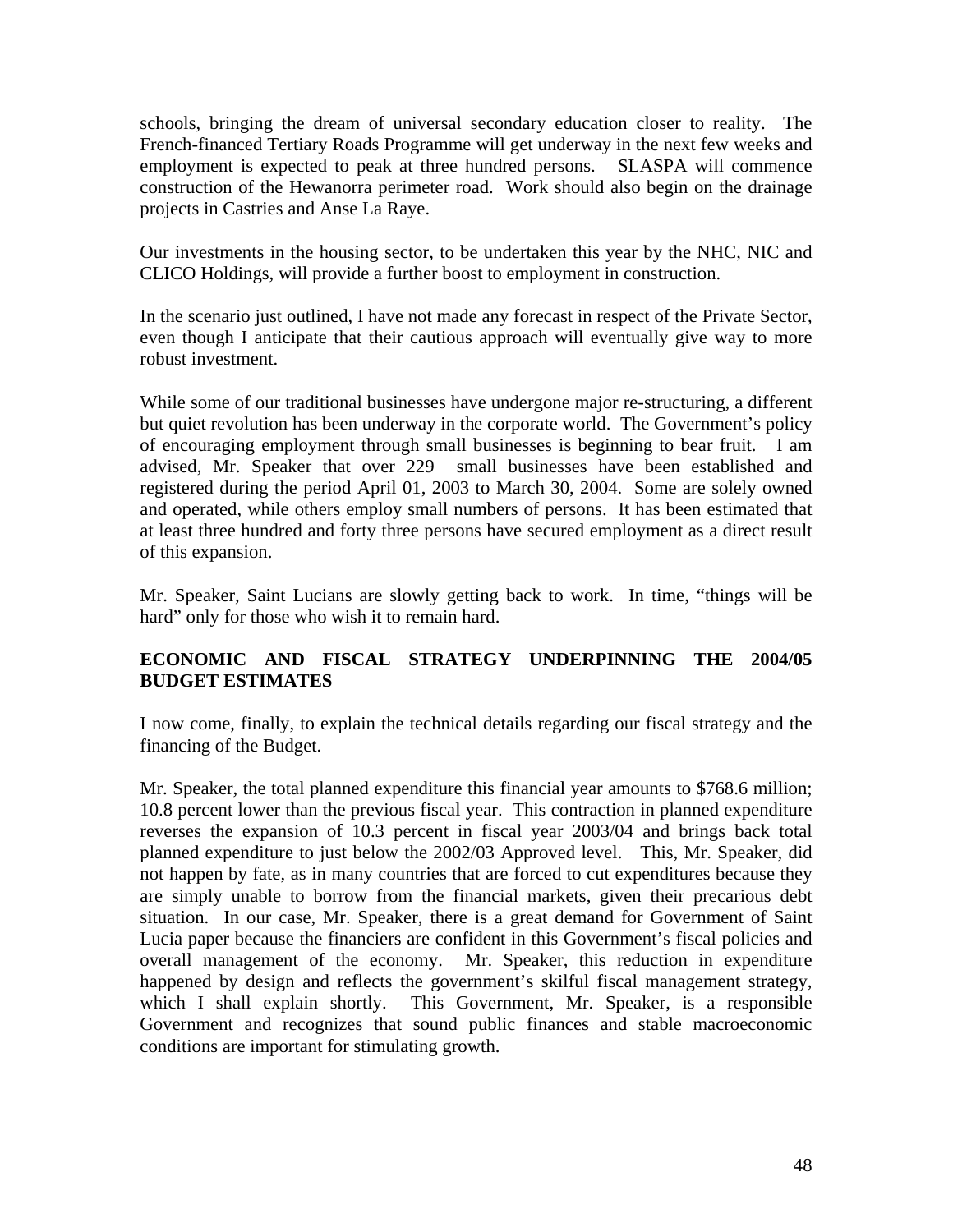<span id="page-48-0"></span>In 2002, the economy of Saint Lucia experienced a severe contraction. For the benefit of Honourable Members and, may I say, in particular, others, who seek to deliberately mislead the general public on the performance of the economy under this Government's stewardship, I wish to remind you that Saint Lucia's economic performance in 2002 was by no means unique, as many other CARICOM countries, and indeed other countries in the world, experienced contractions in that year. We are all aware, Mr. Speaker, that this contraction happened as a result of the immediate slowdown in the world economy after 9/11. We continue to hear from our critics, Mr. Speaker, that this Government blames all economic problems on globalization and adverse external events like 9/11. The reality, Mr. Speaker, is that Saint Lucia is a small open economy and cannot be insulated from external shocks like 9/11. It is a fact, Mr. Speaker, that all countries are affected by global economic events – even the mighty United States.

In an effort to counteract this huge external shock, that is 9/11, this Government engaged in countercyclical fiscal policy in 2003/04, which cushioned the impact of the shock and accelerated the pace of economic recovery. The fruits of our countercyclical fiscal policy are reflected in our economic performance – a growth rate of 3.7 percent – Mr. Speaker the second highest growth rate Saint Lucia has achieved since 1992. The highest since 1992, was achieved in 1999 under this Government, when the growth rate was 3.8%.

The Government's medium term objective of increasing the current account surplus back to 5 percent of GDP will be achieved as the economy moves into a new cycle of positive economic growth. This objective is to be pursued through a dual approach of slowing the rate of growth in expenditure and allowing tax revenues to grow in line with economic activity. This strategy, Mr. Speaker, will allow Government to increase investment and as a result, achieve higher levels of economic growth and employment in the future. I shall proceed to outline this approach in greater detail.

# **DECELERATION IN EXPENDITURE GROWTH**

Now that the economy is on its way recovery, the Government has decided to slow down expenditure, so as not to fall into the trap of what economists call "structural deficits", that is to say, permanent deficits that eventually lead to a path of unsustainable debt and insolvency. Many countries have been led down that path but, we, Mr. Speaker shall resist that temptation and live within our means so that current and future generations can enjoy the fruits of our economic policies. The strategy to reduce the growth in expenditure is guided by two approaches, namely, decelerating the growth in recurrent expenditure and slowing down the rate of capital expansion, given the strong linkage between the two.

This Government will continue to slow down the rate of growth in recurrent expenditure, which has averaged around 7.5 percent over the last four years. This year, recurrent expenditure is forecast to grow by 6.7 percent over the Approved Estimates in 2003/04, but by slightly more than 4 percent over actual expenditure in that year.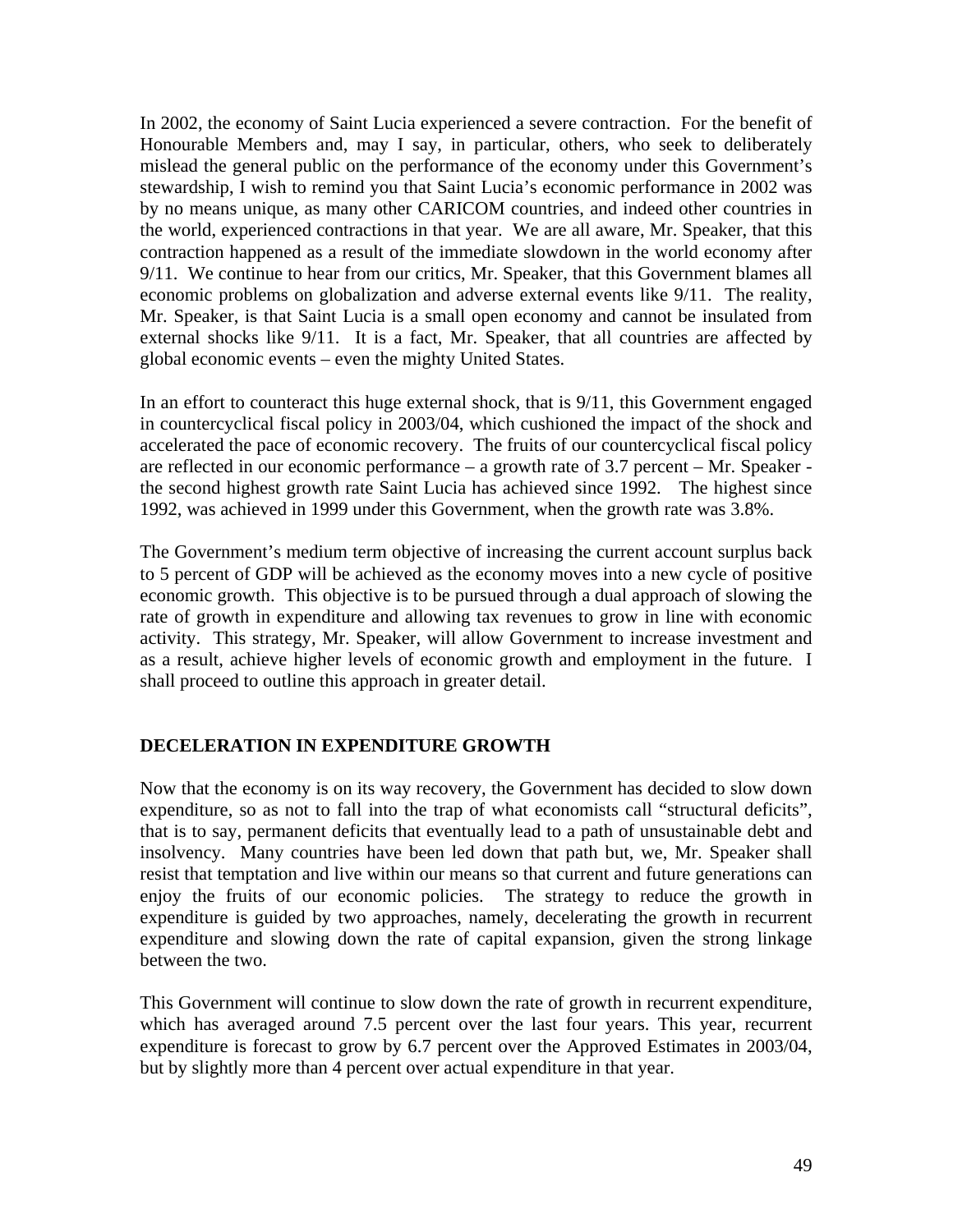<span id="page-49-0"></span>Moreover, Mr. Speaker, we have entered a cycle in which many of our capital projects have either been completed or are at the stage of completion. As we move to a new cycle of projects, the pace of capital expenditure will slow down because expenditure on projects in their early stages (designs, drawings etc.) is much lower than in the implementation or construction stage. Capital expenditure is therefore expected to pick up in the next fiscal year, i.e. 2005/06, as the new cycle of projects enters into the implementation stage. In an effort to maximize the productivity of investment, it is also important for us to adopt a more strategic approach to investment.

In this new cycle of economic activity, this Government believes that tax revenue should be driven by the growth in economic activity, and improving the efficiency of tax collections. As a result, with the exception of a few fiscal proposals, expected to yield a modest amount of revenue, Honourable Members will be pleased to know that this Budget is largely a tax-free budget.

# **FINANCING THE 2004/05 BUDGET**

Permit me, Mr. Speaker, to present the financial summary of the Budget Estimates. As I indicated earlier, total Planned Expenditure amounts to \$768.6 million, 10.8 percent lower than in the previous fiscal year. This is broken up as follows:

- (1) The planned level of Recurrent Expenditure, exclusive of debt amortization, is \$508.1 million, representing 66.1 percent of total budgeted expenditure, and is 6.2 percent higher than in the previous fiscal year
- (2) Debt Amortisation is forecasted at \$38.9 million, representing 5.1 percent of total budgeted expenditure; and
- (3) The planned level of Capital Expenditure is \$221.6 million, representing 28.8 percent of total budgeted expenditure.

The total budgeted expenditure of \$768.6 million is to be financed from the following sources:

- 1) Recurrent Revenue of \$500.1 million
- 2) Capital Revenue of \$2.7 million
- 3) Grant funding of \$73.0 million
- 4) Bond funds of \$109.1 million, of which \$12.0 million represents a surplus from the previous fiscal year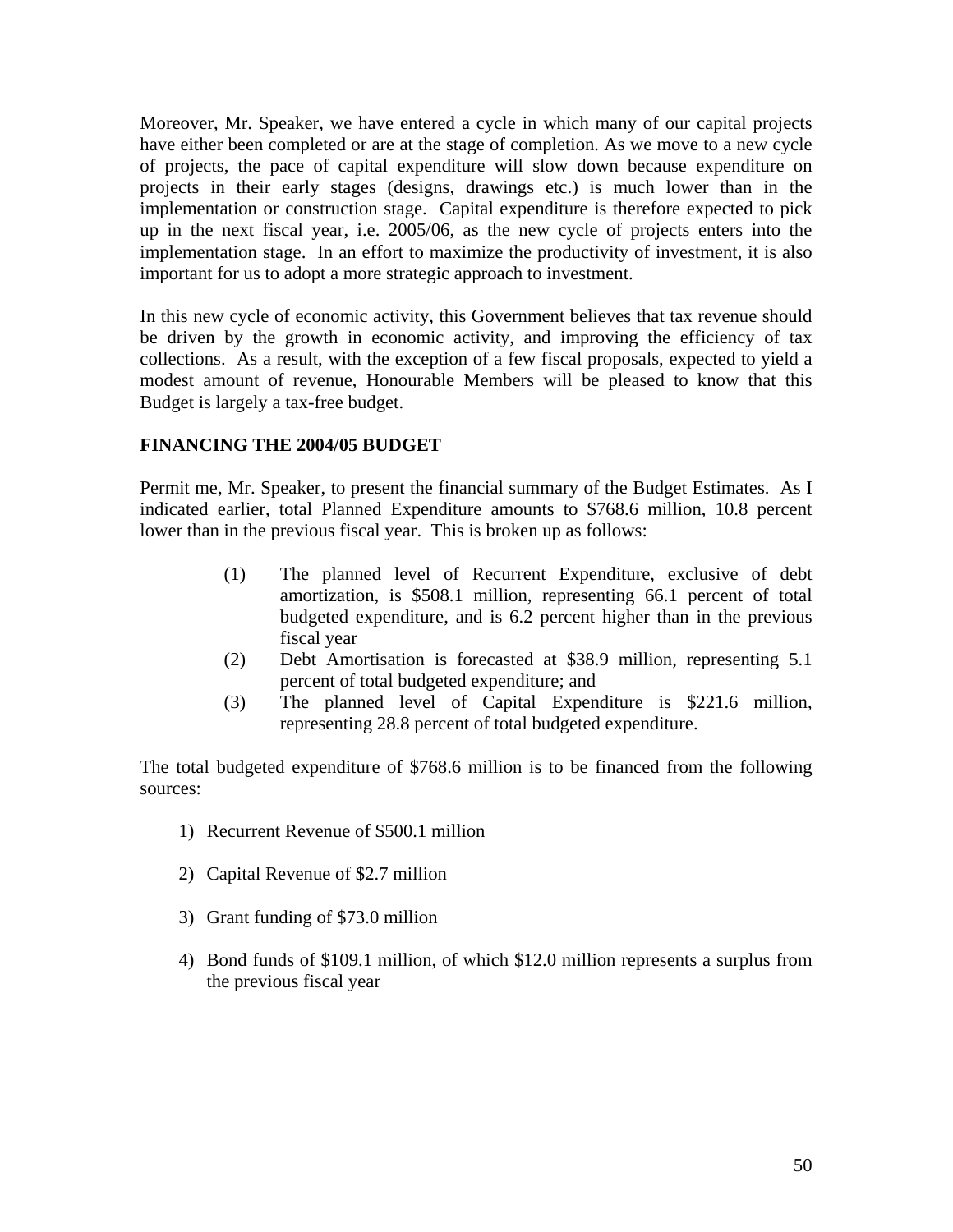- <span id="page-50-0"></span>5) Other loan funds of \$83.6 million, from the following sources:
	- (a) The Caribbean Development Bank (CDB), \$67.0 million;
	- (b) Agence Francaise de Developpment (AFD) \$10.0 million; and
	- (c) The World Bank, \$6.6 million.

As indicated above, Recurrent Revenue is projected at \$500.1 million. While this is 4.8 percent higher than last year's Approved Estimates, I want Honourable Members to know that preliminary data show that we exceeded our Approved Estimates by 6.3 percent. In fact, as indicated earlier, our Revised Estimates show that we collected \$523.78 million in revenue. This is a major milestone to have surpassed \$500 million and is reflective of the recovery in the economy. Notwithstanding this performance, Mr. Speaker, this Government has remained extremely conservative in forecasting revenues, and therefore, has projected revenue below last year's revised total. Barring exogenous shocks, I am sure, Mr. Speaker, that we shall comfortably achieve and even surpass our revenue projection target as we did in 2003/04

Tax revenue is projected at \$437.4 million. This represents 87.5 percent of total recurrent revenue and an increase of 1.3 percentage points over last year's budgeted figure. The category of Taxes on International Trade and Transactions is forecasted at \$261.7 million or 59.8 percent of total tax revenue. The categories Taxes on Income and Profits and Taxes on Domestic Sales and Services, the two other significant contributors to tax revenue, are projected at \$108.6 million and \$61.1 million, accounting for 24.8 percent and 14.0 percent respectively of total tax revenue.

Non-tax revenue, which mainly comprises licence fees, user charges and fines, is estimated at \$62.7 million or about 12.5 percent of total recurrent revenue.

# **ALLOCATION OF EXPENDITURE**

Permit me now, Mr. Speaker, to move onto a matter of great interest to Honourable Members - the proposed share of the pie or the allocation of the Budget among agencies. Honourable Members are advised to review the draft 2004/05 Estimates for the details of the Budget by Agency and Programmes.

The Economic Service Agencies shall receive \$420.4 million, or 54.7% percent of total budgeted expenditure. Of this amount, \$269.7 million is allocated to recurrent expenditure, of which \$106.6 million is allocated to debt servicing and \$32.0 million is allocated to retiring benefits. In keeping with the need to stimulate economic growth, \$150.8 million or 68.0 percent of total budgeted capital expenditure is allocated to the Economic Service Agencies.

Mr. Speaker, with your indulgence, I wish now to highlight some key areas of investment that will provide the foundation to consolidate the strong economic recovery of 2003. As in the previous year, the Ministry of Communications, Works, Transport and Public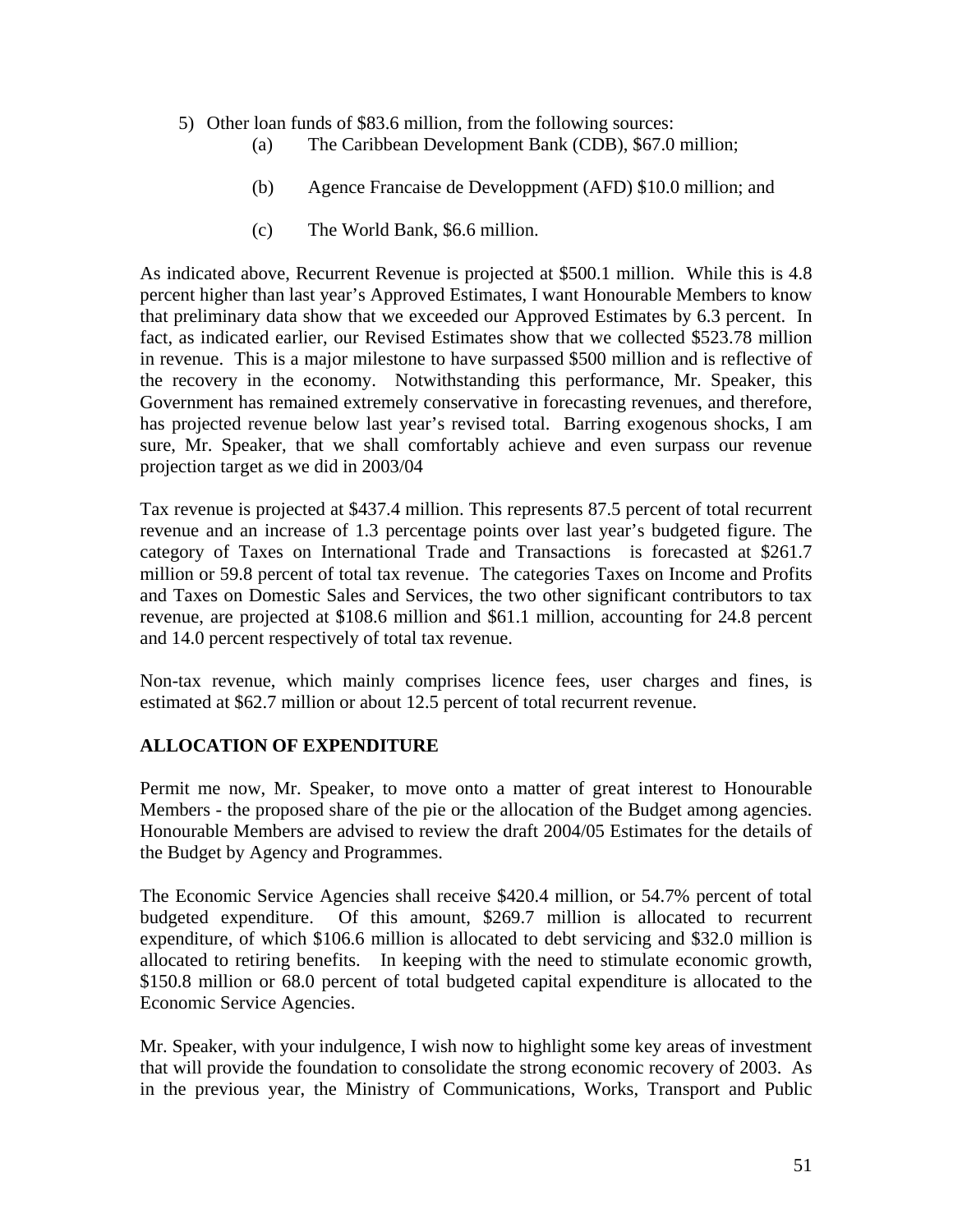Utilities shall receive the largest share of the capital budget  $-1$  have allocated \$59.3 million to that agency, of which \$48.0 million is allocated to Roads Infrastructure. The major beneficiaries of this allocation are the Roads Development Programme and the Tertiary Roads Programme, for which \$31.8 million and \$11.0 million have been respectively allocated.

Mr. Speaker, despite what the critics say, this Government continues to invest heavily in agriculture, including bananas. This year, I have allocated a sum of \$23.1 million to the Ministry of Agriculture, Forestry and Fisheries. A sum of \$13.5 million is allocated to bananas, of which \$8.0 million is for banana commercialization, \$5.0 million is for the Banana Emergency Recovery Unit or BERU as it is known, and \$0.5 million is for the procurement of refrigeration equipment. In order to give greater impetus to our drive in strengthening agricultural diversification, I have allocated \$7.1 million to the Agricultural Diversification Agency announced earlier in my presentation.

The tourism sector will receive \$21.6 million, of which \$20.5 million is for tourism marketing and promotion.

I confess, Mr. Speaker, that the Tourism Sector needs and deserves a higher allocation. I hope we can increase that allocation next year, once the economy fully recovers.

The Ministry of Physical Development, Environment and Housing shall receive \$30.3 million, the second largest share of the capital budget. A sum of \$9.3 million is allocated to the Water Sector Reform/Fifth Water Supply Project and \$7.6 million is allocated to the housing projects, which include the Shelter Development Programme, PROUD and the rationalisation of Bruceville, Vieux Fort.

Mr. Speaker, this Government recognizes that development must be balanced, and that a sound social infrastructure is a prerequisite for sustained growth and development. This year, I propose to allocate \$225.3 million or 29.4 percent of the total budget to the social service sector. Of this amount, \$185.8 million is allocated to recurrent expenditure and \$39.5 million is allocated to capital expenditure.

The Ministry of Education, Human Resource Development, Youth and Sports shall receive \$132.7 million or 58.9 percent of the amount allocated to social services, with \$17.2 million earmarked for capital expenditure. Mr. Speaker, this Government recognizes the importance of investment in our youth and of the need to provide marketable skills that meet the requirements of employees. The National Skills Development Project has been an important vehicle in helping Government achieve that objective. This year, I have allocated a sum of \$3.5 million to the National Skills Development Project, of which an amount of \$1.4 million is for a new project – The Youth Apprenticeship Programme, YAP, about which I spoke earlier.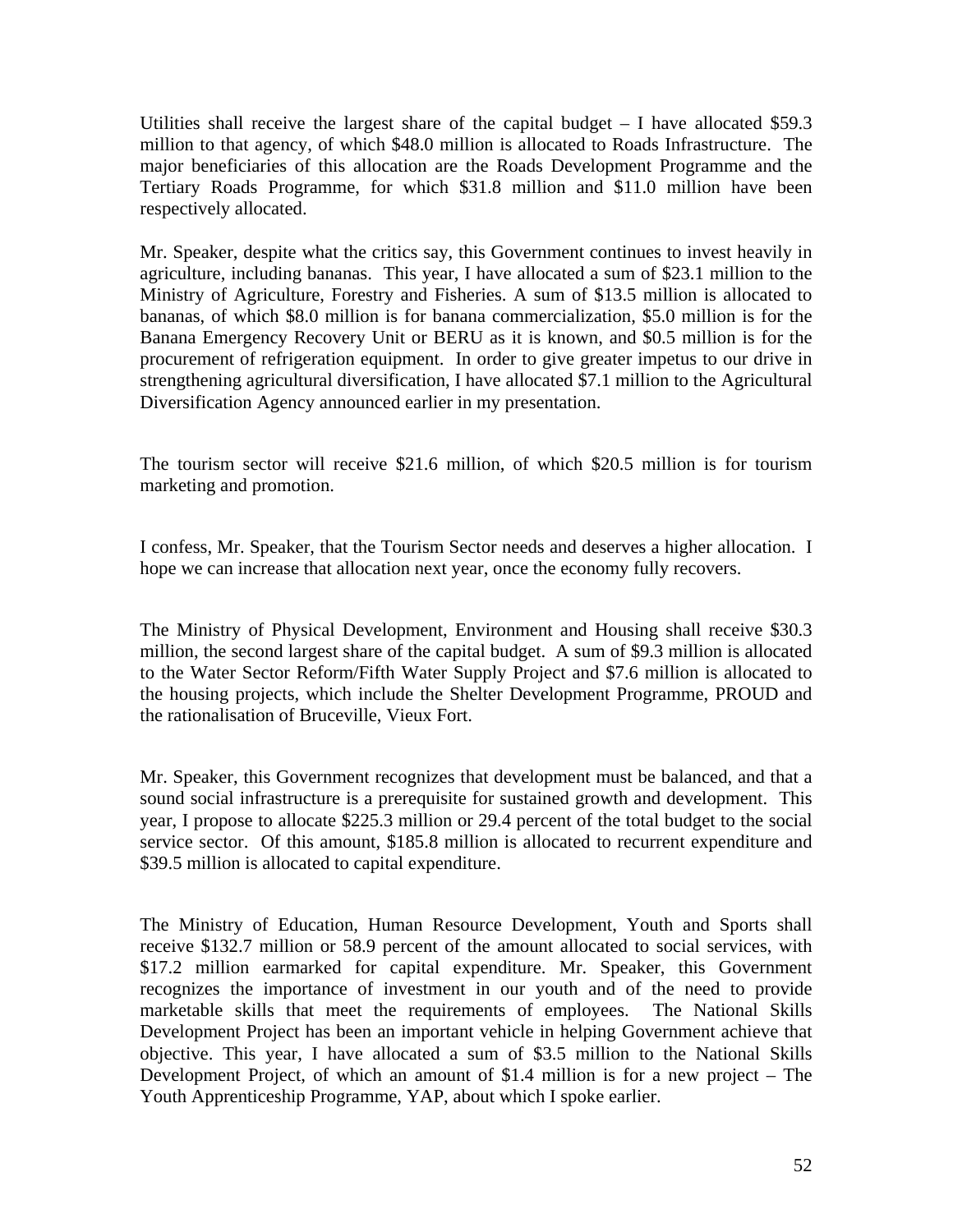In addition, I have allocated \$6.0 million for the rehabilitation of the school plant and \$2.3 million to the OECS Development Project.

An amount of \$69.4 million is allocated to the Ministry of Health, Human Services, Family Affairs and Gender Relations. The Minister of Health will be pleased to know that this represents an increase of 2.3 percent over last year's allocation. I have also allocated a sum of \$1.9 million for the New National Hospital to facilitate designs and preliminary works. A sum of \$5.1 million is allocated for capital expenditure in Primary Health Services, of which \$4.8 million is for refurbishment to Health Centres. Mr. Speaker in recognition of the impact of AIDS on the society and economy, a total sum of \$1.2 million is allocated to AIDS awareness, prevention and support. In this regard, Mr. Speaker, I wish to make special mention of a project which I mentioned earlier to help support children with HIV/AIDS, for which an allocation of \$240,000 has been made. In addition, UNFPA is contributing \$800,000 towards a project for HIV/AIDS Prevention Among Youth.

Mr. Speaker, I wish to place on record our appreciation to the National Insurance Corporation, which has made available to the people of Saint Lucia a grant of \$2.1 million as a twenty-fifth Independence anniversary gift for the Refurbishment of the Victoria Hospital. Victoria Hospital will continue to play an important part in providing health services, as the New National Hospital is scheduled to be completed in 2008.

The Ministry of Social Transformation, Culture and Local Government shall receive a sum of \$23.2 million, of which \$9.1 million is for capital expenditure. Mr. Speaker, I have been very pleased with the work of the Cultural Development Foundation and this year, I have allocated to the CDF a sum of \$1.5 million. In keeping with this Government's thrust of poverty alleviation and reduction, allocations of \$4.8 million and \$1.8 million are made to the Poverty Reduction Fund and the Basic Needs Trust Fund respectively.

The portfolios of the Attorney General's Chambers, the Ministry of Justice and the Ministry of Home Affairs and Internal Security, which together comprise the Justice Sector, will receive \$64.8 million or 8.4 percent of the total budget. Honourable Members are aware of the tremendous investment made by this Government in the Justice Sector in recent years. This includes the construction of the Bordelais Correctional Facility, and the Construction of Fire and Police Stations by NIPRO. I have already given details of the plans to establish a Forensic Unit and the financing of the recruitment of sixty (60) new police officers and the purchase of new equipment and vehicles.

The General Service Agencies shall receive an allocation of \$52.6 million, 53.2 percent higher than in the previous year. Mr. Speaker, this Government continues to place strong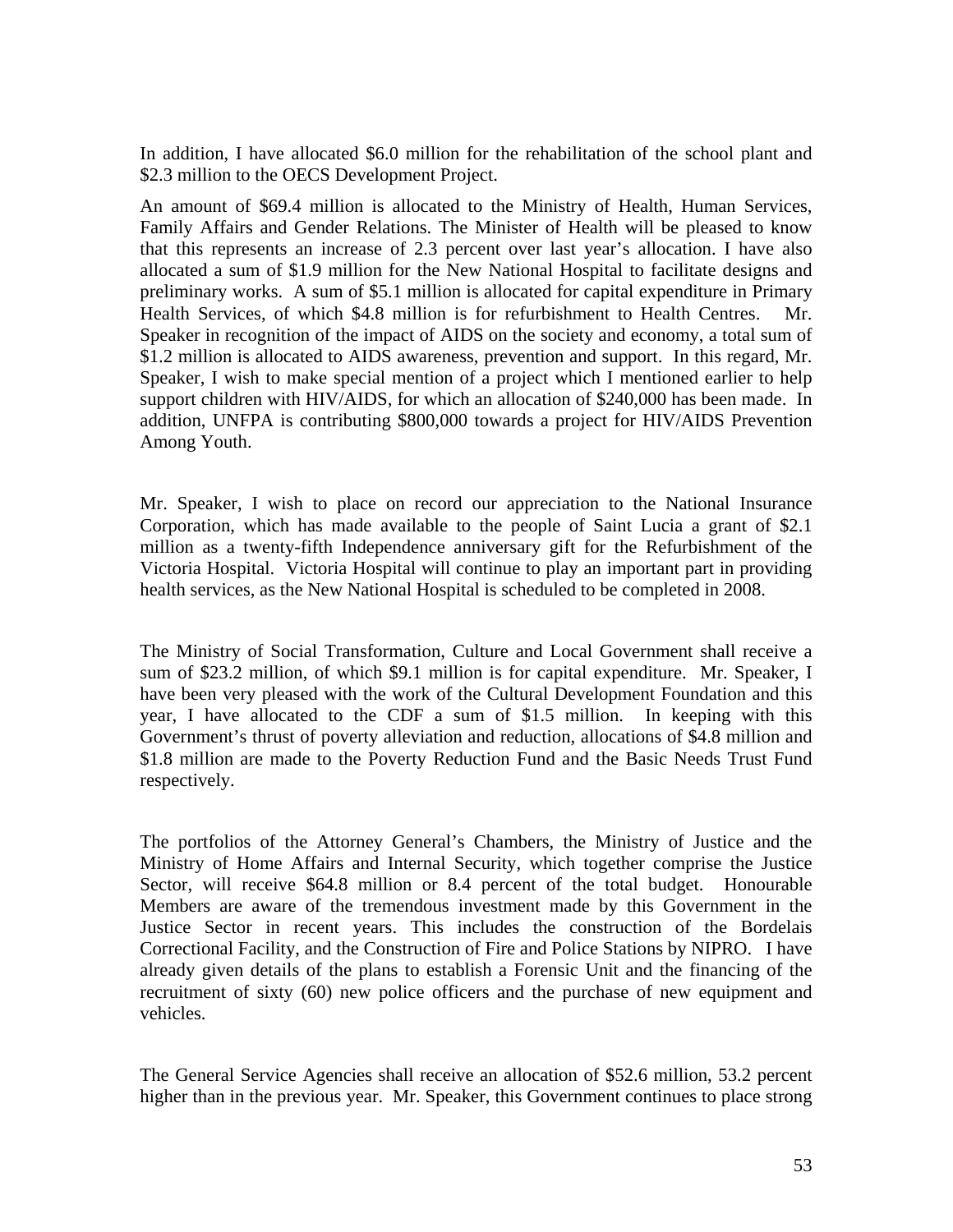<span id="page-53-0"></span>emphasis on the development of the private sector. This year, I propose to allocate a sum of \$7.4 million for the Private Sector Development Programme, \$1.4 million more than last year. I also wish to allocate a sum of \$3.5 million for the Human Resource Credit Facility, which I announced earlier in my presentation.

In keeping with the success of the Low Income Housing Grant Facility and the Rural Small Business Credit Facility, I propose to allocate \$5.0 million to each project this year. These projects have been resounding successes. In just the space of nine months, three hundred and sixty five (365) persons benefited from the Government Rural Credit Facility. A total of \$5.01 million worth of grant funds was made available to beneficiaries. In turn, the participating Financial Institutions provided \$11.6 million worth of loans. Thus, a total of \$16.7 million was injected into the economy in just nine months of operations of the Rural Credit and Low Income Facility.

The Office of the Governor General and the Agencies of Parliament, namely, the Legislature, the Service Commissions, the Electoral and Audit Departments, shall receive an increase of 10.6 percent in allocation this year. I have allocated a sum of \$5.5 million dollars to these agencies.

# **PROPOSED REVENUE MEASURES**

Mr. Speaker, I would now like to turn to the modest revenue measures which we intend to implement.

# **ADJUSTMENT IN DEPARTURE TAX FOR CARICOM NATIONALS**

Generally, throughout our region Mr. Speaker, CARICOM countries subject nationals to lower departure taxes than non-nationals in relation to out-bound travel. Unlike most neighbouring countries, Saint Lucia charged CARICOM nationals the same rate as its nationals. Unfortunately, our nobility was not replicated by other countries. In these countries, there is no special rate for CARICOM nationals.

In this new financial year 2004-05, the Government will move towards some parity with the practices of the CARICOM member states with regard to the departure tax rate structure. This will involve an amendment to the Airport Service Charge Regulations of 1985 to increase the rate from \$35 to \$54 per person for CARICOM nationals.

The share distribution of Departure Tax revenue from CARICOM nationals will be similar to that of other non-nationals and will be apportioned accordingly:

| \$27.00 |
|---------|
| \$3.92  |
| \$0.54  |
| \$22.54 |
|         |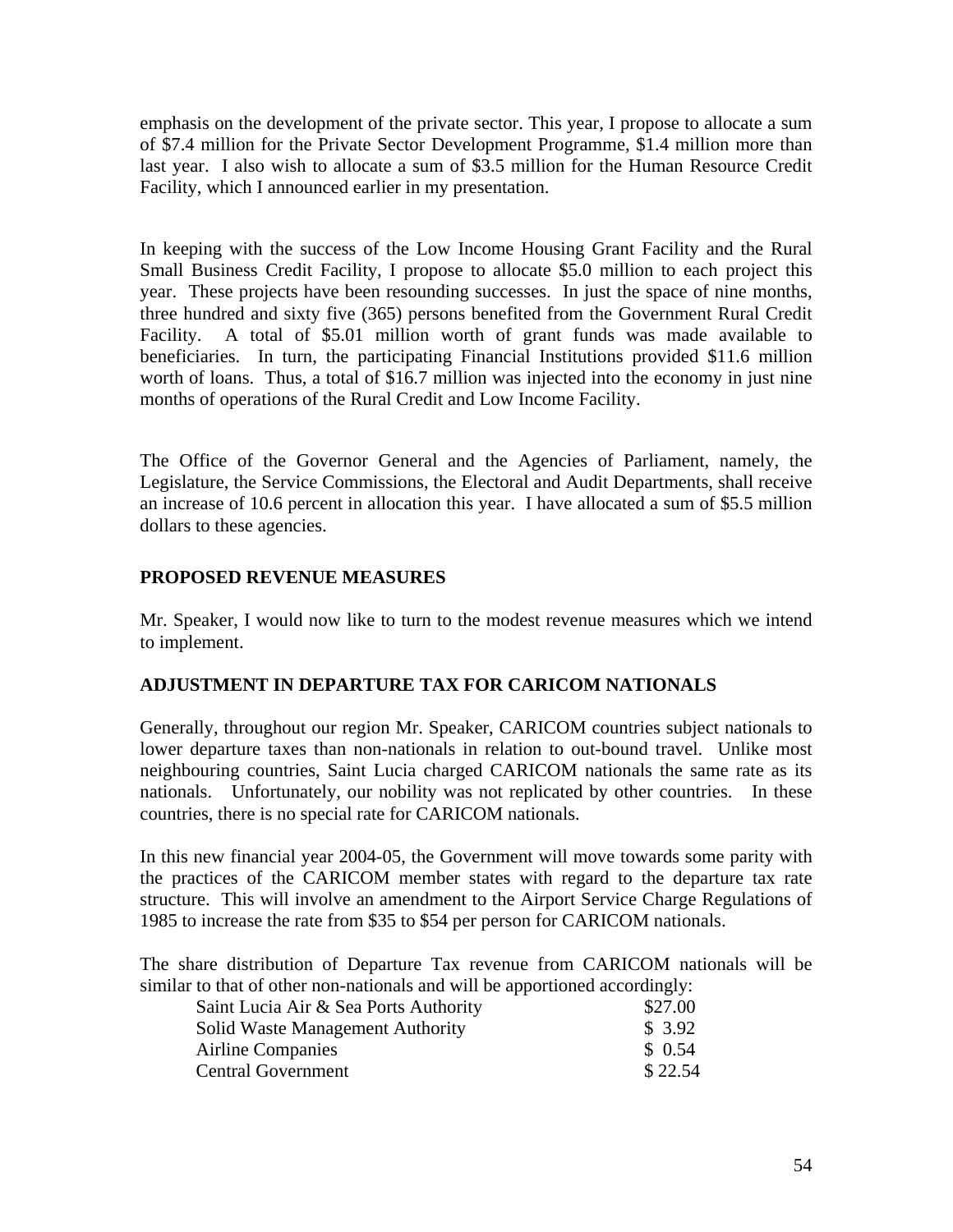#### <span id="page-54-0"></span>**INCREASE IN MARRIAGE FEES**

Mr. Speaker, earlier in this presentation I mentioned the phenomenal growth that has occurred in the tourism industry during 2003. Saint Lucia, Mr Speaker, is increasing in popularity as a honeymoon destination. Our beautiful island has been rated as the "*World's Best Honeymoon Destination"* at the World Travel Awards for 2002 and 2003. Further, research has revealed that many couples visit Saint Lucia to get married and become so captivated by our island that they remain here for their honeymoon.

Mr. Speaker, despite our rating we have not been able as a tourist destination to collect any significant revenue in relation to the issuance of marriage licenses. Nonetheless, we continue to spend significant amounts on the marketing and promotion of Saint Lucia.

I therefore propose to amend the Stamp Duty Regulations No. 10 of 1994, to increase the stamp duty on marriage licenses. I propose Mr. Speaker to increase marriage license fees from EC\$102.50 to EC\$335 or USD 125. In addition, I propose to adjust the waiting period from two days to one day. This arrangement will be attractive for cruise visitors, who can arrange to get married in Saint Lucia on the day that they visit, and perhaps consider Saint Lucia as the destination of choice to return for their honeymoon. I also propose to amend the Stamp Duty regulations to charge a fee of EC\$540 or US\$200 for those desirous of receiving a marriage license in one day. In effect, there will be two fees, one fee for same day marriages and another for marriages where the parties are in residence for more than one day.

Mr. Speaker, we will also be introducing a new option for our visitors who wish to get married in Saint Lucia. Visitors will be able to apply for their marriage licenses via the internet. The facility will be offered on the Saint Lucia Tourist Board website, which will give prompt acknowledgement of the application. The application will then be reviewed, approved and made available to the visitor on arrival.

# **INCREASE IN BANK LICENCES**

Mr. Speaker, foremost among the problems that have a fiscal impact on small countries such as Saint Lucia, is the financing of global terrorism, money laundering and international financial regulation. Increasingly, the international community dictates that these problems are interrelated and should be tackled jointly, or we face devastating financial consequences for inaction. International organizations such as the Financial Action Task Force (FATF) and the Organization for Economic Cooperation and Development (OECD) have placed the financial system of our islands under intense scrutiny, especially as the international war on terrorism is waged. Caribbean governments are also being requested to amend various pieces of legislation to demonstrate their commitment to the fight against money laundering and the financing of terrorism. One such example is the implementation of the Money Laundering Prevention Act in 1999, and the further review and remodeling and passing of a revised version of that Act in 2003. These changes to our procedures and laws have come at significant cost to this government.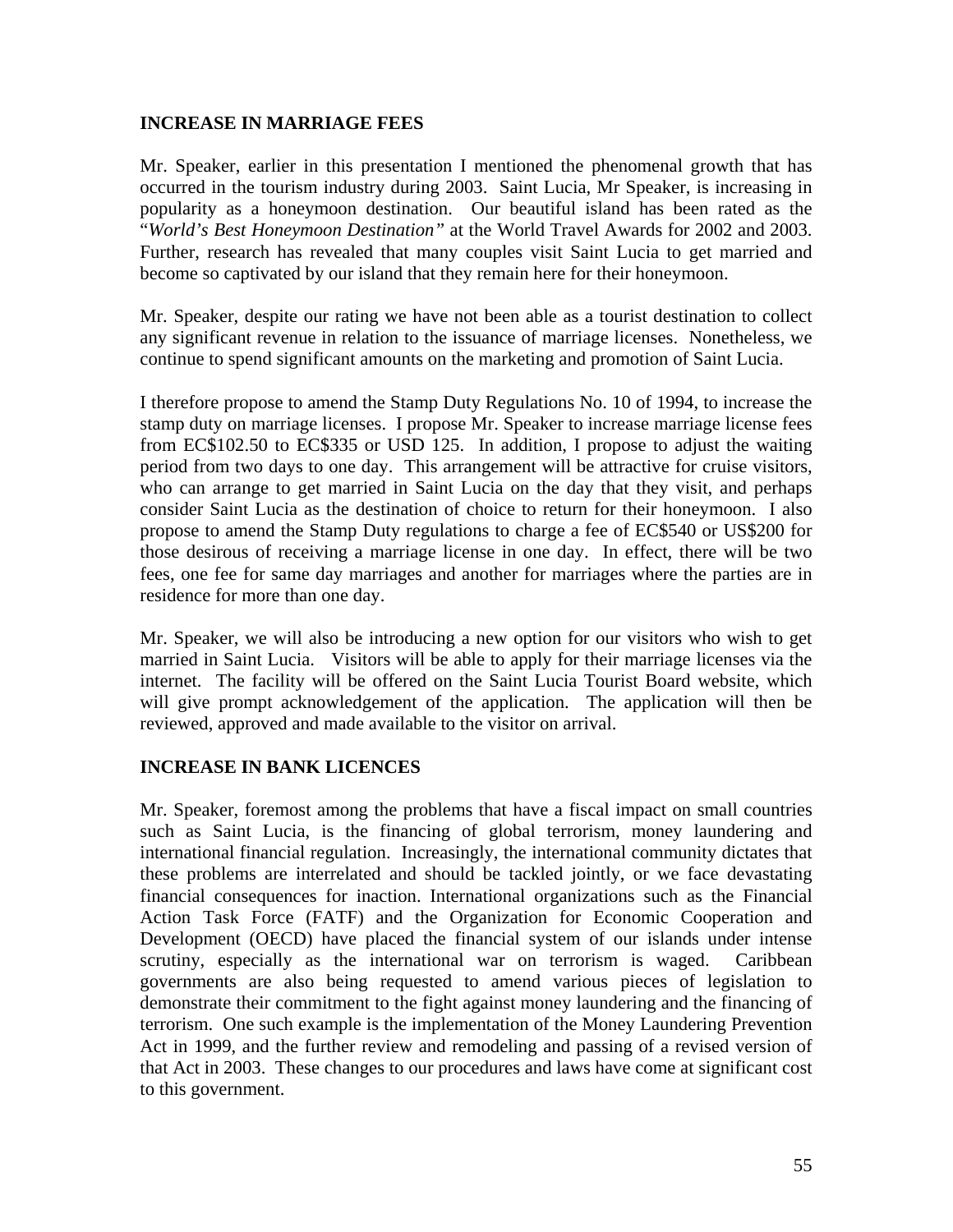<span id="page-55-0"></span>Mr. Speaker, a few years ago, this Government made a commitment to implementing legislation and taking the necessary action to maintain a sound financial system and a "clean" jurisdiction as an international financial center. The importance of maintaining the integrity of our financial system cannot be understated, given the movement towards economic diversification and the promotion of financial services as *one* of the sectors identified for growth. May I hasten to add, Mr. Speaker, that in so doing, attention will be placed on both the onshore and the offshore sectors. In fact, work has already commenced on capacity building and strengthening of the regulatory capacity within the Ministry of Finance to monitor developments within the entire financial sector.

Mr. Speaker, bank license fees were last reviewed in 1990 (over thirteen years ago). Since then, there have been significant changes within the financial system. During that time, the Government has had to review a number of pieces of legislation that provide the framework for the operation of financial institutions.

Over the period 1990 to 2003, we have also witnessed phenomenal growth in the gross assets of commercial banks. Commercial bank assets increased from EC\$878 million in 1990 to EC\$2316.2 million in 2003 (163.8 percent), while commercial bank credit increased by 168.2 percent to EC\$1659.8 million. Mr. Speaker, I propose that license fees for foreign commercial banks be increased to EC\$120,000 for main branches and EC\$12,000.00 for sub-branches. For indigenous commercial banks, the fees will be increased to EC\$80,000 for main branches and EC\$8,000 for sub-branches. increased revenue, Mr. Speaker, will be used to support regulatory interventions in the financial sector.

#### **REVIEW OF WORK PERMIT FEES**

Mr. Speaker, some six years ago, the Government effected certain charges to the Regulations governing work permit fees. Apparently, these changes have not had a salutary effect.

Currently, the records of the Ministry of Labour Relations, Public Service and Cooperatives indicate that some five hundred and ten (510) non-nationals have been issued with work permits. Of course, we are aware that there are others who are working illegally, without permits. Of the five hundred and ten (510) work permits, one hundred and eighty (180) have been issued to managers, thirty seven (37) to chefs, thirty five (35) to entertainers, eighteen (18) to supervisors, and twenty (20) to directors. Interestingly, the number of Work Permits granted for the job classification of "Manager" increased by 19.8 percent between 2001 and 2002, and by 14.64 percent between 2002 and 2003. This is an intriguing statistic, since a great number of Saint Lucian nationals have, over the last few years graduated from Universities with degrees in Management.

I propose, Mr. Speaker, to revisit these regulations. Two changes will be effected. Firstly, the Government will no longer charge a lower rate for Commonwealth Citizens. Commonwealth countries do not grant our nationals any special privilege in respect of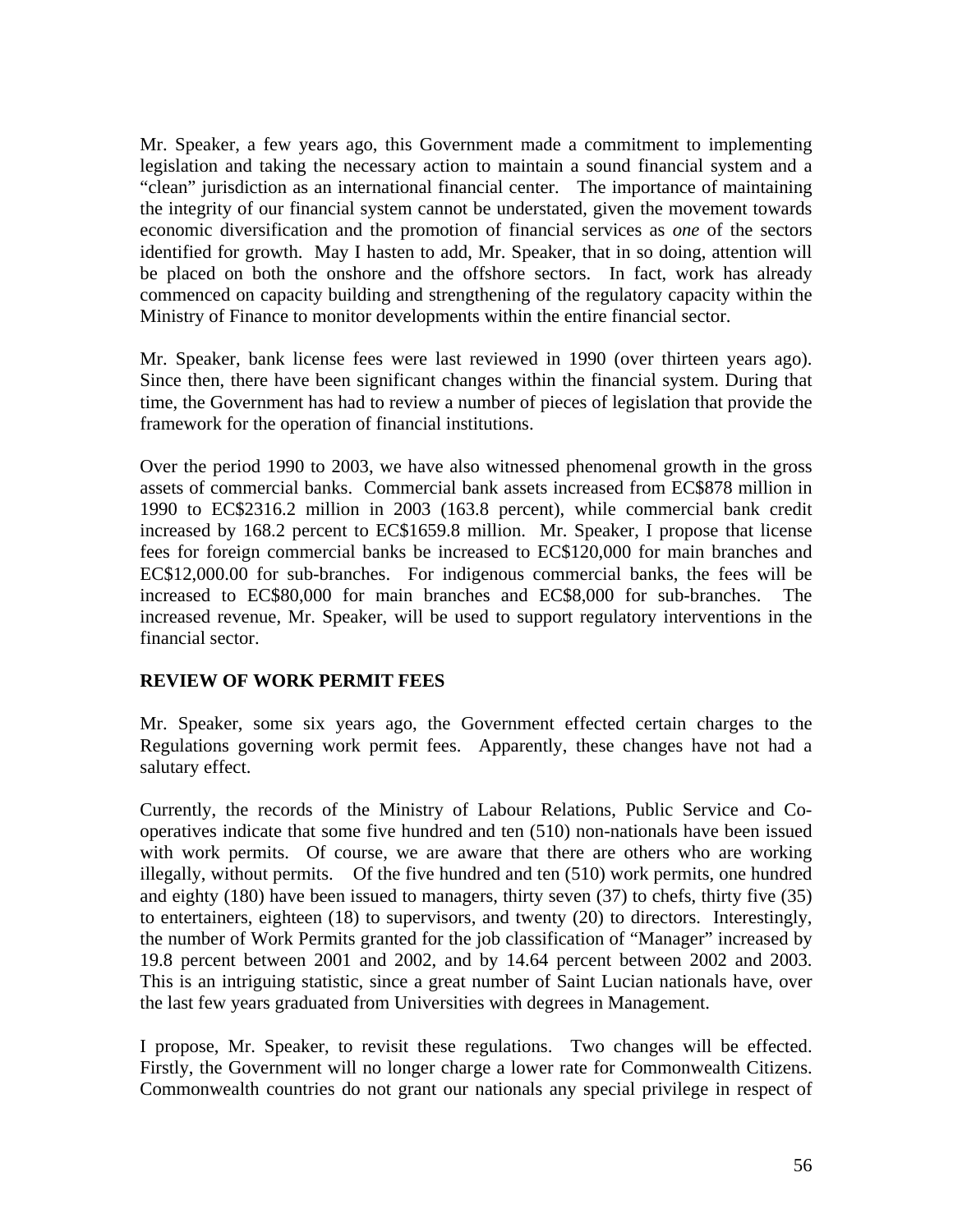<span id="page-56-0"></span>employment Citizens of Commonwealth countries will be treated in like manner with other non-CARICOM nationals. Secondly, and effective immediately, work permit fees will be increased from \$5000 to \$7500 annually. Work permit fees for CARICOM citizens will remain unchanged.

# **SIMPLIFICATION ON TAXES ON ALCOHOLIC BEVERAGES**

Mr. Speaker, the tax schedule for alcoholic beverages is highly differentiated, and in a manner that is not congruent with the variation in their alcohol content. These highly differentiated rates often cause increased consumption of the beverages that are taxed at the lower end of the scale, although these may have alcohol contents that make them equally or more damaging to the health of the consumers.

A new simplified rate structure, aimed more at efficiency and which will incorporate adjustments in both the import duties and the excise taxes on alcoholic beverages, will be introduced. It will be applied to both local production and imports from CARICOM and extra-regional sources.

The import duties on whiskey, brandy, gin, vodka, rum and tafia, liquers and cordials, beer and stout from CARICOM and extra regional markets will remain unchanged at their current rate of 45 percent. Mr. Speaker, the import duties on wines, vermouth and other beverages will remain unchanged at the current rate of 30 percent.

With regards to excise taxes, the levy on whiskey, brandy, gin, and vodka will be standardized at \$15.00 per litre, while rum and tafia will attract an excise tax of \$10.00 per litre. Under the new regime, Mr. Speaker, liquer and cordials, which are currently taxed at the rate of 15 percent per litre under the jurisdiction of the Consumption Tax Act, will attract a new rate of 20 percent.

In addition, Mr. Speaker, wines, vermouth, and other beverages, which are currently taxed at rates ranging from fixed dollar amounts to ad-valorem will be standardized at the following Excise Tax Rates:

- 1. Wines from \$5.00 per litre
- 2. Vermouth from 25 percent to \$5.00 per litre
- 3. Other beverages from 20 percent per litre to \$5.00 per litre

The aforementioned charges, Mr. Speaker, are all related to imported alcoholic beverages. With regards to locally produced rum, there are obviously no import duties. However, the excise taxes on local production will remain unchanged. So, for example, the prices of beer and stout remain the same.

This new regime, Mr. Speaker, will result in significant efficiency gains in the administration of the Excise Tax Act. The regime also creates a level playing field between imported beverages and locally produced beverages, as a preparatory step to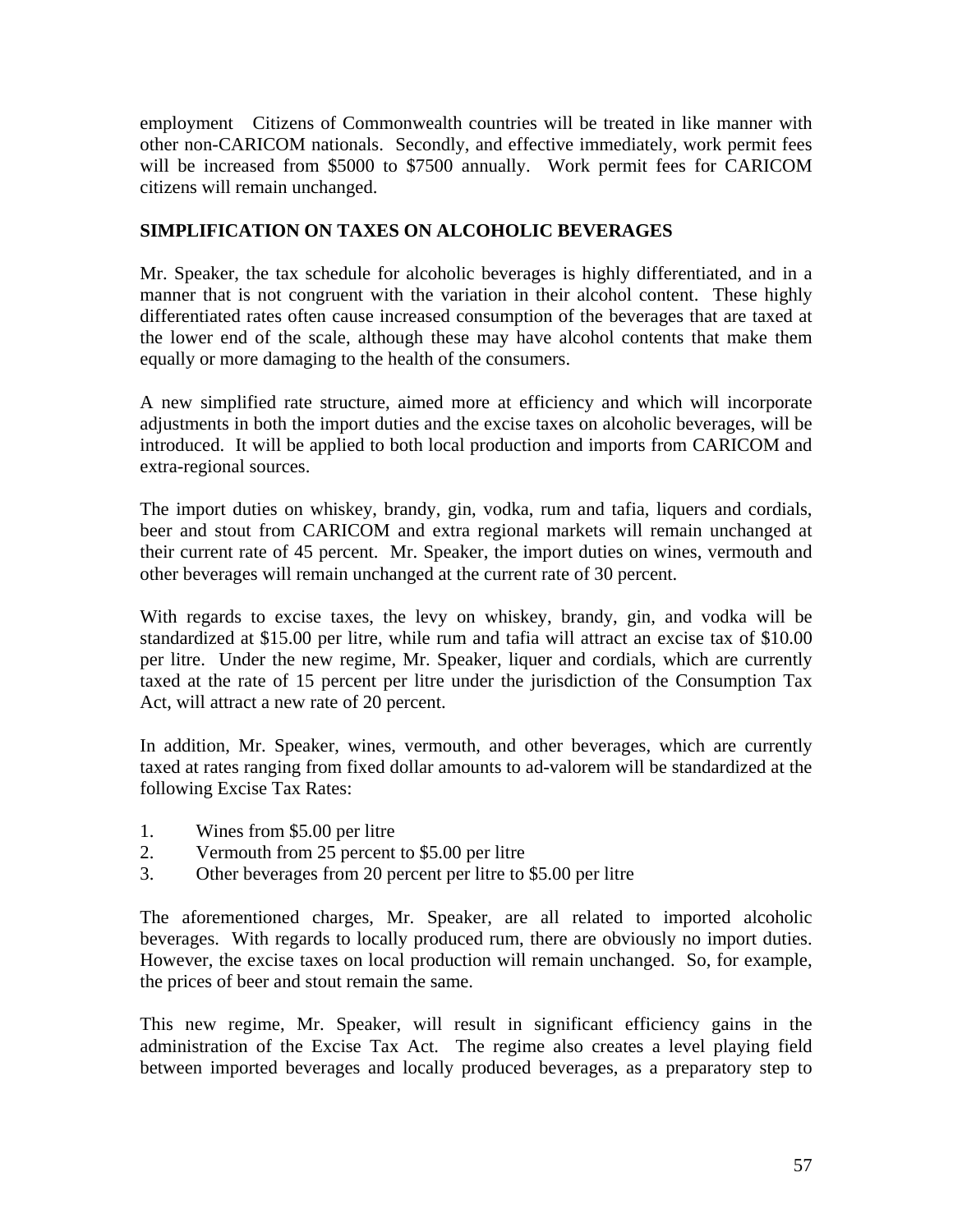<span id="page-57-0"></span>moving towards the Free Trade Area of the Americas (FTAA) and the CARICOM Single Market & Economy (CSME).

Mr. Speaker, while all these changes are aimed at improving the efficiency of taxes on alcoholic beverages, it is expected that there will be an increase in revenue to Government of \$4.03 million for the adjustments. This projected increase in revenue, Mr. Speaker, will no doubt assist the Government in defraying the increasing costs of alcohol- related medical responses.

### **CONSUMPTION TAX ADJUSTMENT ON CIGARETTES**

Mr. Speaker, as you know, the "Sin Taxes" go hand in hand. One cannot increase the taxes on alcohol and leave cigarettes untouched. This Government is concerned with the rising incidence of chronic and terminal medical issues associated with smoking. Consequently Mr. Speaker, Government feels the need to discourage activities that will impact negatively on the health of individuals.

In that regard, we will move to amend the First Schedule of the Consumption Tax Act No. 30 of 1968, to reflect a twenty percent increase in the Consumption Tax on Tobacco products as follows:

| Tobacco, Not Stemmed/Stripped | $\mathcal{L}$ | from $5\% - 25\%$    |
|-------------------------------|---------------|----------------------|
| Cigarettes containing Tobacco |               | from $50\%$ - $70\%$ |
| Other Cigars, Cheroots,       |               | from $10\%$ - $30\%$ |
| Cigarillos and Cigarettes of  |               |                      |
| Tobacco substitute            |               |                      |

Mr. Speaker, I hope that many more will follow the example of my Minister for Education, Human Resource Development, Youth and Sports and give up their tobacco smoking habit. However, it is also necessary that the Ministry of Health intensifies its public education programme.

#### **SECTORAL CAPITAL INITIATIVES**

Mr. Speaker I now wish to highlight a few of the capital initiatives that I propose to fund in this year's Budget.

#### **DISASTER MANAGEMENT PROJECT – PHASE 2**

Following the successful completion of the OECS Emergency Recovery and Disaster Management Project, the Government of Saint Lucia proposes to embark on a second phase of the Project.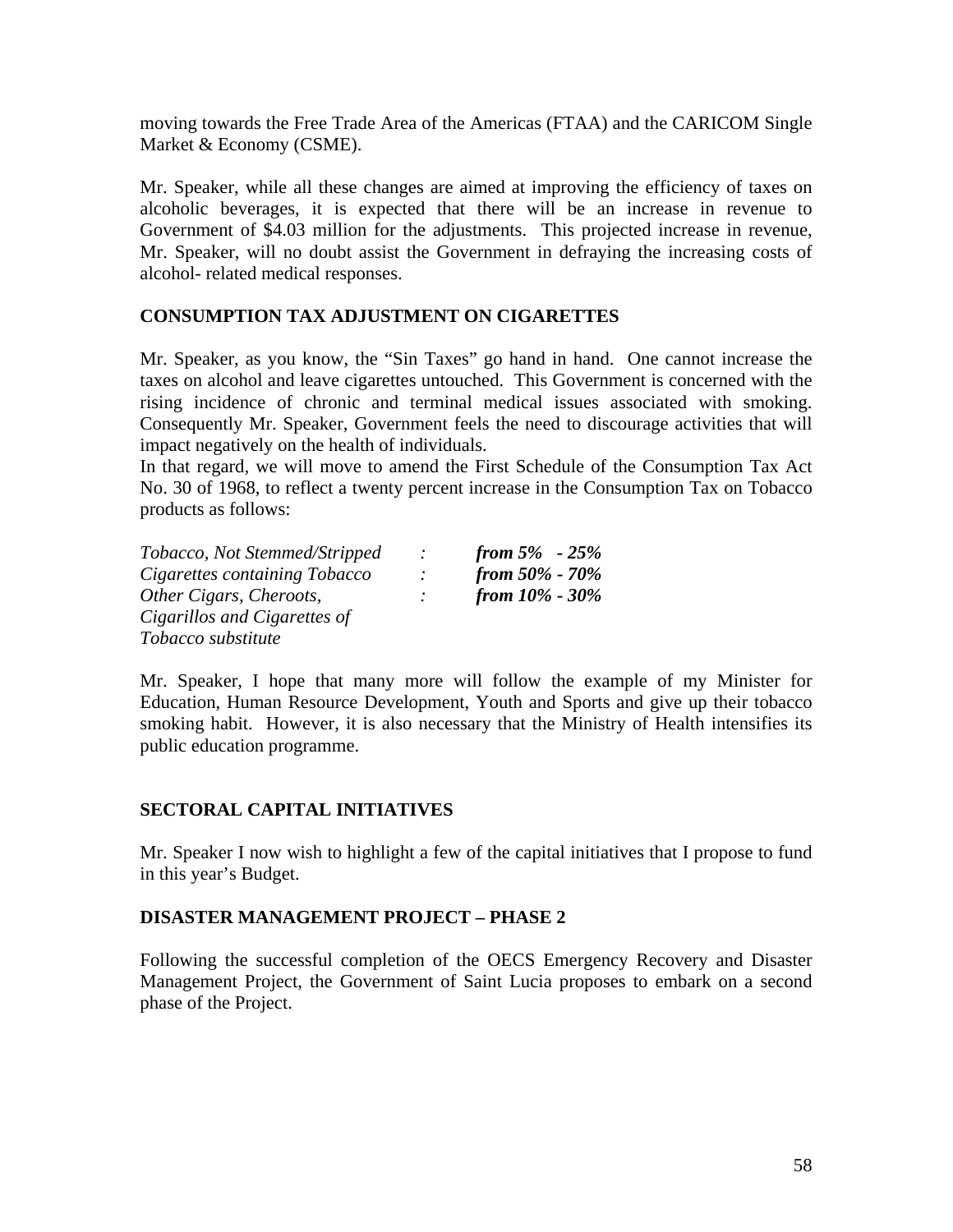<span id="page-58-0"></span>The main objectives of the programme are as follows:

- (1) To further reduce the vulnerability of our public infrastructure to natural disasters – such as hurricanes, floods, through the implementation of physical mitigation measures;
- (2) To further strengthen the institutional capacity of the various Ministries and Agencies dealing with disaster management, through the provision of adequate facilities, critical equipment, technical assistance and training.

The project consists of four main components:

- (1) Physical Prevention and Mitigation works This activity will comprise mainly sea defense and coastal protection works in the Dennery village. A selected number of schools and health centres will also be retrofitted;
- (2) Strengthening Emergency Preparedness and Response This comprises the construction of an Emergency Operations Centre and Central Warehouse, the designs for which have been completed and a site identified at Bisee;
- (3) Institutional Strengthening This comprises mainly a study on the vulnerability of Government assets and the mitigation measures that Government will need to undertake to safeguard our assets;
- (4) Project Management The already established Project Coordination Unit in the Ministry of Physical Development, Environment and Housing will continue to provide support to the agencies during implementation.

It is estimated that this project will cost \$23.5 million and will be implemented over a three year period. Financing will be provided by the World Bank, which will fund approximately 88 percent or \$20.7 million of the cost of the project, while the Government will contribute the balance of \$2.8 million over the duration of the project.

# **COMMISSIONING OF SURGICAL-INTENSIVE CARE SUITE**

Mr. Speaker during our Twenty-fifth Independence Anniversary celebrations, the National Insurance Corporation announced the commissioning of a Surgical-Intensive Care Suite as a gift to the people of Saint Lucia. The NIC is also celebrating its twentyfifth Anniversary. So it is fitting that as we celebrate these milestones, that a statement be made of a significant contribution to our Health Services. Mr. Speaker, we continue to hear cries about the quality of our health facilities and we are heartened to have the opportunity to enhance the physical structures of our health institutions. This gift is fittingly from all Saint Lucians who contribute to the National Insurance, and thus should be a source of pride to us all.

The Surgical-Intensive Care Suite, when completed, will offer the following services:

- (1) Two fully equipped operating rooms;
- (2) A fully commissioned 6-bed Intensive/Cardiac Care Unit;
- (3) A 3-bed recovery room;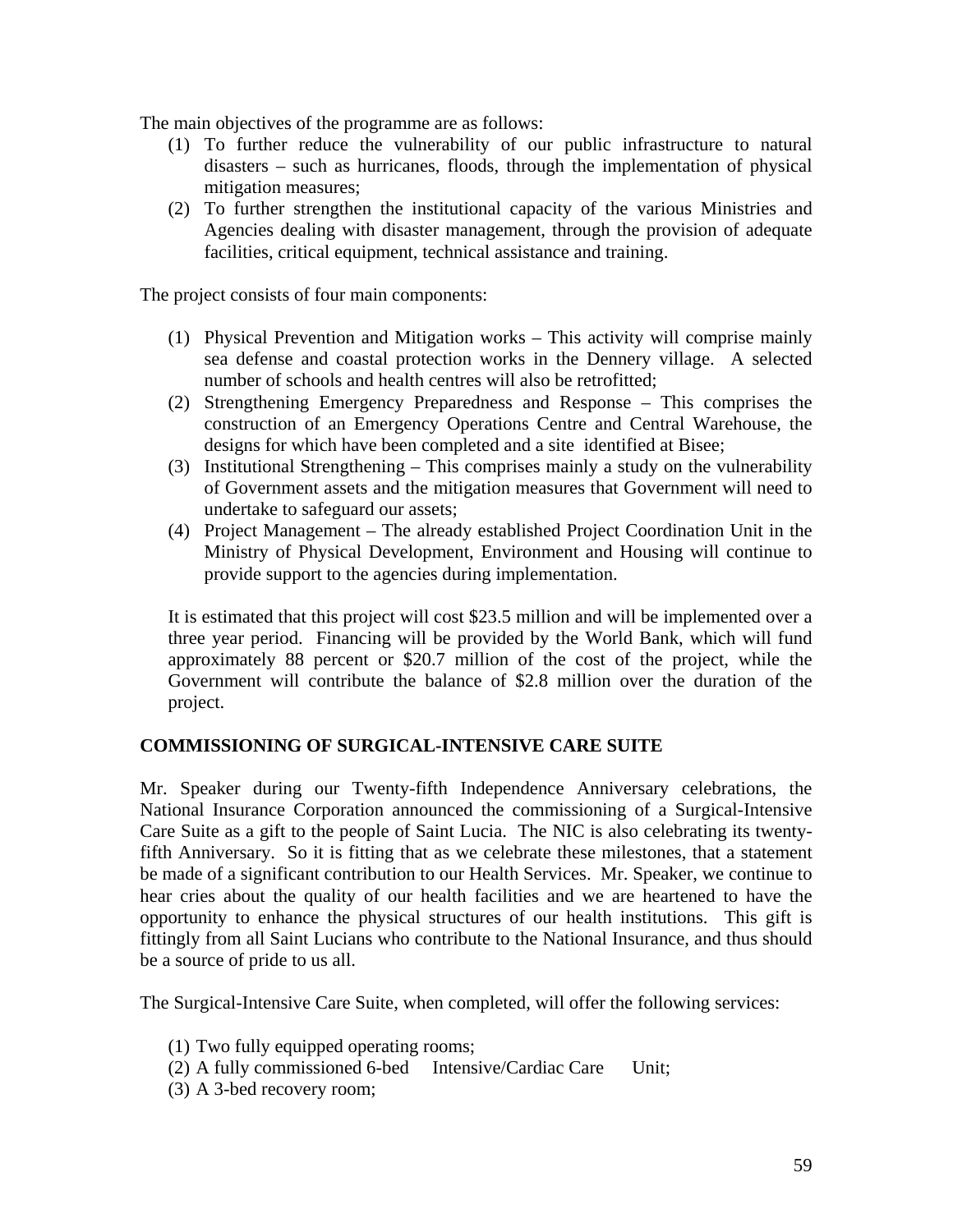- <span id="page-59-0"></span>(4) A new Central Sterilization Services Department;
- (5) Support diagnostic and treatment equipment for Laboratory, Radiology and Imaging services at the hospital;
- (6) Ventilatory support equipment for the Neonatal Intensive Care Unit

This project is expected to cost \$2.2 million, \$2.1 million of which represents the NIC's gift and \$0.1 million represents Government's contribution for minor civil works and the provision of furniture, furnishings and fitting. It is expected that on completion of the New National Hospital, the equipment will be transferred to this new facility. I shift focus now to an important and pivotal issue related to public sector reform.

#### **e-GOVERNMENT**

The United Nations, in its World Public Sector Report 2003, entitled E-Government at the Crossroads, rated Saint Lucia 59 out of 173 countries in its E-government Readiness Index. This composite index comprises (i) a web measure index, (ii) a telecommunications infrastructure index, and (iii) a human capital index. Mr. Speaker, the point has been made elsewhere before but it bears repeating, Saint Lucia scored highest in the Caribbean in E-Readiness, above Jamaica which was ranked 61, the Bahamas at 64, Trinidad and Tobago at 65, and Barbados at 76.

Our Government is cognizant of the critical role of Information and Communications Technology (ICT) in today's global economic environment and the tremendous potential of these new technologies. Consequently, we have embarked on several ICT implementation projects within the Public Service. Computer technology now plays an increasingly significant role at the operational levels of many government Ministries and Departments. More recently, several reform and restructuring initiatives at the organizational and sectoral levels have also been undertaken. In an effort to improve the level of integration of information systems/technology adoption and use, as well as to enhance the Reform and Process Change initiatives across the Public Service, a comprehensive Public Sector ICT and Electronic Government Project will be embarked upon. The E-Government project has five basic components:

- National ICT policy formulation and implementation;
- The establishment of the institutional framework for the management of ICT and Electronic Government;
- The implementation of legislative and regulatory provisions for the facilitation of Electronic Government and Electronic Commerce activities;
- The upgrade and optimization of the Government of Saint Lucia Information Technology resources (the Wide Area Computer Network, computer systems and Web sites) in conjunction with the necessary process redesign and reform measures; and
- The management of data, information and knowledge resources across the Public Service.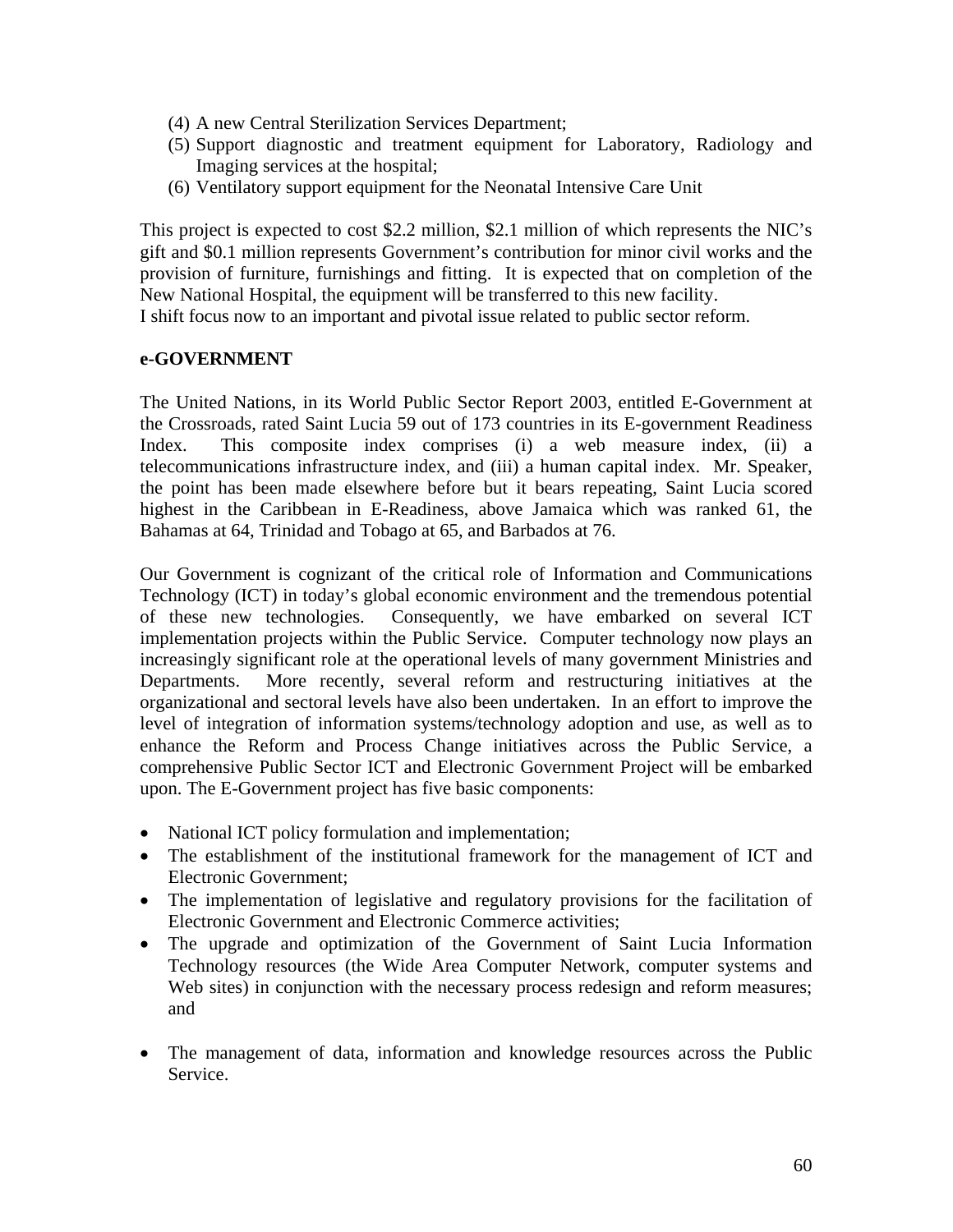<span id="page-60-0"></span>The project will result in the more effective and efficient use of ICT at all levels of the Public Service and will significantly enhance decision making, planning and monitoring activities. Clear guidelines for the adoption and utilization of ICT in the Public Service will be instituted, forming the basis for the development of Electronic Government initiatives within the context of a suitable institutional framework. A key objective will be the achievement of more efficient and timely interactions with the private sector and the general public, through the use of suitable, modern information and communications technologies.

A review of international best practice, for both developed and developing countries, indicates that the overall management and coordination of ICT in the Public Service and the implementation of electronic government initiatives is assigned to a Unit or Department, located within a Central Agency, charged with an overall policy and strategic mandate for the entire Public Service, as opposed to within a 'Line' Ministry or Agency.

Consequently, this initiative will be spearheaded by a Central Information Technology and Electronic Government Unit, located in the Office of the Prime Minister. This Unit will enable the coordinated, systematic and purposeful approach, towards the attainment of strategic and policy objectives, with respect to the adoption and utilization of Information and Communications Technologies in the Public Service. A total of \$3 million will be allocated to this project, \$500,000 of which will be disbursed during the coming financial year.

# **DENNERY WATER SUPPLY**

Mr. Speaker, it is well known that the Dennery area is noted for frequent shortages of water. This causes untold anguish to the residents as there is always uncertainty about the reliability of the water supply. A review of the water supply infrastructure revealed pipes which have passed their useful lives, unable to cope with the demands created by the increase in the number of persons who now live in the Dennery area.

Consequently, Mr. Speaker, we are seeking to fund the redevelopment of the water infrastructure. We have obtained \$1.8 million to fund this redevelopment. These funds are sourced from Budgetary Support funding provided by the European Union.

Mr. Speaker, I am sure that the residents of Dennery will be relieved as they learn that soon, their long years of suffering will be over.